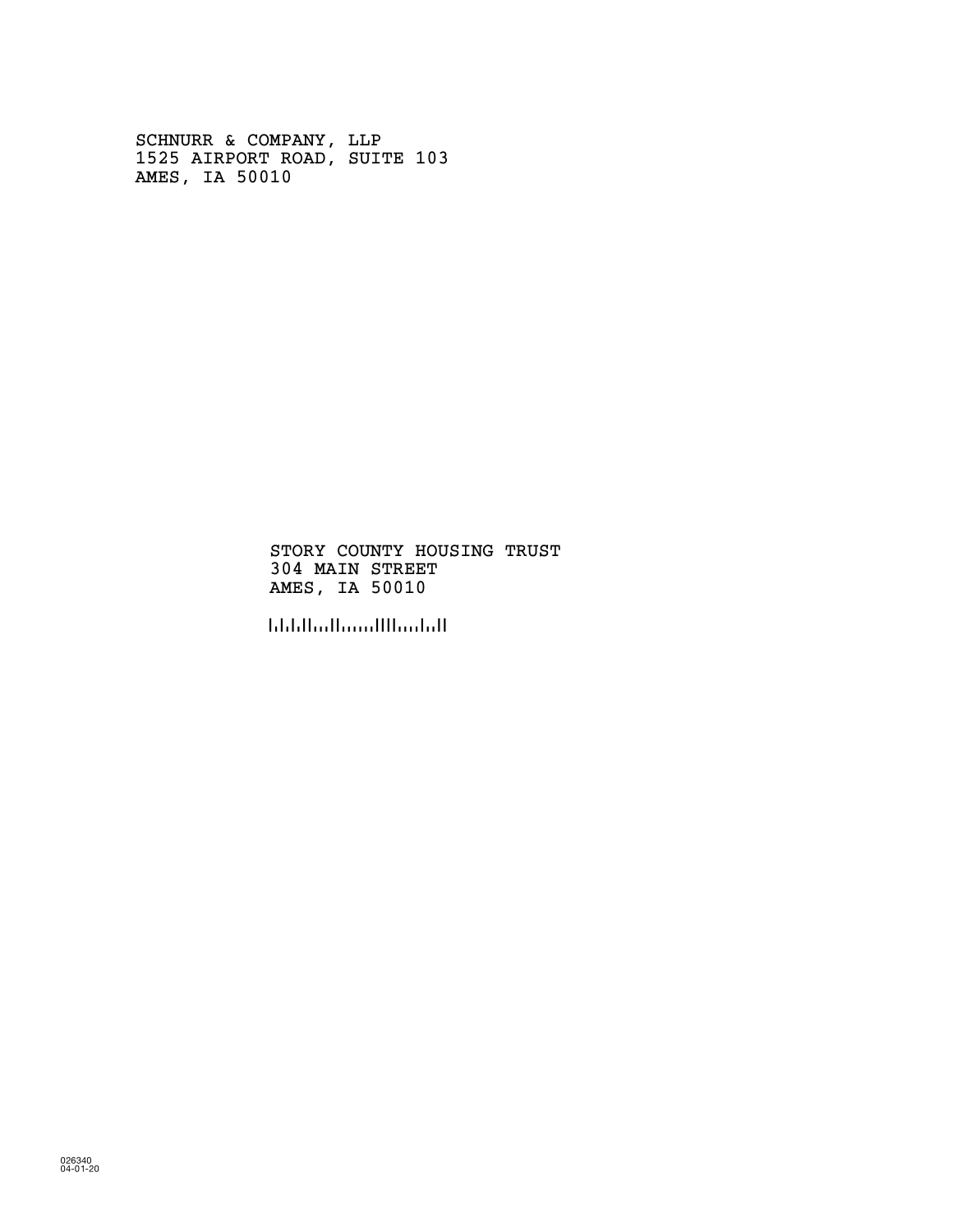|                         |                                  |                                                                             | EXTENDED TO MAY 16, 2022                                                                                                                                                   |                                                             |                                          |
|-------------------------|----------------------------------|-----------------------------------------------------------------------------|----------------------------------------------------------------------------------------------------------------------------------------------------------------------------|-------------------------------------------------------------|------------------------------------------|
|                         |                                  |                                                                             | <b>Return of Organization Exempt From Income Tax</b>                                                                                                                       |                                                             | OMB No. 1545-0047                        |
|                         |                                  | Form 990                                                                    | Under section 501(c), 527, or 4947(a)(1) of the Internal Revenue Code (except private foundations)                                                                         |                                                             |                                          |
|                         |                                  | Do not enter social security numbers on this form as it may be made public. | <b>Open to Public</b>                                                                                                                                                      |                                                             |                                          |
|                         |                                  | Department of the Treasury<br>Internal Revenue Service                      | Go to www.irs.gov/Form990 for instructions and the latest information.                                                                                                     |                                                             | Inspection                               |
|                         |                                  |                                                                             | A For the 2020 calendar year, or tax year beginning $\,$ JUL $\,$ $1$ , $\,$ $\,2020$                                                                                      | and ending $JUN$ 30, $2021$                                 |                                          |
|                         | <b>B</b> Check if<br>applicable: |                                                                             | C Name of organization                                                                                                                                                     | D Employer identification number                            |                                          |
|                         | Address<br>change                |                                                                             | STORY COUNTY HOUSING TRUST                                                                                                                                                 |                                                             |                                          |
|                         | Name<br>change                   |                                                                             | Doing business as                                                                                                                                                          | 81-4570694                                                  |                                          |
|                         | Initial<br>return                |                                                                             | Number and street (or P.O. box if mail is not delivered to street address)<br>Room/suite                                                                                   | E Telephone number                                          |                                          |
|                         | Final<br>return/                 |                                                                             | 304 MAIN STREET                                                                                                                                                            | $515 - 344 - 1649$                                          |                                          |
|                         | termin-<br>ated                  |                                                                             | City or town, state or province, country, and ZIP or foreign postal code                                                                                                   | G Gross receipts \$                                         | 332,919.                                 |
|                         | Amended<br>Ireturn               |                                                                             | 50010<br>AMES, IA                                                                                                                                                          | H(a) Is this a group return                                 |                                          |
|                         | Applica-<br>tion                 |                                                                             | F Name and address of principal officer: AMBER CORRIERI                                                                                                                    | for subordinates?                                           | $\exists$ Yes $\boxed{\text{X}}$ No      |
|                         | pending                          |                                                                             | 2822 ABERDEEN DR, AMES, IA<br>50010                                                                                                                                        | $H(b)$ Are all subordinates included? $\Box$ Yes            | ⊥No                                      |
|                         |                                  | <b>I</b> Tax-exempt status: $\boxed{\mathbf{X}}$ 501(c)(3)                  | $501(c)$ (<br>$\sqrt{\frac{1}{1}}$ (insert no.)<br>4947(a)(1) or                                                                                                           | 527                                                         | If "No," attach a list. See instructions |
|                         |                                  | J Website: $\triangleright$ N/A                                             |                                                                                                                                                                            | $H(c)$ Group exemption number $\blacktriangleright$         |                                          |
|                         |                                  |                                                                             | K Form of organization: $X$ Corporation<br>Trust<br>Other $\blacktriangleright$<br>Association                                                                             | L Year of formation: $2017$ M State of legal domicile: $IA$ |                                          |
|                         | Part I                           | <b>Summary</b>                                                              |                                                                                                                                                                            |                                                             |                                          |
|                         | $\mathbf 1$                      |                                                                             | Briefly describe the organization's mission or most significant activities: THE STORY COUNTY HOUSING TRUST                                                                 |                                                             |                                          |
|                         |                                  |                                                                             | IS A NON-PROFIT ORGANIZATION FORMED TO ADDRESS THE HOUSING NEEDS OF                                                                                                        |                                                             |                                          |
| Governance              | 2                                |                                                                             | Check this box $\blacktriangleright$ $\Box$ if the organization discontinued its operations or disposed of more than 25% of its net assets.                                |                                                             |                                          |
|                         | 3                                |                                                                             | Number of voting members of the governing body (Part VI, line 1a)                                                                                                          | 3                                                           | 12                                       |
|                         | 4                                |                                                                             |                                                                                                                                                                            | $\overline{\mathbf{4}}$                                     | $\overline{12}$                          |
|                         | 5                                |                                                                             | Total number of individuals employed in calendar year 2020 (Part V, line 2a) manufacture controller to intervent                                                           | 5                                                           | $\overline{0}$<br>$\overline{0}$         |
| <b>Activities &amp;</b> | 6                                |                                                                             |                                                                                                                                                                            | 6                                                           | $\overline{0}$ .                         |
|                         |                                  |                                                                             |                                                                                                                                                                            | 7a                                                          | $\overline{0}$ .                         |
|                         |                                  |                                                                             |                                                                                                                                                                            | 7b                                                          |                                          |
|                         |                                  |                                                                             |                                                                                                                                                                            | <b>Prior Year</b><br>115,356.                               | <b>Current Year</b><br>332,919.          |
| Revenue                 | 8<br>9                           |                                                                             | Program service revenue (Part VIII, line 2g)                                                                                                                               | 0.                                                          | $\overline{\mathfrak{0}}$ .              |
|                         | 10                               |                                                                             |                                                                                                                                                                            | σ.                                                          | $\overline{0}$ .                         |
|                         | 11                               |                                                                             | Other revenue (Part VIII, column (A), lines 5, 6d, 8c, 9c, 10c, and 11e)                                                                                                   | σ.                                                          | 0.                                       |
|                         | 12                               |                                                                             | Total revenue - add lines 8 through 11 (must equal Part VIII, column (A), line 12)                                                                                         | 115, 356.                                                   | 332,919.                                 |
|                         | 13                               |                                                                             | Grants and similar amounts paid (Part IX, column (A), lines 1-3)                                                                                                           | 147,262.                                                    | 290, 135.                                |
|                         | 14                               |                                                                             | Benefits paid to or for members (Part IX, column (A), line 4)                                                                                                              | 0.                                                          | $\overline{0}$ .                         |
|                         |                                  |                                                                             | 15 Salaries, other compensation, employee benefits (Part IX, column (A), lines 5-10)                                                                                       | $\overline{\mathfrak{o}}$ .                                 | $\overline{0}$ .                         |
|                         |                                  |                                                                             |                                                                                                                                                                            | σ.                                                          | $\overline{0}$ .                         |
| Expenses                |                                  |                                                                             | 0.<br><b>b</b> Total fundraising expenses (Part IX, column (D), line 25)                                                                                                   |                                                             |                                          |
|                         |                                  |                                                                             |                                                                                                                                                                            | 7,287.                                                      | 24,371.                                  |
|                         | 18                               |                                                                             | Total expenses. Add lines 13-17 (must equal Part IX, column (A), line 25)                                                                                                  | 154,549.                                                    | 314,506.                                 |
|                         | 19                               |                                                                             |                                                                                                                                                                            | $-39,193.$                                                  | 18,413.                                  |
|                         |                                  |                                                                             |                                                                                                                                                                            | <b>Beginning of Current Year</b>                            | <b>End of Year</b>                       |
|                         | 20                               | Total assets (Part X, line 16)                                              |                                                                                                                                                                            | 75,587.                                                     | 102,592.                                 |
| Net Assets or           | 21                               |                                                                             | Total liabilities (Part X, line 26)                                                                                                                                        | 6,000.                                                      | 14,592.                                  |
|                         | 22                               |                                                                             |                                                                                                                                                                            | 69,587.                                                     | 88,000.                                  |
|                         | Part II                          | <b>Signature Block</b>                                                      |                                                                                                                                                                            |                                                             |                                          |
|                         |                                  |                                                                             | Under penalties of perjury, I declare that I have examined this return, including accompanying schedules and statements, and to the best of my knowledge and belief, it is |                                                             |                                          |
|                         |                                  |                                                                             | true, correct, and complete. Declaration of preparer (other than officer) is based on all information of which preparer has any knowledge.                                 |                                                             |                                          |
|                         |                                  |                                                                             |                                                                                                                                                                            |                                                             |                                          |

| Sign<br>Here    | Signature of officer<br>AMBER CORRIERI,<br>CHAIR<br>Type or print name and title                          |                      |      | Date                           |  |  |  |  |  |
|-----------------|-----------------------------------------------------------------------------------------------------------|----------------------|------|--------------------------------|--|--|--|--|--|
|                 | Print/Type preparer's name                                                                                | Preparer's signature | Date | PTIN<br>Check                  |  |  |  |  |  |
| Paid            | MURRAY A.<br>STANLEY,<br>CPA                                                                              |                      |      | P00031028<br>self-emploved     |  |  |  |  |  |
| Preparer        | SCHNURR & COMPANY,<br>Firm's name                                                                         | LLP                  |      | Firm's EIN $\geq 20 - 5925131$ |  |  |  |  |  |
| Use Only        | Firm's address 1525 AIRPORT ROAD, SUITE 103                                                               |                      |      |                                |  |  |  |  |  |
|                 | AMES, IA 50010                                                                                            |                      |      | Phone no. $515 - 233 - 6300$   |  |  |  |  |  |
|                 | X.<br>Yes<br><b>No</b><br>May the IRS discuss this return with the preparer shown above? See instructions |                      |      |                                |  |  |  |  |  |
| 032001 12-23-20 | LHA For Paperwork Reduction Act Notice, see the separate instructions.                                    |                      |      | Form 990 (2020)                |  |  |  |  |  |

SEE SCHEDULE O FOR ORGANIZATION MISSION STATEMENT CONTINUATION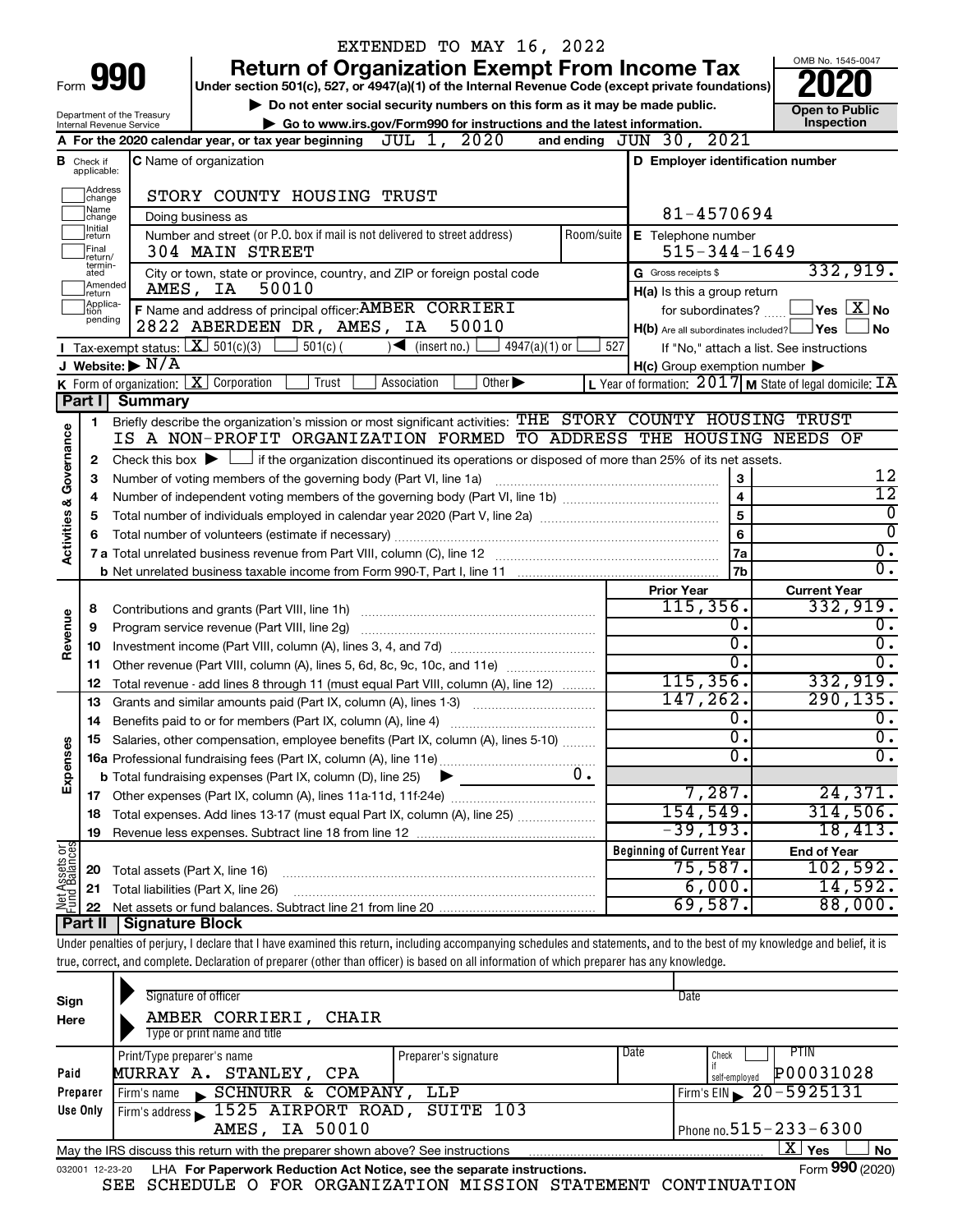| Part III   Statement of Program Service Accomplishments<br>Briefly describe the organization's mission:<br>1.<br>STORY COUNTY HOUSING TRUST PROVIDES LOW INCOME PERSONS IN STORY COUNTY<br>TO INNOVATIVE AND FLEXIBLE FUNDING FROM VARIOUS FEDERAL, STATE AND<br>LOCAL SOURCES OF REVENUE TO PRODUCE NEW AND PRESERVE EXISTING<br>AFFORDABLE HOUSING, TO PROMOTE HOMEOWNERSHIP, AND SUPPORT HOMES AND<br>Did the organization undertake any significant program services during the year which were not listed on the<br>$\mathbf{2}$<br>prior Form 990 or 990-EZ?<br>If "Yes," describe these new services on Schedule O.<br>Did the organization cease conducting, or make significant changes in how it conducts, any program services?<br>3<br>If "Yes," describe these changes on Schedule O.<br>Describe the organization's program service accomplishments for each of its three largest program services, as measured by expenses.<br>4<br>Section 501(c)(3) and 501(c)(4) organizations are required to report the amount of grants and allocations to others, the total expenses, and<br>revenue, if any, for each program service reported.<br>290, 135. ) (Revenue \$<br>290, 135. including grants of \$<br>) (Expenses \$<br>4a<br>(Code:<br>STORY COUNTY HOUSING TRUST PROVIDES FUNDING TO PRODUCE NEW AND PRESERVE<br>EXISTING AFFORDABLE HOUSING, TO PROMOTE HOMEOWNERSHIP, AND SUPPORT<br>HOMES AND TRANSITIONAL HOUSING SERVICES FOR LOW INCOME RESIDENTS OF<br>STORY COUNTY.<br>4b<br>including grants of \$ (Revenue \$)<br>$\left(\text{Code:} \right)$ $\left(\text{Expenses $}\right)$<br>4c<br>$\left(\text{Code:} \right) \left(\text{Expenses } \$\right)$<br>including grants of \$<br>) (Revenue \$<br>Other program services (Describe on Schedule O.)<br>4d.<br>(Expenses \$<br>Revenue \$<br>including grants of \$<br>290, 135.<br>4e Total program service expenses<br>032002 12-23-20<br>3 | STORY COUNTY HOUSING TRUST<br>Form 990 (2020) | 81-4570694<br>Page 2                        |
|-------------------------------------------------------------------------------------------------------------------------------------------------------------------------------------------------------------------------------------------------------------------------------------------------------------------------------------------------------------------------------------------------------------------------------------------------------------------------------------------------------------------------------------------------------------------------------------------------------------------------------------------------------------------------------------------------------------------------------------------------------------------------------------------------------------------------------------------------------------------------------------------------------------------------------------------------------------------------------------------------------------------------------------------------------------------------------------------------------------------------------------------------------------------------------------------------------------------------------------------------------------------------------------------------------------------------------------------------------------------------------------------------------------------------------------------------------------------------------------------------------------------------------------------------------------------------------------------------------------------------------------------------------------------------------------------------------------------------------------------------------------------------------------------------------------------------------------------------------------------------------------------------------------------------------|-----------------------------------------------|---------------------------------------------|
|                                                                                                                                                                                                                                                                                                                                                                                                                                                                                                                                                                                                                                                                                                                                                                                                                                                                                                                                                                                                                                                                                                                                                                                                                                                                                                                                                                                                                                                                                                                                                                                                                                                                                                                                                                                                                                                                                                                               |                                               | $\overline{\mathbf{x}}$                     |
|                                                                                                                                                                                                                                                                                                                                                                                                                                                                                                                                                                                                                                                                                                                                                                                                                                                                                                                                                                                                                                                                                                                                                                                                                                                                                                                                                                                                                                                                                                                                                                                                                                                                                                                                                                                                                                                                                                                               |                                               |                                             |
|                                                                                                                                                                                                                                                                                                                                                                                                                                                                                                                                                                                                                                                                                                                                                                                                                                                                                                                                                                                                                                                                                                                                                                                                                                                                                                                                                                                                                                                                                                                                                                                                                                                                                                                                                                                                                                                                                                                               |                                               |                                             |
|                                                                                                                                                                                                                                                                                                                                                                                                                                                                                                                                                                                                                                                                                                                                                                                                                                                                                                                                                                                                                                                                                                                                                                                                                                                                                                                                                                                                                                                                                                                                                                                                                                                                                                                                                                                                                                                                                                                               |                                               |                                             |
|                                                                                                                                                                                                                                                                                                                                                                                                                                                                                                                                                                                                                                                                                                                                                                                                                                                                                                                                                                                                                                                                                                                                                                                                                                                                                                                                                                                                                                                                                                                                                                                                                                                                                                                                                                                                                                                                                                                               |                                               |                                             |
|                                                                                                                                                                                                                                                                                                                                                                                                                                                                                                                                                                                                                                                                                                                                                                                                                                                                                                                                                                                                                                                                                                                                                                                                                                                                                                                                                                                                                                                                                                                                                                                                                                                                                                                                                                                                                                                                                                                               |                                               |                                             |
|                                                                                                                                                                                                                                                                                                                                                                                                                                                                                                                                                                                                                                                                                                                                                                                                                                                                                                                                                                                                                                                                                                                                                                                                                                                                                                                                                                                                                                                                                                                                                                                                                                                                                                                                                                                                                                                                                                                               |                                               | $\overline{\ }$ Yes $\overline{\rm \ }X$ No |
|                                                                                                                                                                                                                                                                                                                                                                                                                                                                                                                                                                                                                                                                                                                                                                                                                                                                                                                                                                                                                                                                                                                                                                                                                                                                                                                                                                                                                                                                                                                                                                                                                                                                                                                                                                                                                                                                                                                               |                                               |                                             |
|                                                                                                                                                                                                                                                                                                                                                                                                                                                                                                                                                                                                                                                                                                                                                                                                                                                                                                                                                                                                                                                                                                                                                                                                                                                                                                                                                                                                                                                                                                                                                                                                                                                                                                                                                                                                                                                                                                                               |                                               | $\overline{\ }$ Yes $\overline{\ \ X}$ No   |
|                                                                                                                                                                                                                                                                                                                                                                                                                                                                                                                                                                                                                                                                                                                                                                                                                                                                                                                                                                                                                                                                                                                                                                                                                                                                                                                                                                                                                                                                                                                                                                                                                                                                                                                                                                                                                                                                                                                               |                                               |                                             |
|                                                                                                                                                                                                                                                                                                                                                                                                                                                                                                                                                                                                                                                                                                                                                                                                                                                                                                                                                                                                                                                                                                                                                                                                                                                                                                                                                                                                                                                                                                                                                                                                                                                                                                                                                                                                                                                                                                                               |                                               |                                             |
|                                                                                                                                                                                                                                                                                                                                                                                                                                                                                                                                                                                                                                                                                                                                                                                                                                                                                                                                                                                                                                                                                                                                                                                                                                                                                                                                                                                                                                                                                                                                                                                                                                                                                                                                                                                                                                                                                                                               |                                               |                                             |
|                                                                                                                                                                                                                                                                                                                                                                                                                                                                                                                                                                                                                                                                                                                                                                                                                                                                                                                                                                                                                                                                                                                                                                                                                                                                                                                                                                                                                                                                                                                                                                                                                                                                                                                                                                                                                                                                                                                               |                                               |                                             |
|                                                                                                                                                                                                                                                                                                                                                                                                                                                                                                                                                                                                                                                                                                                                                                                                                                                                                                                                                                                                                                                                                                                                                                                                                                                                                                                                                                                                                                                                                                                                                                                                                                                                                                                                                                                                                                                                                                                               |                                               |                                             |
|                                                                                                                                                                                                                                                                                                                                                                                                                                                                                                                                                                                                                                                                                                                                                                                                                                                                                                                                                                                                                                                                                                                                                                                                                                                                                                                                                                                                                                                                                                                                                                                                                                                                                                                                                                                                                                                                                                                               |                                               |                                             |
|                                                                                                                                                                                                                                                                                                                                                                                                                                                                                                                                                                                                                                                                                                                                                                                                                                                                                                                                                                                                                                                                                                                                                                                                                                                                                                                                                                                                                                                                                                                                                                                                                                                                                                                                                                                                                                                                                                                               |                                               |                                             |
|                                                                                                                                                                                                                                                                                                                                                                                                                                                                                                                                                                                                                                                                                                                                                                                                                                                                                                                                                                                                                                                                                                                                                                                                                                                                                                                                                                                                                                                                                                                                                                                                                                                                                                                                                                                                                                                                                                                               |                                               |                                             |
|                                                                                                                                                                                                                                                                                                                                                                                                                                                                                                                                                                                                                                                                                                                                                                                                                                                                                                                                                                                                                                                                                                                                                                                                                                                                                                                                                                                                                                                                                                                                                                                                                                                                                                                                                                                                                                                                                                                               |                                               |                                             |
|                                                                                                                                                                                                                                                                                                                                                                                                                                                                                                                                                                                                                                                                                                                                                                                                                                                                                                                                                                                                                                                                                                                                                                                                                                                                                                                                                                                                                                                                                                                                                                                                                                                                                                                                                                                                                                                                                                                               |                                               |                                             |
|                                                                                                                                                                                                                                                                                                                                                                                                                                                                                                                                                                                                                                                                                                                                                                                                                                                                                                                                                                                                                                                                                                                                                                                                                                                                                                                                                                                                                                                                                                                                                                                                                                                                                                                                                                                                                                                                                                                               |                                               |                                             |
|                                                                                                                                                                                                                                                                                                                                                                                                                                                                                                                                                                                                                                                                                                                                                                                                                                                                                                                                                                                                                                                                                                                                                                                                                                                                                                                                                                                                                                                                                                                                                                                                                                                                                                                                                                                                                                                                                                                               |                                               |                                             |
|                                                                                                                                                                                                                                                                                                                                                                                                                                                                                                                                                                                                                                                                                                                                                                                                                                                                                                                                                                                                                                                                                                                                                                                                                                                                                                                                                                                                                                                                                                                                                                                                                                                                                                                                                                                                                                                                                                                               |                                               |                                             |
|                                                                                                                                                                                                                                                                                                                                                                                                                                                                                                                                                                                                                                                                                                                                                                                                                                                                                                                                                                                                                                                                                                                                                                                                                                                                                                                                                                                                                                                                                                                                                                                                                                                                                                                                                                                                                                                                                                                               |                                               |                                             |
|                                                                                                                                                                                                                                                                                                                                                                                                                                                                                                                                                                                                                                                                                                                                                                                                                                                                                                                                                                                                                                                                                                                                                                                                                                                                                                                                                                                                                                                                                                                                                                                                                                                                                                                                                                                                                                                                                                                               |                                               |                                             |
|                                                                                                                                                                                                                                                                                                                                                                                                                                                                                                                                                                                                                                                                                                                                                                                                                                                                                                                                                                                                                                                                                                                                                                                                                                                                                                                                                                                                                                                                                                                                                                                                                                                                                                                                                                                                                                                                                                                               |                                               |                                             |
|                                                                                                                                                                                                                                                                                                                                                                                                                                                                                                                                                                                                                                                                                                                                                                                                                                                                                                                                                                                                                                                                                                                                                                                                                                                                                                                                                                                                                                                                                                                                                                                                                                                                                                                                                                                                                                                                                                                               |                                               |                                             |
|                                                                                                                                                                                                                                                                                                                                                                                                                                                                                                                                                                                                                                                                                                                                                                                                                                                                                                                                                                                                                                                                                                                                                                                                                                                                                                                                                                                                                                                                                                                                                                                                                                                                                                                                                                                                                                                                                                                               |                                               |                                             |
|                                                                                                                                                                                                                                                                                                                                                                                                                                                                                                                                                                                                                                                                                                                                                                                                                                                                                                                                                                                                                                                                                                                                                                                                                                                                                                                                                                                                                                                                                                                                                                                                                                                                                                                                                                                                                                                                                                                               |                                               |                                             |
|                                                                                                                                                                                                                                                                                                                                                                                                                                                                                                                                                                                                                                                                                                                                                                                                                                                                                                                                                                                                                                                                                                                                                                                                                                                                                                                                                                                                                                                                                                                                                                                                                                                                                                                                                                                                                                                                                                                               |                                               |                                             |
|                                                                                                                                                                                                                                                                                                                                                                                                                                                                                                                                                                                                                                                                                                                                                                                                                                                                                                                                                                                                                                                                                                                                                                                                                                                                                                                                                                                                                                                                                                                                                                                                                                                                                                                                                                                                                                                                                                                               |                                               |                                             |
|                                                                                                                                                                                                                                                                                                                                                                                                                                                                                                                                                                                                                                                                                                                                                                                                                                                                                                                                                                                                                                                                                                                                                                                                                                                                                                                                                                                                                                                                                                                                                                                                                                                                                                                                                                                                                                                                                                                               |                                               |                                             |
|                                                                                                                                                                                                                                                                                                                                                                                                                                                                                                                                                                                                                                                                                                                                                                                                                                                                                                                                                                                                                                                                                                                                                                                                                                                                                                                                                                                                                                                                                                                                                                                                                                                                                                                                                                                                                                                                                                                               |                                               |                                             |
|                                                                                                                                                                                                                                                                                                                                                                                                                                                                                                                                                                                                                                                                                                                                                                                                                                                                                                                                                                                                                                                                                                                                                                                                                                                                                                                                                                                                                                                                                                                                                                                                                                                                                                                                                                                                                                                                                                                               |                                               |                                             |
|                                                                                                                                                                                                                                                                                                                                                                                                                                                                                                                                                                                                                                                                                                                                                                                                                                                                                                                                                                                                                                                                                                                                                                                                                                                                                                                                                                                                                                                                                                                                                                                                                                                                                                                                                                                                                                                                                                                               |                                               |                                             |
|                                                                                                                                                                                                                                                                                                                                                                                                                                                                                                                                                                                                                                                                                                                                                                                                                                                                                                                                                                                                                                                                                                                                                                                                                                                                                                                                                                                                                                                                                                                                                                                                                                                                                                                                                                                                                                                                                                                               |                                               |                                             |
|                                                                                                                                                                                                                                                                                                                                                                                                                                                                                                                                                                                                                                                                                                                                                                                                                                                                                                                                                                                                                                                                                                                                                                                                                                                                                                                                                                                                                                                                                                                                                                                                                                                                                                                                                                                                                                                                                                                               |                                               |                                             |
|                                                                                                                                                                                                                                                                                                                                                                                                                                                                                                                                                                                                                                                                                                                                                                                                                                                                                                                                                                                                                                                                                                                                                                                                                                                                                                                                                                                                                                                                                                                                                                                                                                                                                                                                                                                                                                                                                                                               |                                               |                                             |
|                                                                                                                                                                                                                                                                                                                                                                                                                                                                                                                                                                                                                                                                                                                                                                                                                                                                                                                                                                                                                                                                                                                                                                                                                                                                                                                                                                                                                                                                                                                                                                                                                                                                                                                                                                                                                                                                                                                               |                                               |                                             |
|                                                                                                                                                                                                                                                                                                                                                                                                                                                                                                                                                                                                                                                                                                                                                                                                                                                                                                                                                                                                                                                                                                                                                                                                                                                                                                                                                                                                                                                                                                                                                                                                                                                                                                                                                                                                                                                                                                                               |                                               |                                             |
|                                                                                                                                                                                                                                                                                                                                                                                                                                                                                                                                                                                                                                                                                                                                                                                                                                                                                                                                                                                                                                                                                                                                                                                                                                                                                                                                                                                                                                                                                                                                                                                                                                                                                                                                                                                                                                                                                                                               |                                               |                                             |
|                                                                                                                                                                                                                                                                                                                                                                                                                                                                                                                                                                                                                                                                                                                                                                                                                                                                                                                                                                                                                                                                                                                                                                                                                                                                                                                                                                                                                                                                                                                                                                                                                                                                                                                                                                                                                                                                                                                               |                                               |                                             |
|                                                                                                                                                                                                                                                                                                                                                                                                                                                                                                                                                                                                                                                                                                                                                                                                                                                                                                                                                                                                                                                                                                                                                                                                                                                                                                                                                                                                                                                                                                                                                                                                                                                                                                                                                                                                                                                                                                                               |                                               |                                             |
|                                                                                                                                                                                                                                                                                                                                                                                                                                                                                                                                                                                                                                                                                                                                                                                                                                                                                                                                                                                                                                                                                                                                                                                                                                                                                                                                                                                                                                                                                                                                                                                                                                                                                                                                                                                                                                                                                                                               |                                               |                                             |
|                                                                                                                                                                                                                                                                                                                                                                                                                                                                                                                                                                                                                                                                                                                                                                                                                                                                                                                                                                                                                                                                                                                                                                                                                                                                                                                                                                                                                                                                                                                                                                                                                                                                                                                                                                                                                                                                                                                               |                                               |                                             |
|                                                                                                                                                                                                                                                                                                                                                                                                                                                                                                                                                                                                                                                                                                                                                                                                                                                                                                                                                                                                                                                                                                                                                                                                                                                                                                                                                                                                                                                                                                                                                                                                                                                                                                                                                                                                                                                                                                                               |                                               |                                             |
|                                                                                                                                                                                                                                                                                                                                                                                                                                                                                                                                                                                                                                                                                                                                                                                                                                                                                                                                                                                                                                                                                                                                                                                                                                                                                                                                                                                                                                                                                                                                                                                                                                                                                                                                                                                                                                                                                                                               |                                               |                                             |
|                                                                                                                                                                                                                                                                                                                                                                                                                                                                                                                                                                                                                                                                                                                                                                                                                                                                                                                                                                                                                                                                                                                                                                                                                                                                                                                                                                                                                                                                                                                                                                                                                                                                                                                                                                                                                                                                                                                               |                                               |                                             |
|                                                                                                                                                                                                                                                                                                                                                                                                                                                                                                                                                                                                                                                                                                                                                                                                                                                                                                                                                                                                                                                                                                                                                                                                                                                                                                                                                                                                                                                                                                                                                                                                                                                                                                                                                                                                                                                                                                                               |                                               |                                             |
|                                                                                                                                                                                                                                                                                                                                                                                                                                                                                                                                                                                                                                                                                                                                                                                                                                                                                                                                                                                                                                                                                                                                                                                                                                                                                                                                                                                                                                                                                                                                                                                                                                                                                                                                                                                                                                                                                                                               |                                               |                                             |
|                                                                                                                                                                                                                                                                                                                                                                                                                                                                                                                                                                                                                                                                                                                                                                                                                                                                                                                                                                                                                                                                                                                                                                                                                                                                                                                                                                                                                                                                                                                                                                                                                                                                                                                                                                                                                                                                                                                               |                                               | Form 990 (2020)                             |
|                                                                                                                                                                                                                                                                                                                                                                                                                                                                                                                                                                                                                                                                                                                                                                                                                                                                                                                                                                                                                                                                                                                                                                                                                                                                                                                                                                                                                                                                                                                                                                                                                                                                                                                                                                                                                                                                                                                               |                                               |                                             |
| 2020.05095 STORY COUNTY HOUSING TRUST<br>16140616 759148 5538-A                                                                                                                                                                                                                                                                                                                                                                                                                                                                                                                                                                                                                                                                                                                                                                                                                                                                                                                                                                                                                                                                                                                                                                                                                                                                                                                                                                                                                                                                                                                                                                                                                                                                                                                                                                                                                                                               |                                               | $5538 - A_1$                                |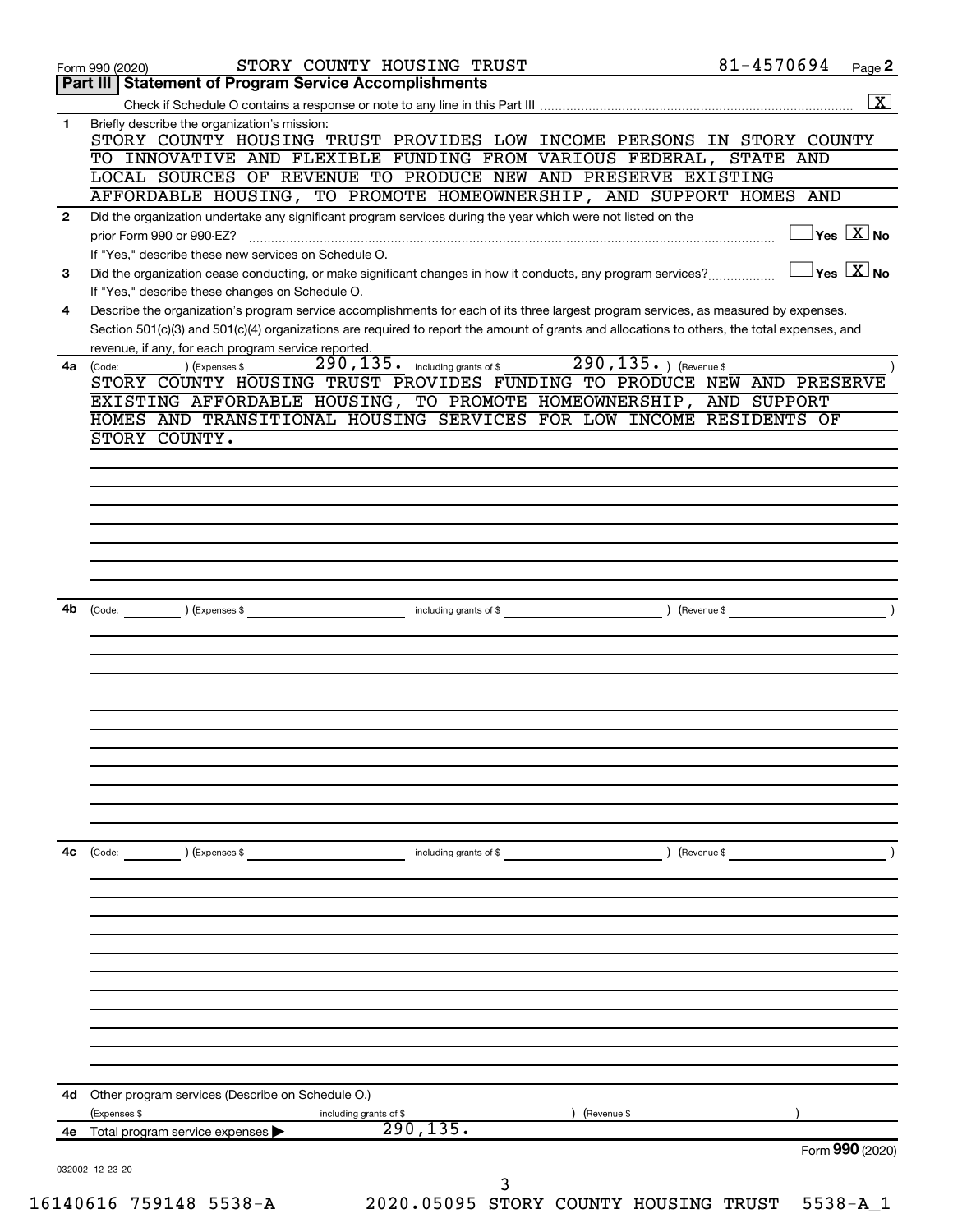|  | Form 990 (2020) |  |
|--|-----------------|--|

**Part IV Checklist of Required Schedules**

Form 990 (2020) Page STORY COUNTY HOUSING TRUST 81-4570694

|    |                                                                                                                                                                                                                                                           |                 | Yes | No                      |
|----|-----------------------------------------------------------------------------------------------------------------------------------------------------------------------------------------------------------------------------------------------------------|-----------------|-----|-------------------------|
| 1  | Is the organization described in section 501(c)(3) or 4947(a)(1) (other than a private foundation)?<br>If "Yes," complete Schedule A                                                                                                                      | 1               | х   |                         |
| 2  | Is the organization required to complete Schedule B, Schedule of Contributors? [11] The organization required to complete Schedule B, Schedule of Contributors?                                                                                           | $\mathbf{2}$    |     | x                       |
| 3  | Did the organization engage in direct or indirect political campaign activities on behalf of or in opposition to candidates for                                                                                                                           |                 |     |                         |
|    | public office? If "Yes," complete Schedule C, Part I                                                                                                                                                                                                      | З               |     | x                       |
| 4  | Section 501(c)(3) organizations. Did the organization engage in lobbying activities, or have a section 501(h) election in effect                                                                                                                          | 4               |     | x.                      |
|    |                                                                                                                                                                                                                                                           |                 |     |                         |
| 5  | Is the organization a section 501(c)(4), 501(c)(5), or 501(c)(6) organization that receives membership dues, assessments, or                                                                                                                              | 5               |     | x                       |
| 6  | Did the organization maintain any donor advised funds or any similar funds or accounts for which donors have the right to<br>provide advice on the distribution or investment of amounts in such funds or accounts? If "Yes," complete Schedule D, Part I | 6               |     | x                       |
| 7  | Did the organization receive or hold a conservation easement, including easements to preserve open space,                                                                                                                                                 |                 |     |                         |
|    |                                                                                                                                                                                                                                                           | $\overline{7}$  |     | x.                      |
| 8  | Did the organization maintain collections of works of art, historical treasures, or other similar assets? If "Yes," complete                                                                                                                              |                 |     |                         |
|    |                                                                                                                                                                                                                                                           | 8               |     | x                       |
| 9  | Did the organization report an amount in Part X, line 21, for escrow or custodial account liability, serve as a custodian for                                                                                                                             |                 |     |                         |
|    | amounts not listed in Part X; or provide credit counseling, debt management, credit repair, or debt negotiation services?                                                                                                                                 | 9               |     | х                       |
| 10 | Did the organization, directly or through a related organization, hold assets in donor-restricted endowments                                                                                                                                              |                 |     |                         |
|    |                                                                                                                                                                                                                                                           | 10              |     | x.                      |
| 11 | If the organization's answer to any of the following questions is "Yes," then complete Schedule D, Parts VI, VII, VIII, IX, or X<br>as applicable.                                                                                                        |                 |     |                         |
|    | a Did the organization report an amount for land, buildings, and equipment in Part X, line 10? If "Yes," complete Schedule D,                                                                                                                             |                 |     |                         |
|    |                                                                                                                                                                                                                                                           | 11a             |     | х                       |
|    | <b>b</b> Did the organization report an amount for investments - other securities in Part X, line 12, that is 5% or more of its total                                                                                                                     | 11b             |     | x                       |
|    | c Did the organization report an amount for investments - program related in Part X, line 13, that is 5% or more of its total                                                                                                                             |                 |     |                         |
|    |                                                                                                                                                                                                                                                           | 11c             |     | x.                      |
|    | d Did the organization report an amount for other assets in Part X, line 15, that is 5% or more of its total assets reported in                                                                                                                           |                 |     |                         |
|    |                                                                                                                                                                                                                                                           | 11d             |     | х                       |
|    |                                                                                                                                                                                                                                                           | 11e             |     | x                       |
| f  | Did the organization's separate or consolidated financial statements for the tax year include a footnote that addresses                                                                                                                                   |                 |     |                         |
|    | the organization's liability for uncertain tax positions under FIN 48 (ASC 740)? If "Yes," complete Schedule D, Part X                                                                                                                                    | 11f             |     | x                       |
|    | 12a Did the organization obtain separate, independent audited financial statements for the tax year? If "Yes," complete                                                                                                                                   | 12a             | x   |                         |
|    | <b>b</b> Was the organization included in consolidated, independent audited financial statements for the tax year?                                                                                                                                        |                 |     |                         |
|    | If "Yes," and if the organization answered "No" to line 12a, then completing Schedule D, Parts XI and XII is optional                                                                                                                                     | 12 <sub>b</sub> |     | х                       |
| 13 |                                                                                                                                                                                                                                                           | 13              |     | $\overline{\textbf{X}}$ |
|    |                                                                                                                                                                                                                                                           | 14a             |     | x                       |
|    | <b>b</b> Did the organization have aggregate revenues or expenses of more than \$10,000 from grantmaking, fundraising, business,                                                                                                                          |                 |     |                         |
|    | investment, and program service activities outside the United States, or aggregate foreign investments valued at \$100,000                                                                                                                                |                 |     |                         |
|    |                                                                                                                                                                                                                                                           | 14b             |     | x                       |
| 15 | Did the organization report on Part IX, column (A), line 3, more than \$5,000 of grants or other assistance to or for any                                                                                                                                 | 15              |     | x                       |
| 16 | Did the organization report on Part IX, column (A), line 3, more than \$5,000 of aggregate grants or other assistance to                                                                                                                                  |                 |     |                         |
|    |                                                                                                                                                                                                                                                           | 16              |     | x                       |
| 17 | Did the organization report a total of more than \$15,000 of expenses for professional fundraising services on Part IX,                                                                                                                                   |                 |     |                         |
|    |                                                                                                                                                                                                                                                           | 17              |     | x                       |
| 18 | Did the organization report more than \$15,000 total of fundraising event gross income and contributions on Part VIII, lines                                                                                                                              |                 |     |                         |
|    |                                                                                                                                                                                                                                                           | 18              |     | x                       |
| 19 | Did the organization report more than \$15,000 of gross income from gaming activities on Part VIII, line 9a? If "Yes,"                                                                                                                                    |                 |     |                         |
|    |                                                                                                                                                                                                                                                           | 19              |     | x                       |
|    |                                                                                                                                                                                                                                                           | 20a             |     | x                       |
|    |                                                                                                                                                                                                                                                           | 20 <sub>b</sub> |     |                         |
| 21 | Did the organization report more than \$5,000 of grants or other assistance to any domestic organization or                                                                                                                                               |                 |     |                         |
|    |                                                                                                                                                                                                                                                           | 21              | х   |                         |

032003 12-23-20

16140616 759148 5538-A 2020.05095 STORY COUNTY HOUSING TRUST 5538-A\_1

4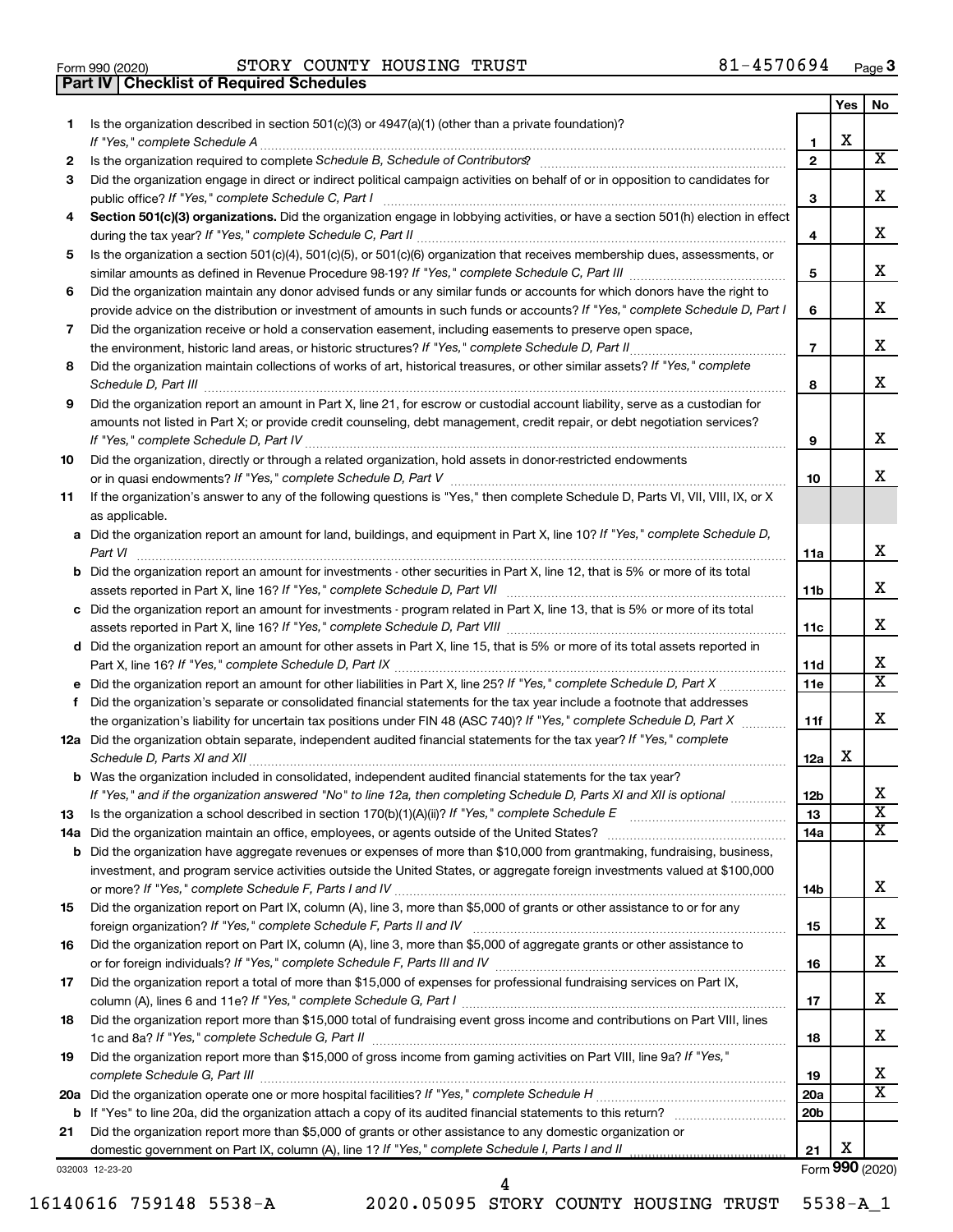|  | Form 990 (2020) |
|--|-----------------|
|  |                 |

*(continued)* **Part IV Checklist of Required Schedules**

|        |                                                                                                                                     |                 | Yes        | No                           |
|--------|-------------------------------------------------------------------------------------------------------------------------------------|-----------------|------------|------------------------------|
| 22     | Did the organization report more than \$5,000 of grants or other assistance to or for domestic individuals on                       |                 |            |                              |
|        |                                                                                                                                     | 22              |            | x                            |
| 23     | Did the organization answer "Yes" to Part VII, Section A, line 3, 4, or 5 about compensation of the organization's current          |                 |            |                              |
|        | and former officers, directors, trustees, key employees, and highest compensated employees? If "Yes," complete                      |                 |            |                              |
|        | Schedule J <b>Execute Schedule J Execute Schedule J</b>                                                                             | 23              |            | x                            |
|        | 24a Did the organization have a tax-exempt bond issue with an outstanding principal amount of more than \$100,000 as of the         |                 |            |                              |
|        | last day of the year, that was issued after December 31, 2002? If "Yes," answer lines 24b through 24d and complete                  |                 |            |                              |
|        |                                                                                                                                     | 24a             |            | x                            |
|        |                                                                                                                                     | 24 <sub>b</sub> |            |                              |
|        | c Did the organization maintain an escrow account other than a refunding escrow at any time during the year to defease              |                 |            |                              |
|        |                                                                                                                                     | 24c             |            |                              |
|        |                                                                                                                                     | 24d             |            |                              |
|        | 25a Section 501(c)(3), 501(c)(4), and 501(c)(29) organizations. Did the organization engage in an excess benefit                    | 25a             |            | x                            |
|        | <b>b</b> Is the organization aware that it engaged in an excess benefit transaction with a disqualified person in a prior year, and |                 |            |                              |
|        | that the transaction has not been reported on any of the organization's prior Forms 990 or 990-EZ? If "Yes," complete               |                 |            |                              |
|        | Schedule L, Part I                                                                                                                  | 25 <sub>b</sub> |            | x                            |
| 26     | Did the organization report any amount on Part X, line 5 or 22, for receivables from or payables to any current                     |                 |            |                              |
|        | or former officer, director, trustee, key employee, creator or founder, substantial contributor, or 35%                             |                 |            |                              |
|        |                                                                                                                                     | 26              |            | x                            |
| 27     | Did the organization provide a grant or other assistance to any current or former officer, director, trustee, key employee,         |                 |            |                              |
|        | creator or founder, substantial contributor or employee thereof, a grant selection committee member, or to a 35% controlled         |                 |            |                              |
|        | entity (including an employee thereof) or family member of any of these persons? If "Yes," complete Schedule L, Part III            | 27              |            | x                            |
| 28     | Was the organization a party to a business transaction with one of the following parties (see Schedule L, Part IV                   |                 |            |                              |
|        | instructions, for applicable filing thresholds, conditions, and exceptions):                                                        |                 |            |                              |
|        | a A current or former officer, director, trustee, key employee, creator or founder, or substantial contributor? If                  |                 |            |                              |
|        |                                                                                                                                     | 28a             |            | х                            |
|        |                                                                                                                                     | 28b             |            | $\overline{\mathtt{x}}$      |
|        | c A 35% controlled entity of one or more individuals and/or organizations described in lines 28a or 28b?If                          |                 |            |                              |
|        |                                                                                                                                     | 28c             |            | х<br>$\overline{\mathtt{x}}$ |
| 29     |                                                                                                                                     | 29              |            |                              |
| 30     | Did the organization receive contributions of art, historical treasures, or other similar assets, or qualified conservation         |                 |            |                              |
|        |                                                                                                                                     | 30              |            | х<br>$\overline{\mathtt{x}}$ |
| 31     |                                                                                                                                     | 31              |            |                              |
| 32     | Did the organization sell, exchange, dispose of, or transfer more than 25% of its net assets? If "Yes," complete                    |                 |            | х                            |
|        |                                                                                                                                     | 32              |            |                              |
| 33     | Did the organization own 100% of an entity disregarded as separate from the organization under Regulations                          | 33              |            | X                            |
| 34     | Was the organization related to any tax-exempt or taxable entity? If "Yes," complete Schedule R, Part II, III, or IV, and           |                 |            |                              |
|        | Part V, line 1                                                                                                                      | 34              |            | х                            |
|        | 35a Did the organization have a controlled entity within the meaning of section 512(b)(13)?                                         | <b>35a</b>      |            | $\overline{\mathtt{x}}$      |
|        | b If "Yes" to line 35a, did the organization receive any payment from or engage in any transaction with a controlled entity         |                 |            |                              |
|        |                                                                                                                                     | 35 <sub>b</sub> |            |                              |
| 36     | Section 501(c)(3) organizations. Did the organization make any transfers to an exempt non-charitable related organization?          |                 |            |                              |
|        |                                                                                                                                     | 36              |            | X                            |
| 37     | Did the organization conduct more than 5% of its activities through an entity that is not a related organization                    |                 |            |                              |
|        |                                                                                                                                     | 37              |            | x                            |
| 38     | Did the organization complete Schedule O and provide explanations in Schedule O for Part VI, lines 11b and 19?                      |                 |            |                              |
|        |                                                                                                                                     | 38              | X          |                              |
| Part V |                                                                                                                                     |                 |            |                              |
|        |                                                                                                                                     |                 |            |                              |
|        |                                                                                                                                     |                 | <b>Yes</b> | No                           |
|        | 1a                                                                                                                                  |                 |            |                              |
|        | 1b                                                                                                                                  |                 |            |                              |
|        | c Did the organization comply with backup withholding rules for reportable payments to vendors and reportable gaming                |                 |            |                              |
|        |                                                                                                                                     | 1c              | х          |                              |
|        | 032004 12-23-20<br>5                                                                                                                |                 |            | Form 990 (2020)              |
|        |                                                                                                                                     |                 |            |                              |

16140616 759148 5538-A 2020.05095 STORY COUNTY HOUSING TRUST 5538-A\_1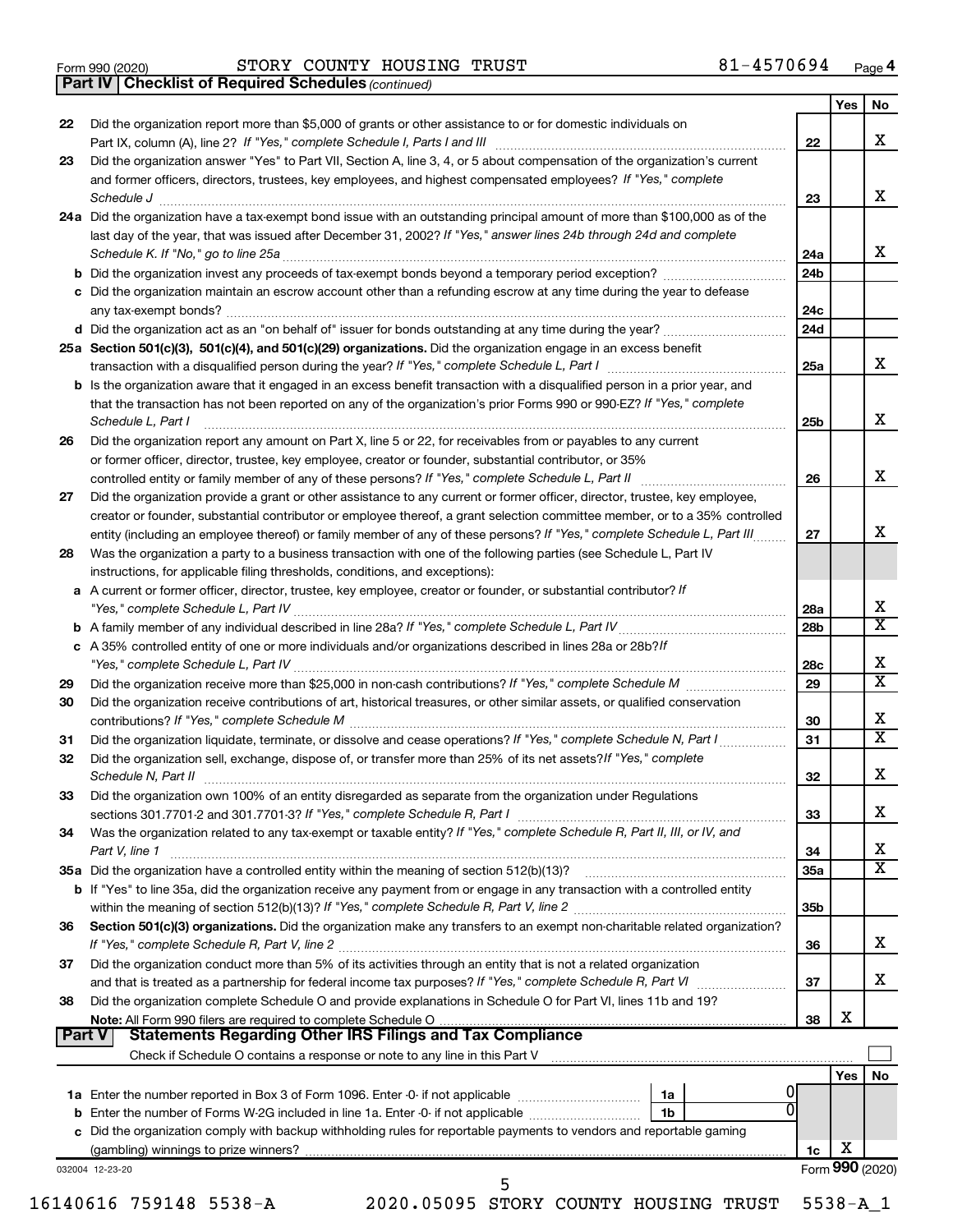|  | Form 990 (2020) |
|--|-----------------|
|  |                 |

#### Form 990 (2020) Page STORY COUNTY HOUSING TRUST 81-4570694

**Part V** Statements Regarding Other IRS Filings and Tax Compliance (continued)

|        |                                                                                                                                                              |          | Yes | No                      |  |  |  |
|--------|--------------------------------------------------------------------------------------------------------------------------------------------------------------|----------|-----|-------------------------|--|--|--|
|        | 2a Enter the number of employees reported on Form W-3, Transmittal of Wage and Tax Statements,                                                               |          |     |                         |  |  |  |
|        | 0<br>filed for the calendar year ending with or within the year covered by this return<br>2a                                                                 |          |     |                         |  |  |  |
| b      |                                                                                                                                                              | 2b       |     |                         |  |  |  |
|        |                                                                                                                                                              |          |     |                         |  |  |  |
|        | 3a Did the organization have unrelated business gross income of \$1,000 or more during the year?                                                             | 3a       |     | х                       |  |  |  |
|        |                                                                                                                                                              | 3b       |     |                         |  |  |  |
|        | 4a At any time during the calendar year, did the organization have an interest in, or a signature or other authority over, a                                 |          |     |                         |  |  |  |
|        | financial account in a foreign country (such as a bank account, securities account, or other financial account)?                                             | 4a       |     | x                       |  |  |  |
|        | <b>b</b> If "Yes," enter the name of the foreign country $\blacktriangleright$                                                                               |          |     |                         |  |  |  |
|        | See instructions for filing requirements for FinCEN Form 114, Report of Foreign Bank and Financial Accounts (FBAR).                                          |          |     |                         |  |  |  |
|        |                                                                                                                                                              | 5a       |     | x                       |  |  |  |
| b      |                                                                                                                                                              | 5b       |     | $\overline{\mathbf{X}}$ |  |  |  |
| с      |                                                                                                                                                              |          |     |                         |  |  |  |
|        | 6a Does the organization have annual gross receipts that are normally greater than \$100,000, and did the organization solicit                               |          |     |                         |  |  |  |
|        |                                                                                                                                                              | 6a       |     | x                       |  |  |  |
|        | <b>b</b> If "Yes," did the organization include with every solicitation an express statement that such contributions or gifts                                |          |     |                         |  |  |  |
|        |                                                                                                                                                              | 6b       |     |                         |  |  |  |
| 7      | Organizations that may receive deductible contributions under section 170(c).                                                                                |          |     |                         |  |  |  |
| a      | Did the organization receive a payment in excess of \$75 made partly as a contribution and partly for goods and services provided to the payor?              | 7a       |     | х                       |  |  |  |
| b      |                                                                                                                                                              | 7b       |     |                         |  |  |  |
| с      | Did the organization sell, exchange, or otherwise dispose of tangible personal property for which it was required                                            |          |     | х                       |  |  |  |
|        |                                                                                                                                                              | 7c       |     |                         |  |  |  |
| d      | 7d                                                                                                                                                           |          |     | x                       |  |  |  |
| е      | Did the organization receive any funds, directly or indirectly, to pay premiums on a personal benefit contract?                                              | 7е<br>7f |     | $\mathbf x$             |  |  |  |
| f.     | If the organization received a contribution of qualified intellectual property, did the organization file Form 8899 as required?                             | 7g       |     |                         |  |  |  |
| g<br>h | If the organization received a contribution of cars, boats, airplanes, or other vehicles, did the organization file a Form 1098-C?                           | 7h       |     |                         |  |  |  |
| 8      | Sponsoring organizations maintaining donor advised funds. Did a donor advised fund maintained by the                                                         |          |     |                         |  |  |  |
|        | sponsoring organization have excess business holdings at any time during the year?                                                                           | 8        |     |                         |  |  |  |
| 9      | Sponsoring organizations maintaining donor advised funds.                                                                                                    |          |     |                         |  |  |  |
| а      | Did the sponsoring organization make any taxable distributions under section 4966?                                                                           | 9а       |     |                         |  |  |  |
| b      |                                                                                                                                                              | 9b       |     |                         |  |  |  |
| 10     | Section 501(c)(7) organizations. Enter:                                                                                                                      |          |     |                         |  |  |  |
| а      | 10a                                                                                                                                                          |          |     |                         |  |  |  |
|        | 10 <sub>b</sub><br>b Gross receipts, included on Form 990, Part VIII, line 12, for public use of club facilities                                             |          |     |                         |  |  |  |
| 11     | Section 501(c)(12) organizations. Enter:                                                                                                                     |          |     |                         |  |  |  |
|        | 11a                                                                                                                                                          |          |     |                         |  |  |  |
|        | <b>b</b> Gross income from other sources (Do not net amounts due or paid to other sources against                                                            |          |     |                         |  |  |  |
|        | 11b                                                                                                                                                          |          |     |                         |  |  |  |
|        | 12a Section 4947(a)(1) non-exempt charitable trusts. Is the organization filing Form 990 in lieu of Form 1041?                                               | 12a      |     |                         |  |  |  |
|        | <b>b</b> If "Yes," enter the amount of tax-exempt interest received or accrued during the year<br>12b                                                        |          |     |                         |  |  |  |
| 13     | Section 501(c)(29) qualified nonprofit health insurance issuers.                                                                                             |          |     |                         |  |  |  |
|        |                                                                                                                                                              | 1За      |     |                         |  |  |  |
|        | Note: See the instructions for additional information the organization must report on Schedule O.                                                            |          |     |                         |  |  |  |
|        | <b>b</b> Enter the amount of reserves the organization is required to maintain by the states in which the                                                    |          |     |                         |  |  |  |
|        | 13 <sub>b</sub>                                                                                                                                              |          |     |                         |  |  |  |
|        | 13с                                                                                                                                                          |          |     | x                       |  |  |  |
|        | 14a Did the organization receive any payments for indoor tanning services during the tax year?                                                               | 14a      |     |                         |  |  |  |
|        | <b>b</b> If "Yes," has it filed a Form 720 to report these payments? If "No," provide an explanation on Schedule O                                           | 14b      |     |                         |  |  |  |
| 15     | Is the organization subject to the section 4960 tax on payment(s) of more than \$1,000,000 in remuneration or                                                |          |     | х                       |  |  |  |
|        | excess parachute payment(s) during the year?                                                                                                                 | 15       |     |                         |  |  |  |
|        | If "Yes," see instructions and file Form 4720, Schedule N.                                                                                                   | 16       |     | x                       |  |  |  |
| 16     | Is the organization an educational institution subject to the section 4968 excise tax on net investment income?<br>If "Yes," complete Form 4720, Schedule O. |          |     |                         |  |  |  |
|        |                                                                                                                                                              |          |     |                         |  |  |  |

Form (2020) **990**

032005 12-23-20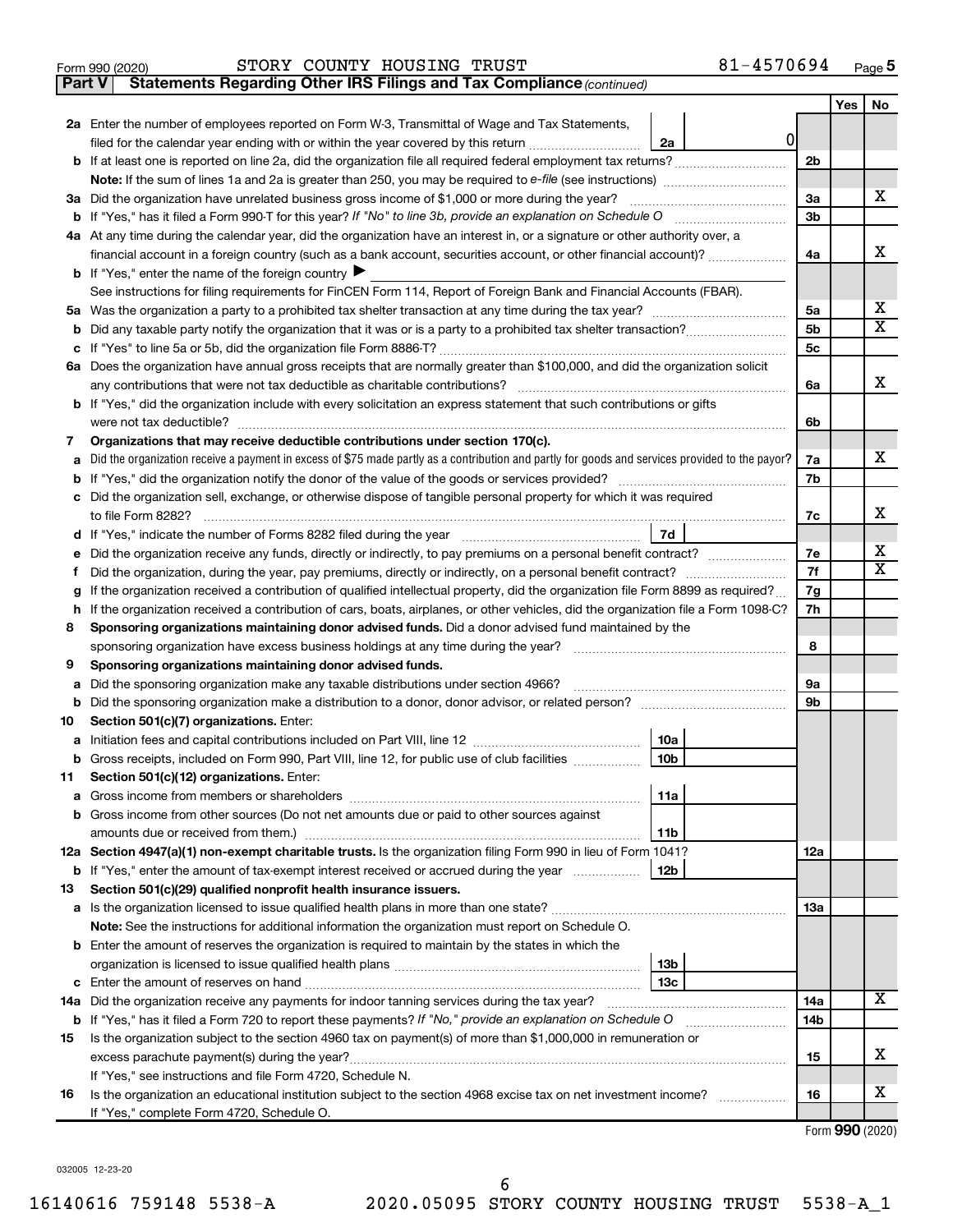| Form 990 (2020) |  |
|-----------------|--|
|-----------------|--|

#### Form 990 (2020) Page STORY COUNTY HOUSING TRUST 81-4570694

**Part VI** Governance, Management, and Disclosure For each "Yes" response to lines 2 through 7b below, and for a "No" response *to line 8a, 8b, or 10b below, describe the circumstances, processes, or changes on Schedule O. See instructions.*

|     | Check if Schedule O contains a response or note to any line in this Part VI [11] [12] [12] Check if Schedule O contains a response or note to any line in this Part VI |                               |                         |                         | $\overline{\mathbf{X}}$ |
|-----|------------------------------------------------------------------------------------------------------------------------------------------------------------------------|-------------------------------|-------------------------|-------------------------|-------------------------|
|     | <b>Section A. Governing Body and Management</b>                                                                                                                        |                               |                         |                         |                         |
|     |                                                                                                                                                                        |                               |                         | <b>Yes</b>              | No                      |
|     | 1a Enter the number of voting members of the governing body at the end of the tax year                                                                                 | 1a                            | 12                      |                         |                         |
|     | If there are material differences in voting rights among members of the governing body, or if the governing                                                            |                               |                         |                         |                         |
|     | body delegated broad authority to an executive committee or similar committee, explain on Schedule O.                                                                  |                               |                         |                         |                         |
| b   | Enter the number of voting members included on line 1a, above, who are independent                                                                                     | 1b                            | 12                      |                         |                         |
| 2   | Did any officer, director, trustee, or key employee have a family relationship or a business relationship with any other                                               |                               |                         |                         |                         |
|     | officer, director, trustee, or key employee?                                                                                                                           |                               | $\mathbf{2}$            |                         |                         |
| 3   | Did the organization delegate control over management duties customarily performed by or under the direct supervision                                                  |                               |                         |                         |                         |
|     |                                                                                                                                                                        |                               | 3                       |                         |                         |
| 4   | Did the organization make any significant changes to its governing documents since the prior Form 990 was filed?                                                       |                               | $\overline{4}$          |                         |                         |
| 5   |                                                                                                                                                                        |                               | $\overline{\mathbf{5}}$ |                         |                         |
| 6   |                                                                                                                                                                        |                               | 6                       |                         |                         |
| 7a  | Did the organization have members, stockholders, or other persons who had the power to elect or appoint one or                                                         |                               |                         |                         |                         |
|     |                                                                                                                                                                        |                               | 7a                      |                         |                         |
|     | <b>b</b> Are any governance decisions of the organization reserved to (or subject to approval by) members, stockholders, or                                            |                               |                         |                         |                         |
|     | persons other than the governing body?                                                                                                                                 |                               | 7b                      |                         |                         |
| 8   | Did the organization contemporaneously document the meetings held or written actions undertaken during the year by the following:                                      |                               |                         |                         |                         |
|     |                                                                                                                                                                        |                               | 8а                      | х                       |                         |
|     |                                                                                                                                                                        |                               | 8b                      | $\overline{\text{x}}$   |                         |
| 9   | Is there any officer, director, trustee, or key employee listed in Part VII, Section A, who cannot be reached at the                                                   |                               |                         |                         |                         |
|     |                                                                                                                                                                        |                               | 9                       |                         |                         |
|     | Section B. Policies (This Section B requests information about policies not required by the Internal Revenue Code.)                                                    |                               |                         |                         |                         |
|     |                                                                                                                                                                        |                               |                         | Yes                     |                         |
|     |                                                                                                                                                                        |                               | 10a                     |                         |                         |
|     | b If "Yes," did the organization have written policies and procedures governing the activities of such chapters, affiliates,                                           |                               |                         |                         |                         |
|     | and branches to ensure their operations are consistent with the organization's exempt purposes? <i>managereconominion</i>                                              |                               | 10 <sub>b</sub>         |                         |                         |
|     | 11a Has the organization provided a complete copy of this Form 990 to all members of its governing body before filing the form?                                        |                               | 11a                     | $\overline{\mathbf{X}}$ |                         |
|     | <b>b</b> Describe in Schedule O the process, if any, used by the organization to review this Form 990.                                                                 |                               |                         |                         |                         |
| 12a |                                                                                                                                                                        |                               | 12a                     |                         |                         |
| b   | Were officers, directors, or trustees, and key employees required to disclose annually interests that could give rise to conflicts?                                    |                               | 12 <sub>b</sub>         |                         |                         |
|     | c Did the organization regularly and consistently monitor and enforce compliance with the policy? If "Yes," describe                                                   |                               |                         |                         |                         |
|     |                                                                                                                                                                        |                               |                         |                         |                         |
|     | in Schedule O how this was done manufactured and continuum and contact the way to the set of the set of the schedule O how this was done                               |                               | 12c                     |                         |                         |
| 13  |                                                                                                                                                                        |                               | 13                      |                         |                         |
| 14  | Did the organization have a written document retention and destruction policy? [11] manufaction manufaction in                                                         |                               | 14                      |                         |                         |
| 15  | Did the process for determining compensation of the following persons include a review and approval by independent                                                     |                               |                         |                         |                         |
|     | persons, comparability data, and contemporaneous substantiation of the deliberation and decision?                                                                      |                               |                         |                         |                         |
|     |                                                                                                                                                                        |                               | 15a                     |                         |                         |
|     |                                                                                                                                                                        |                               | 15b                     |                         |                         |
|     | If "Yes" to line 15a or 15b, describe the process in Schedule O (see instructions).                                                                                    |                               |                         |                         |                         |
|     | 16a Did the organization invest in, contribute assets to, or participate in a joint venture or similar arrangement with a                                              |                               |                         |                         |                         |
|     | taxable entity during the year?                                                                                                                                        |                               | 16a                     |                         |                         |
|     | <b>b</b> If "Yes," did the organization follow a written policy or procedure requiring the organization to evaluate its participation                                  |                               |                         |                         |                         |
|     | in joint venture arrangements under applicable federal tax law, and take steps to safeguard the organization's                                                         |                               |                         |                         |                         |
|     | exempt status with respect to such arrangements?                                                                                                                       |                               | 16b                     |                         |                         |
|     | <b>Section C. Disclosure</b>                                                                                                                                           |                               |                         |                         |                         |
| 17  | <b>NONE</b><br>List the states with which a copy of this Form 990 is required to be filed >                                                                            |                               |                         |                         |                         |
| 18  | Section 6104 requires an organization to make its Forms 1023 (1024 or 1024-A, if applicable), 990, and 990-T (Section 501(c)(3)s only) available                       |                               |                         |                         |                         |
|     | for public inspection. Indicate how you made these available. Check all that apply.                                                                                    |                               |                         |                         |                         |
|     | $ \underline{X} $ Upon request<br>Own website<br>Another's website                                                                                                     | Other (explain on Schedule O) |                         |                         |                         |
| 19  | Describe on Schedule O whether (and if so, how) the organization made its governing documents, conflict of interest policy, and financial                              |                               |                         |                         |                         |
|     | statements available to the public during the tax year.                                                                                                                |                               |                         |                         |                         |
| 20  | State the name, address, and telephone number of the person who possesses the organization's books and records                                                         |                               |                         |                         |                         |
|     | THE ORGANIZATION $-515-344-1649$                                                                                                                                       |                               |                         |                         |                         |
|     | 304 MAIN STREET, AMES, IA<br>50010                                                                                                                                     |                               |                         |                         |                         |
|     | 032006 12-23-20                                                                                                                                                        |                               |                         | Form 990 (2020)         |                         |
|     |                                                                                                                                                                        |                               |                         |                         |                         |
|     | 16140616 759148 5538-A<br>2020.05095 STORY COUNTY HOUSING TRUST                                                                                                        |                               |                         | $5538 - A_1$            |                         |
|     |                                                                                                                                                                        |                               |                         |                         |                         |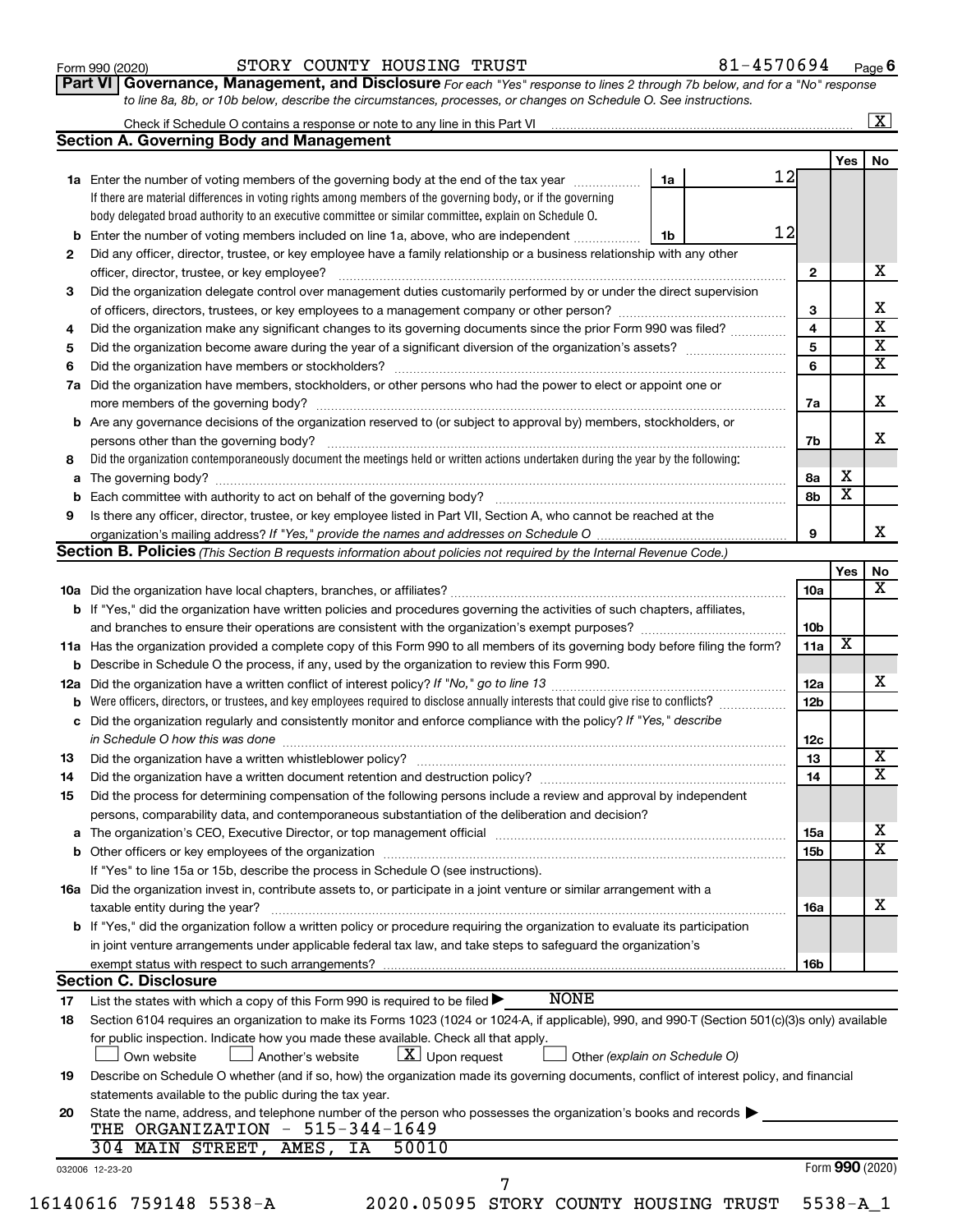$\Box$ 

| Part VII Compensation of Officers, Directors, Trustees, Key Employees, Highest Compensated |  |  |
|--------------------------------------------------------------------------------------------|--|--|
| <b>Employees, and Independent Contractors</b>                                              |  |  |

Check if Schedule O contains a response or note to any line in this Part VII

**Section A. Officers, Directors, Trustees, Key Employees, and Highest Compensated Employees**

**1a**  Complete this table for all persons required to be listed. Report compensation for the calendar year ending with or within the organization's tax year.  $\bullet$  List all of the organization's current officers, directors, trustees (whether individuals or organizations), regardless of amount of compensation.

Enter -0- in columns (D), (E), and (F) if no compensation was paid.

**•** List all of the organization's current key employees, if any. See instructions for definition of "key employee."

• List the organization's five *current* highest compensated employees (other than an officer, director, trustee, or key employee) who received reportable compensation (Box 5 of Form W-2 and/or Box 7 of Form 1099-MISC) of more than \$100,000 from the organization and any related organizations.

 $\bullet$  List all of the organization's former officers, key employees, and highest compensated employees who received more than \$100,000 of reportable compensation from the organization and any related organizations.

**•** List all of the organization's former directors or trustees that received, in the capacity as a former director or trustee of the organization, more than \$10,000 of reportable compensation from the organization and any related organizations.

See instructions for the order in which to list the persons above.

 $\boxed{\textbf{X}}$  Check this box if neither the organization nor any related organization compensated any current officer, director, or trustee.

| (A)                      | (B)                    |                                         |                       |         | (C)          |                                                                  |        | (D)             | (E)             | (F)                          |
|--------------------------|------------------------|-----------------------------------------|-----------------------|---------|--------------|------------------------------------------------------------------|--------|-----------------|-----------------|------------------------------|
| Name and title           | Average                | Position<br>(do not check more than one |                       |         |              |                                                                  |        | Reportable      | Reportable      | Estimated                    |
|                          | hours per              |                                         |                       |         |              | box, unless person is both an<br>officer and a director/trustee) |        | compensation    | compensation    | amount of                    |
|                          | week                   |                                         |                       |         |              |                                                                  |        | from            | from related    | other                        |
|                          | (list any              |                                         |                       |         |              |                                                                  |        | the             | organizations   | compensation                 |
|                          | hours for              |                                         |                       |         |              |                                                                  |        | organization    | (W-2/1099-MISC) | from the                     |
|                          | related                |                                         |                       |         |              |                                                                  |        | (W-2/1099-MISC) |                 | organization                 |
|                          | organizations<br>below |                                         |                       |         |              |                                                                  |        |                 |                 | and related<br>organizations |
|                          | line)                  | Individual trustee or director          | Institutional trustee | Officer | Key employee | Highest compensated<br>employee                                  | Former |                 |                 |                              |
| (1)<br>AMBER CORRIERI    | 1.00                   |                                         |                       |         |              |                                                                  |        |                 |                 |                              |
| <b>CHAIR</b>             |                        | $\mathbf X$                             |                       |         |              |                                                                  |        | 0.              | 0.              | $\mathbf 0$ .                |
| (2)<br>BRENDA DRYER      | 1.00                   |                                         |                       |         |              |                                                                  |        |                 |                 |                              |
| VICE CHAIR               |                        | $\mathbf X$                             |                       |         |              |                                                                  |        | $\mathbf 0$     | $\mathbf 0$ .   | $\mathbf 0$ .                |
| STEVE RINGLEE<br>(3)     | 1.00                   |                                         |                       |         |              |                                                                  |        |                 |                 |                              |
| <b>SECRETARY</b>         |                        | $\mathbf X$                             |                       |         |              |                                                                  |        | $\mathbf 0$     | $\mathbf 0$ .   | $\mathbf 0$ .                |
| (4)<br>ERIK BUNKER       | 1.00                   |                                         |                       |         |              |                                                                  |        |                 |                 |                              |
| TREASURER                |                        | $\rm X$                                 |                       |         |              |                                                                  |        | 0.              | 0.              | $\mathbf 0$ .                |
| LATIFAH FAISAL<br>(5)    | 1.00                   |                                         |                       |         |              |                                                                  |        |                 |                 |                              |
| <b>DIRECTOR</b>          |                        | $\mathbf X$                             |                       |         |              |                                                                  |        | $\mathbf 0$     | 0.              | $\mathbf 0$ .                |
| CRAIG HENRY<br>(6)       | 1.00                   |                                         |                       |         |              |                                                                  |        |                 |                 |                              |
| <b>DIRECTOR</b>          |                        | $\mathbf X$                             |                       |         |              |                                                                  |        | 0               | $\mathbf 0$ .   | $0$ .                        |
| SHELLEY JASPERING<br>(7) | 1.00                   |                                         |                       |         |              |                                                                  |        |                 |                 |                              |
| <b>DIRECTOR</b>          |                        | $\mathbf X$                             |                       |         |              |                                                                  |        | $\mathbf 0$     | 0.              | $\mathbf 0$ .                |
| HOPE METHENY<br>(8)      | 1.00                   |                                         |                       |         |              |                                                                  |        |                 |                 |                              |
| <b>DIRECTOR</b>          |                        | $\mathbf X$                             |                       |         |              |                                                                  |        | 0.              | $\mathbf 0$ .   | $\mathbf 0$ .                |
| MARC OLSON<br>(9)        | 1.00                   |                                         |                       |         |              |                                                                  |        |                 |                 |                              |
| <b>DIRECTOR</b>          |                        | $\mathbf X$                             |                       |         |              |                                                                  |        | $\mathbf 0$     | 0.              | $\mathbf 0$ .                |
| (10) LAURIS OLSON        | 1.00                   |                                         |                       |         |              |                                                                  |        |                 |                 |                              |
| <b>DIRECTOR</b>          |                        | $\mathbf X$                             |                       |         |              |                                                                  |        | $\mathbf 0$     | $\mathbf 0$ .   | $\mathbf 0$ .                |
| (11) SHERYL PHIPPS       | 1.00                   |                                         |                       |         |              |                                                                  |        |                 |                 |                              |
| <b>DIRECTOR</b>          |                        | $\mathbf X$                             |                       |         |              |                                                                  |        | $\mathbf 0$     | 0.              | 0.                           |
| (12) GREG SCHLUETER      | 1.00                   |                                         |                       |         |              |                                                                  |        |                 |                 |                              |
| <b>DIRECTOR</b>          |                        | $\mathbf X$                             |                       |         |              |                                                                  |        | $\mathbf 0$     | $\mathbf 0$ .   | 0.                           |
|                          |                        |                                         |                       |         |              |                                                                  |        |                 |                 |                              |
|                          |                        |                                         |                       |         |              |                                                                  |        |                 |                 |                              |
|                          |                        |                                         |                       |         |              |                                                                  |        |                 |                 |                              |
|                          |                        |                                         |                       |         |              |                                                                  |        |                 |                 |                              |
|                          |                        |                                         |                       |         |              |                                                                  |        |                 |                 |                              |
|                          |                        |                                         |                       |         |              |                                                                  |        |                 |                 |                              |
|                          |                        |                                         |                       |         |              |                                                                  |        |                 |                 |                              |
|                          |                        |                                         |                       |         |              |                                                                  |        |                 |                 |                              |
|                          |                        |                                         |                       |         |              |                                                                  |        |                 |                 |                              |
|                          |                        |                                         |                       |         |              |                                                                  |        |                 |                 |                              |

032007 12-23-20

Form (2020) **990**

8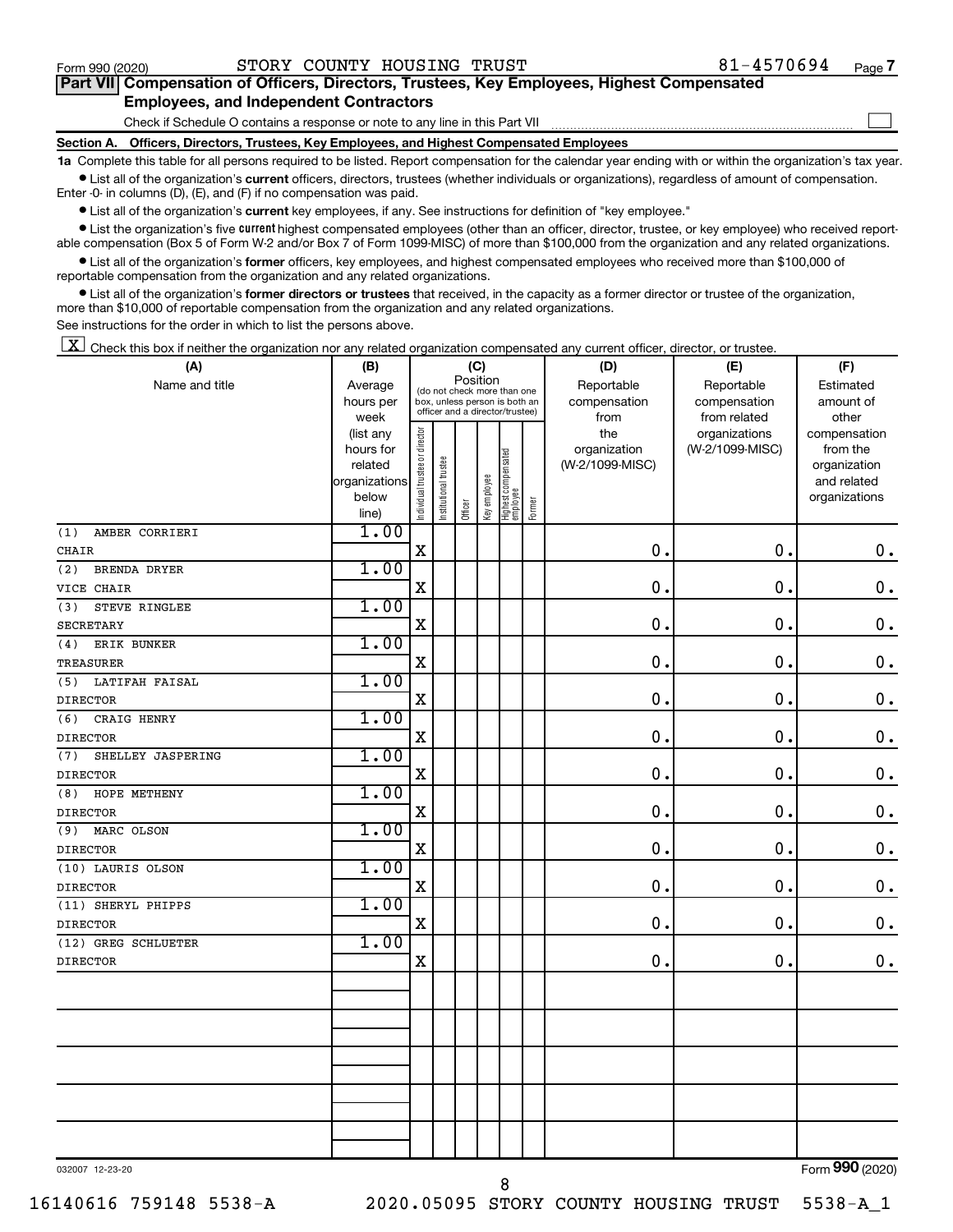|    | Form 990 (2020)                                                                                                                                                                                                                                                                                                                                   | STORY COUNTY HOUSING TRUST                                           |                                |                                                                                                 |                 |              |                                   |        |                                           | 81-4570694                                        |          |                               |                                         | Page 8                               |
|----|---------------------------------------------------------------------------------------------------------------------------------------------------------------------------------------------------------------------------------------------------------------------------------------------------------------------------------------------------|----------------------------------------------------------------------|--------------------------------|-------------------------------------------------------------------------------------------------|-----------------|--------------|-----------------------------------|--------|-------------------------------------------|---------------------------------------------------|----------|-------------------------------|-----------------------------------------|--------------------------------------|
|    | <b>Part VII</b><br>Section A. Officers, Directors, Trustees, Key Employees, and Highest Compensated Employees (continued)                                                                                                                                                                                                                         |                                                                      |                                |                                                                                                 |                 |              |                                   |        |                                           |                                                   |          |                               |                                         |                                      |
|    | (A)<br>Name and title                                                                                                                                                                                                                                                                                                                             | (B)<br>Average<br>hours per<br>week                                  |                                | (do not check more than one<br>box, unless person is both an<br>officer and a director/trustee) | (C)<br>Position |              |                                   |        | (D)<br>Reportable<br>compensation<br>from | (E)<br>Reportable<br>compensation<br>from related |          |                               | (F)<br>Estimated<br>amount of<br>other  |                                      |
|    |                                                                                                                                                                                                                                                                                                                                                   | (list any<br>hours for<br>related<br>organizations<br>below<br>line) | Individual trustee or director | Institutional trustee                                                                           | Officer         | Key employee | Highest compensated<br>  employee | Former | the<br>organization<br>(W-2/1099-MISC)    | organizations<br>(W-2/1099-MISC)                  |          | compensation<br>organizations | from the<br>organization<br>and related |                                      |
|    |                                                                                                                                                                                                                                                                                                                                                   |                                                                      |                                |                                                                                                 |                 |              |                                   |        |                                           |                                                   |          |                               |                                         |                                      |
|    |                                                                                                                                                                                                                                                                                                                                                   |                                                                      |                                |                                                                                                 |                 |              |                                   |        |                                           |                                                   |          |                               |                                         |                                      |
|    |                                                                                                                                                                                                                                                                                                                                                   |                                                                      |                                |                                                                                                 |                 |              |                                   |        |                                           |                                                   |          |                               |                                         |                                      |
|    |                                                                                                                                                                                                                                                                                                                                                   |                                                                      |                                |                                                                                                 |                 |              |                                   |        |                                           |                                                   |          |                               |                                         |                                      |
|    |                                                                                                                                                                                                                                                                                                                                                   |                                                                      |                                |                                                                                                 |                 |              |                                   |        |                                           |                                                   |          |                               |                                         |                                      |
|    |                                                                                                                                                                                                                                                                                                                                                   |                                                                      |                                |                                                                                                 |                 |              |                                   |        |                                           |                                                   |          |                               |                                         |                                      |
|    | 1b Subtotal                                                                                                                                                                                                                                                                                                                                       |                                                                      |                                |                                                                                                 |                 |              |                                   |        | $\mathbf{0}$ .                            |                                                   | 0.       |                               |                                         | $\overline{0}$ .                     |
|    | c Total from continuation sheets to Part VII, Section A manufactured by                                                                                                                                                                                                                                                                           |                                                                      |                                |                                                                                                 |                 |              |                                   |        | $\overline{0}$ .<br>$0$ .                 |                                                   | σ.<br>о. |                               |                                         | $\overline{0}$ .<br>$\overline{0}$ . |
| 2  | Total number of individuals (including but not limited to those listed above) who received more than \$100,000 of reportable<br>compensation from the organization $\blacktriangleright$                                                                                                                                                          |                                                                      |                                |                                                                                                 |                 |              |                                   |        |                                           |                                                   |          |                               |                                         | 0                                    |
| 3  | Did the organization list any former officer, director, trustee, key employee, or highest compensated employee on                                                                                                                                                                                                                                 |                                                                      |                                |                                                                                                 |                 |              |                                   |        |                                           |                                                   |          | 3                             | Yes                                     | No<br>х                              |
|    | line 1a? If "Yes," complete Schedule J for such individual manufactured content to the set of the set of the s<br>For any individual listed on line 1a, is the sum of reportable compensation and other compensation from the organization<br>and related organizations greater than \$150,000? If "Yes," complete Schedule J for such individual |                                                                      |                                |                                                                                                 |                 |              |                                   |        |                                           |                                                   |          | 4                             |                                         | х                                    |
| 5  | Did any person listed on line 1a receive or accrue compensation from any unrelated organization or individual for services<br><b>Section B. Independent Contractors</b>                                                                                                                                                                           |                                                                      |                                |                                                                                                 |                 |              |                                   |        |                                           |                                                   |          | 5                             |                                         | х                                    |
| 1. | Complete this table for your five highest compensated independent contractors that received more than \$100,000 of compensation from                                                                                                                                                                                                              |                                                                      |                                |                                                                                                 |                 |              |                                   |        |                                           |                                                   |          |                               |                                         |                                      |
|    | the organization. Report compensation for the calendar year ending with or within the organization's tax year.                                                                                                                                                                                                                                    |                                                                      |                                |                                                                                                 |                 |              |                                   |        |                                           |                                                   |          |                               |                                         |                                      |
|    | (A)<br>Name and business address                                                                                                                                                                                                                                                                                                                  |                                                                      |                                | <b>NONE</b>                                                                                     |                 |              |                                   |        | (B)<br>Description of services            |                                                   |          | (C)<br>Compensation           |                                         |                                      |
|    |                                                                                                                                                                                                                                                                                                                                                   |                                                                      |                                |                                                                                                 |                 |              |                                   |        |                                           |                                                   |          |                               |                                         |                                      |
|    |                                                                                                                                                                                                                                                                                                                                                   |                                                                      |                                |                                                                                                 |                 |              |                                   |        |                                           |                                                   |          |                               |                                         |                                      |
|    |                                                                                                                                                                                                                                                                                                                                                   |                                                                      |                                |                                                                                                 |                 |              |                                   |        |                                           |                                                   |          |                               |                                         |                                      |
| 2  | Total number of independent contractors (including but not limited to those listed above) who received more than                                                                                                                                                                                                                                  |                                                                      |                                |                                                                                                 |                 |              | 0                                 |        |                                           |                                                   |          |                               |                                         |                                      |
|    | \$100,000 of compensation from the organization                                                                                                                                                                                                                                                                                                   |                                                                      |                                |                                                                                                 |                 |              |                                   |        |                                           |                                                   |          | Form 990 (2020)               |                                         |                                      |

032008 12-23-20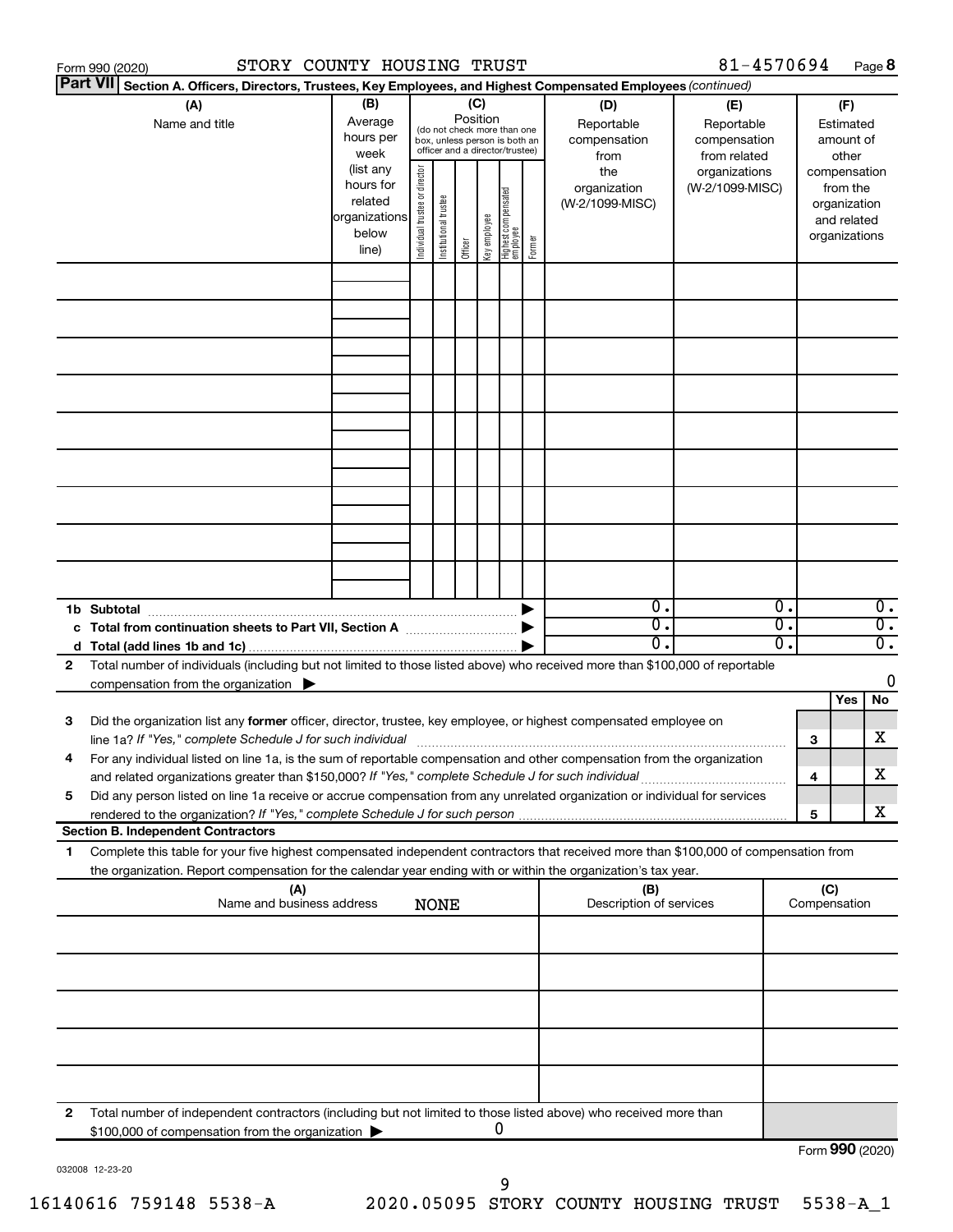| Related or exempt<br>Unrelated<br>Total revenue<br>function revenue business revenue<br>Contributions, Gifts, Grants<br>and Other Similar Amounts<br>1 a Federated campaigns<br>1a<br>1 <sub>b</sub><br>Membership dues<br>b<br>1c<br>Fundraising events<br>с<br>1 <sub>d</sub><br>d Related organizations<br>328,852.<br>Government grants (contributions)<br>1e<br>е<br>All other contributions, gifts, grants, and<br>f<br>4,067.<br>similar amounts not included above<br>1f<br>Noncash contributions included in lines 1a-1f<br> 1g <br>332,919.<br><b>Business Code</b><br>Program Service<br>Revenue<br>2a<br>the control of the control of the control of the control of the control of<br>b<br>c<br>the contract of the contract of the contract of the contract of the contract of<br>d<br>е<br>f<br>▶<br>3<br>Investment income (including dividends, interest, and<br>Income from investment of tax-exempt bond proceeds<br>4<br>5<br>(i) Real<br>(ii) Personal<br>6a<br>6 a Gross rents<br>6b<br>Less: rental expenses<br>b<br>6c<br>Rental income or (loss)<br>c<br>d Net rental income or (loss)<br>(i) Securities<br>(ii) Other<br>7 a Gross amount from sales of<br>assets other than inventory<br>7a<br><b>b</b> Less: cost or other basis<br>Revenue<br>7b<br>and sales expenses<br> 7c <br>c Gain or (loss)<br>৯<br>8 a Gross income from fundraising events (not<br>Ĕ<br>including \$<br>оf<br>contributions reported on line 1c). See<br>8b<br>c Net income or (loss) from fundraising events<br>9 a Gross income from gaming activities. See<br>9b<br>c Net income or (loss) from gaming activities<br>▶<br>10 a Gross sales of inventory, less returns<br>10 <sub>b</sub><br><b>b</b> Less: cost of goods sold<br>c Net income or (loss) from sales of inventory | <b>Part VIII</b> | <b>Statement of Revenue</b> |  |  |                                                                 |
|------------------------------------------------------------------------------------------------------------------------------------------------------------------------------------------------------------------------------------------------------------------------------------------------------------------------------------------------------------------------------------------------------------------------------------------------------------------------------------------------------------------------------------------------------------------------------------------------------------------------------------------------------------------------------------------------------------------------------------------------------------------------------------------------------------------------------------------------------------------------------------------------------------------------------------------------------------------------------------------------------------------------------------------------------------------------------------------------------------------------------------------------------------------------------------------------------------------------------------------------------------------------------------------------------------------------------------------------------------------------------------------------------------------------------------------------------------------------------------------------------------------------------------------------------------------------------------------------------------------------------------------------------------------------------------------------------------------------------------------------------------------------------------------|------------------|-----------------------------|--|--|-----------------------------------------------------------------|
|                                                                                                                                                                                                                                                                                                                                                                                                                                                                                                                                                                                                                                                                                                                                                                                                                                                                                                                                                                                                                                                                                                                                                                                                                                                                                                                                                                                                                                                                                                                                                                                                                                                                                                                                                                                          |                  |                             |  |  |                                                                 |
|                                                                                                                                                                                                                                                                                                                                                                                                                                                                                                                                                                                                                                                                                                                                                                                                                                                                                                                                                                                                                                                                                                                                                                                                                                                                                                                                                                                                                                                                                                                                                                                                                                                                                                                                                                                          |                  |                             |  |  | (D)<br>Revenue excluded<br>from tax under<br>sections 512 - 514 |
|                                                                                                                                                                                                                                                                                                                                                                                                                                                                                                                                                                                                                                                                                                                                                                                                                                                                                                                                                                                                                                                                                                                                                                                                                                                                                                                                                                                                                                                                                                                                                                                                                                                                                                                                                                                          |                  |                             |  |  |                                                                 |
|                                                                                                                                                                                                                                                                                                                                                                                                                                                                                                                                                                                                                                                                                                                                                                                                                                                                                                                                                                                                                                                                                                                                                                                                                                                                                                                                                                                                                                                                                                                                                                                                                                                                                                                                                                                          |                  |                             |  |  |                                                                 |
|                                                                                                                                                                                                                                                                                                                                                                                                                                                                                                                                                                                                                                                                                                                                                                                                                                                                                                                                                                                                                                                                                                                                                                                                                                                                                                                                                                                                                                                                                                                                                                                                                                                                                                                                                                                          |                  |                             |  |  |                                                                 |
|                                                                                                                                                                                                                                                                                                                                                                                                                                                                                                                                                                                                                                                                                                                                                                                                                                                                                                                                                                                                                                                                                                                                                                                                                                                                                                                                                                                                                                                                                                                                                                                                                                                                                                                                                                                          |                  |                             |  |  |                                                                 |
|                                                                                                                                                                                                                                                                                                                                                                                                                                                                                                                                                                                                                                                                                                                                                                                                                                                                                                                                                                                                                                                                                                                                                                                                                                                                                                                                                                                                                                                                                                                                                                                                                                                                                                                                                                                          |                  |                             |  |  |                                                                 |
|                                                                                                                                                                                                                                                                                                                                                                                                                                                                                                                                                                                                                                                                                                                                                                                                                                                                                                                                                                                                                                                                                                                                                                                                                                                                                                                                                                                                                                                                                                                                                                                                                                                                                                                                                                                          |                  |                             |  |  |                                                                 |
|                                                                                                                                                                                                                                                                                                                                                                                                                                                                                                                                                                                                                                                                                                                                                                                                                                                                                                                                                                                                                                                                                                                                                                                                                                                                                                                                                                                                                                                                                                                                                                                                                                                                                                                                                                                          |                  |                             |  |  |                                                                 |
|                                                                                                                                                                                                                                                                                                                                                                                                                                                                                                                                                                                                                                                                                                                                                                                                                                                                                                                                                                                                                                                                                                                                                                                                                                                                                                                                                                                                                                                                                                                                                                                                                                                                                                                                                                                          |                  |                             |  |  |                                                                 |
|                                                                                                                                                                                                                                                                                                                                                                                                                                                                                                                                                                                                                                                                                                                                                                                                                                                                                                                                                                                                                                                                                                                                                                                                                                                                                                                                                                                                                                                                                                                                                                                                                                                                                                                                                                                          |                  |                             |  |  |                                                                 |
|                                                                                                                                                                                                                                                                                                                                                                                                                                                                                                                                                                                                                                                                                                                                                                                                                                                                                                                                                                                                                                                                                                                                                                                                                                                                                                                                                                                                                                                                                                                                                                                                                                                                                                                                                                                          |                  |                             |  |  |                                                                 |
|                                                                                                                                                                                                                                                                                                                                                                                                                                                                                                                                                                                                                                                                                                                                                                                                                                                                                                                                                                                                                                                                                                                                                                                                                                                                                                                                                                                                                                                                                                                                                                                                                                                                                                                                                                                          |                  |                             |  |  |                                                                 |
|                                                                                                                                                                                                                                                                                                                                                                                                                                                                                                                                                                                                                                                                                                                                                                                                                                                                                                                                                                                                                                                                                                                                                                                                                                                                                                                                                                                                                                                                                                                                                                                                                                                                                                                                                                                          |                  |                             |  |  |                                                                 |
|                                                                                                                                                                                                                                                                                                                                                                                                                                                                                                                                                                                                                                                                                                                                                                                                                                                                                                                                                                                                                                                                                                                                                                                                                                                                                                                                                                                                                                                                                                                                                                                                                                                                                                                                                                                          |                  |                             |  |  |                                                                 |
|                                                                                                                                                                                                                                                                                                                                                                                                                                                                                                                                                                                                                                                                                                                                                                                                                                                                                                                                                                                                                                                                                                                                                                                                                                                                                                                                                                                                                                                                                                                                                                                                                                                                                                                                                                                          |                  |                             |  |  |                                                                 |
|                                                                                                                                                                                                                                                                                                                                                                                                                                                                                                                                                                                                                                                                                                                                                                                                                                                                                                                                                                                                                                                                                                                                                                                                                                                                                                                                                                                                                                                                                                                                                                                                                                                                                                                                                                                          |                  |                             |  |  |                                                                 |
|                                                                                                                                                                                                                                                                                                                                                                                                                                                                                                                                                                                                                                                                                                                                                                                                                                                                                                                                                                                                                                                                                                                                                                                                                                                                                                                                                                                                                                                                                                                                                                                                                                                                                                                                                                                          |                  |                             |  |  |                                                                 |
|                                                                                                                                                                                                                                                                                                                                                                                                                                                                                                                                                                                                                                                                                                                                                                                                                                                                                                                                                                                                                                                                                                                                                                                                                                                                                                                                                                                                                                                                                                                                                                                                                                                                                                                                                                                          |                  |                             |  |  |                                                                 |
|                                                                                                                                                                                                                                                                                                                                                                                                                                                                                                                                                                                                                                                                                                                                                                                                                                                                                                                                                                                                                                                                                                                                                                                                                                                                                                                                                                                                                                                                                                                                                                                                                                                                                                                                                                                          |                  |                             |  |  |                                                                 |
|                                                                                                                                                                                                                                                                                                                                                                                                                                                                                                                                                                                                                                                                                                                                                                                                                                                                                                                                                                                                                                                                                                                                                                                                                                                                                                                                                                                                                                                                                                                                                                                                                                                                                                                                                                                          |                  |                             |  |  |                                                                 |
|                                                                                                                                                                                                                                                                                                                                                                                                                                                                                                                                                                                                                                                                                                                                                                                                                                                                                                                                                                                                                                                                                                                                                                                                                                                                                                                                                                                                                                                                                                                                                                                                                                                                                                                                                                                          |                  |                             |  |  |                                                                 |
|                                                                                                                                                                                                                                                                                                                                                                                                                                                                                                                                                                                                                                                                                                                                                                                                                                                                                                                                                                                                                                                                                                                                                                                                                                                                                                                                                                                                                                                                                                                                                                                                                                                                                                                                                                                          |                  |                             |  |  |                                                                 |
|                                                                                                                                                                                                                                                                                                                                                                                                                                                                                                                                                                                                                                                                                                                                                                                                                                                                                                                                                                                                                                                                                                                                                                                                                                                                                                                                                                                                                                                                                                                                                                                                                                                                                                                                                                                          |                  |                             |  |  |                                                                 |
|                                                                                                                                                                                                                                                                                                                                                                                                                                                                                                                                                                                                                                                                                                                                                                                                                                                                                                                                                                                                                                                                                                                                                                                                                                                                                                                                                                                                                                                                                                                                                                                                                                                                                                                                                                                          |                  |                             |  |  |                                                                 |
|                                                                                                                                                                                                                                                                                                                                                                                                                                                                                                                                                                                                                                                                                                                                                                                                                                                                                                                                                                                                                                                                                                                                                                                                                                                                                                                                                                                                                                                                                                                                                                                                                                                                                                                                                                                          |                  |                             |  |  |                                                                 |
|                                                                                                                                                                                                                                                                                                                                                                                                                                                                                                                                                                                                                                                                                                                                                                                                                                                                                                                                                                                                                                                                                                                                                                                                                                                                                                                                                                                                                                                                                                                                                                                                                                                                                                                                                                                          |                  |                             |  |  |                                                                 |
|                                                                                                                                                                                                                                                                                                                                                                                                                                                                                                                                                                                                                                                                                                                                                                                                                                                                                                                                                                                                                                                                                                                                                                                                                                                                                                                                                                                                                                                                                                                                                                                                                                                                                                                                                                                          |                  |                             |  |  |                                                                 |
|                                                                                                                                                                                                                                                                                                                                                                                                                                                                                                                                                                                                                                                                                                                                                                                                                                                                                                                                                                                                                                                                                                                                                                                                                                                                                                                                                                                                                                                                                                                                                                                                                                                                                                                                                                                          |                  |                             |  |  |                                                                 |
|                                                                                                                                                                                                                                                                                                                                                                                                                                                                                                                                                                                                                                                                                                                                                                                                                                                                                                                                                                                                                                                                                                                                                                                                                                                                                                                                                                                                                                                                                                                                                                                                                                                                                                                                                                                          |                  |                             |  |  |                                                                 |
|                                                                                                                                                                                                                                                                                                                                                                                                                                                                                                                                                                                                                                                                                                                                                                                                                                                                                                                                                                                                                                                                                                                                                                                                                                                                                                                                                                                                                                                                                                                                                                                                                                                                                                                                                                                          |                  |                             |  |  |                                                                 |
|                                                                                                                                                                                                                                                                                                                                                                                                                                                                                                                                                                                                                                                                                                                                                                                                                                                                                                                                                                                                                                                                                                                                                                                                                                                                                                                                                                                                                                                                                                                                                                                                                                                                                                                                                                                          |                  |                             |  |  |                                                                 |
|                                                                                                                                                                                                                                                                                                                                                                                                                                                                                                                                                                                                                                                                                                                                                                                                                                                                                                                                                                                                                                                                                                                                                                                                                                                                                                                                                                                                                                                                                                                                                                                                                                                                                                                                                                                          |                  |                             |  |  |                                                                 |
|                                                                                                                                                                                                                                                                                                                                                                                                                                                                                                                                                                                                                                                                                                                                                                                                                                                                                                                                                                                                                                                                                                                                                                                                                                                                                                                                                                                                                                                                                                                                                                                                                                                                                                                                                                                          |                  |                             |  |  |                                                                 |
|                                                                                                                                                                                                                                                                                                                                                                                                                                                                                                                                                                                                                                                                                                                                                                                                                                                                                                                                                                                                                                                                                                                                                                                                                                                                                                                                                                                                                                                                                                                                                                                                                                                                                                                                                                                          |                  |                             |  |  |                                                                 |
|                                                                                                                                                                                                                                                                                                                                                                                                                                                                                                                                                                                                                                                                                                                                                                                                                                                                                                                                                                                                                                                                                                                                                                                                                                                                                                                                                                                                                                                                                                                                                                                                                                                                                                                                                                                          |                  |                             |  |  |                                                                 |
|                                                                                                                                                                                                                                                                                                                                                                                                                                                                                                                                                                                                                                                                                                                                                                                                                                                                                                                                                                                                                                                                                                                                                                                                                                                                                                                                                                                                                                                                                                                                                                                                                                                                                                                                                                                          |                  |                             |  |  |                                                                 |
|                                                                                                                                                                                                                                                                                                                                                                                                                                                                                                                                                                                                                                                                                                                                                                                                                                                                                                                                                                                                                                                                                                                                                                                                                                                                                                                                                                                                                                                                                                                                                                                                                                                                                                                                                                                          |                  |                             |  |  |                                                                 |
|                                                                                                                                                                                                                                                                                                                                                                                                                                                                                                                                                                                                                                                                                                                                                                                                                                                                                                                                                                                                                                                                                                                                                                                                                                                                                                                                                                                                                                                                                                                                                                                                                                                                                                                                                                                          |                  |                             |  |  |                                                                 |
|                                                                                                                                                                                                                                                                                                                                                                                                                                                                                                                                                                                                                                                                                                                                                                                                                                                                                                                                                                                                                                                                                                                                                                                                                                                                                                                                                                                                                                                                                                                                                                                                                                                                                                                                                                                          |                  |                             |  |  |                                                                 |
|                                                                                                                                                                                                                                                                                                                                                                                                                                                                                                                                                                                                                                                                                                                                                                                                                                                                                                                                                                                                                                                                                                                                                                                                                                                                                                                                                                                                                                                                                                                                                                                                                                                                                                                                                                                          |                  |                             |  |  |                                                                 |
|                                                                                                                                                                                                                                                                                                                                                                                                                                                                                                                                                                                                                                                                                                                                                                                                                                                                                                                                                                                                                                                                                                                                                                                                                                                                                                                                                                                                                                                                                                                                                                                                                                                                                                                                                                                          |                  |                             |  |  |                                                                 |
|                                                                                                                                                                                                                                                                                                                                                                                                                                                                                                                                                                                                                                                                                                                                                                                                                                                                                                                                                                                                                                                                                                                                                                                                                                                                                                                                                                                                                                                                                                                                                                                                                                                                                                                                                                                          |                  |                             |  |  |                                                                 |
|                                                                                                                                                                                                                                                                                                                                                                                                                                                                                                                                                                                                                                                                                                                                                                                                                                                                                                                                                                                                                                                                                                                                                                                                                                                                                                                                                                                                                                                                                                                                                                                                                                                                                                                                                                                          |                  |                             |  |  |                                                                 |
|                                                                                                                                                                                                                                                                                                                                                                                                                                                                                                                                                                                                                                                                                                                                                                                                                                                                                                                                                                                                                                                                                                                                                                                                                                                                                                                                                                                                                                                                                                                                                                                                                                                                                                                                                                                          |                  |                             |  |  |                                                                 |
| <b>Business Code</b>                                                                                                                                                                                                                                                                                                                                                                                                                                                                                                                                                                                                                                                                                                                                                                                                                                                                                                                                                                                                                                                                                                                                                                                                                                                                                                                                                                                                                                                                                                                                                                                                                                                                                                                                                                     |                  |                             |  |  |                                                                 |
| 11 a<br><u> 1989 - Johann Barbara, martxa alemaniar a</u>                                                                                                                                                                                                                                                                                                                                                                                                                                                                                                                                                                                                                                                                                                                                                                                                                                                                                                                                                                                                                                                                                                                                                                                                                                                                                                                                                                                                                                                                                                                                                                                                                                                                                                                                |                  |                             |  |  |                                                                 |
| b<br><u> 1980 - Jan Barat, martin a shekara tsara tsa na shekara tsa na shekara tsa na shekara tsa na shekara tsa na s</u>                                                                                                                                                                                                                                                                                                                                                                                                                                                                                                                                                                                                                                                                                                                                                                                                                                                                                                                                                                                                                                                                                                                                                                                                                                                                                                                                                                                                                                                                                                                                                                                                                                                               |                  |                             |  |  |                                                                 |
| Miscellaneous<br>Revenue<br>c                                                                                                                                                                                                                                                                                                                                                                                                                                                                                                                                                                                                                                                                                                                                                                                                                                                                                                                                                                                                                                                                                                                                                                                                                                                                                                                                                                                                                                                                                                                                                                                                                                                                                                                                                            |                  |                             |  |  |                                                                 |
|                                                                                                                                                                                                                                                                                                                                                                                                                                                                                                                                                                                                                                                                                                                                                                                                                                                                                                                                                                                                                                                                                                                                                                                                                                                                                                                                                                                                                                                                                                                                                                                                                                                                                                                                                                                          |                  |                             |  |  |                                                                 |
| 332,919.<br>$\mathbf{0}$ .<br>$\overline{0}$ .                                                                                                                                                                                                                                                                                                                                                                                                                                                                                                                                                                                                                                                                                                                                                                                                                                                                                                                                                                                                                                                                                                                                                                                                                                                                                                                                                                                                                                                                                                                                                                                                                                                                                                                                           |                  |                             |  |  | $\overline{0}$ .                                                |
| 12<br>032009 12-23-20                                                                                                                                                                                                                                                                                                                                                                                                                                                                                                                                                                                                                                                                                                                                                                                                                                                                                                                                                                                                                                                                                                                                                                                                                                                                                                                                                                                                                                                                                                                                                                                                                                                                                                                                                                    |                  |                             |  |  | Form 990 (2020)                                                 |

Form 990 (2020) Page

STORY COUNTY HOUSING TRUST 81-4570694

81-4570694 Page 9

10

16140616 759148 5538-A 2020.05095 STORY COUNTY HOUSING TRUST 5538-A\_1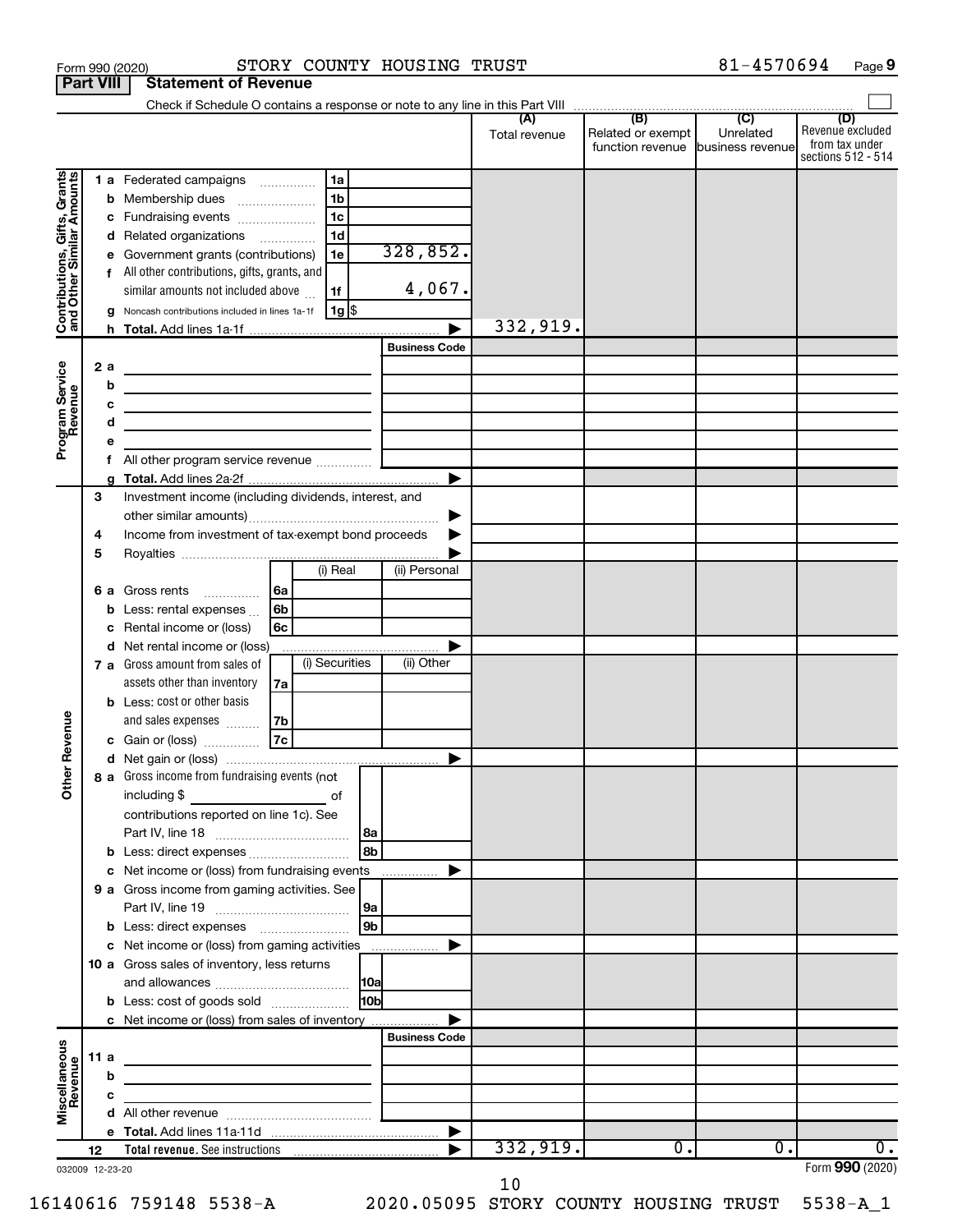**Part IX Statement of Functional Expenses**

Form 990 (2020) Page STORY COUNTY HOUSING TRUST 81-4570694

*Section 501(c)(3) and 501(c)(4) organizations must complete all columns. All other organizations must complete column (A).*

|          | Do not include amounts reported on lines 6b,<br>7b, 8b, 9b, and 10b of Part VIII.                                                                                                                          | (A)<br>Total expenses | (B)<br>Program service<br>expenses | (C)<br>Management and<br>general expenses | (D)<br>Fundraising<br>expenses |
|----------|------------------------------------------------------------------------------------------------------------------------------------------------------------------------------------------------------------|-----------------------|------------------------------------|-------------------------------------------|--------------------------------|
| 1.       | Grants and other assistance to domestic organizations                                                                                                                                                      |                       |                                    |                                           |                                |
|          | and domestic governments. See Part IV, line 21                                                                                                                                                             | 290,135.              | 290,135.                           |                                           |                                |
| 2        | Grants and other assistance to domestic                                                                                                                                                                    |                       |                                    |                                           |                                |
|          | individuals. See Part IV, line 22                                                                                                                                                                          |                       |                                    |                                           |                                |
| 3        | Grants and other assistance to foreign                                                                                                                                                                     |                       |                                    |                                           |                                |
|          | organizations, foreign governments, and foreign                                                                                                                                                            |                       |                                    |                                           |                                |
|          | individuals. See Part IV, lines 15 and 16                                                                                                                                                                  |                       |                                    |                                           |                                |
| 4        | Benefits paid to or for members                                                                                                                                                                            |                       |                                    |                                           |                                |
| 5        | Compensation of current officers, directors,                                                                                                                                                               |                       |                                    |                                           |                                |
|          | trustees, and key employees                                                                                                                                                                                |                       |                                    |                                           |                                |
| 6        | Compensation not included above to disqualified                                                                                                                                                            |                       |                                    |                                           |                                |
|          | persons (as defined under section 4958(f)(1)) and                                                                                                                                                          |                       |                                    |                                           |                                |
|          | persons described in section 4958(c)(3)(B)                                                                                                                                                                 |                       |                                    |                                           |                                |
| 7        | Other salaries and wages                                                                                                                                                                                   |                       |                                    |                                           |                                |
| 8        | Pension plan accruals and contributions (include                                                                                                                                                           |                       |                                    |                                           |                                |
|          | section 401(k) and 403(b) employer contributions)                                                                                                                                                          |                       |                                    |                                           |                                |
| 9        |                                                                                                                                                                                                            |                       |                                    |                                           |                                |
| 10       |                                                                                                                                                                                                            |                       |                                    |                                           |                                |
| 11       | Fees for services (nonemployees):                                                                                                                                                                          |                       |                                    |                                           |                                |
| a        |                                                                                                                                                                                                            |                       |                                    |                                           |                                |
| b        |                                                                                                                                                                                                            | 600.                  |                                    | 600.                                      |                                |
| с        |                                                                                                                                                                                                            |                       |                                    |                                           |                                |
| d        |                                                                                                                                                                                                            |                       |                                    |                                           |                                |
| е        | Professional fundraising services. See Part IV, line 17                                                                                                                                                    |                       |                                    |                                           |                                |
| f        | Investment management fees                                                                                                                                                                                 |                       |                                    |                                           |                                |
| g        | Other. (If line 11g amount exceeds 10% of line 25,                                                                                                                                                         |                       |                                    |                                           |                                |
|          | column (A) amount, list line 11g expenses on Sch O.)                                                                                                                                                       | 23,771.               |                                    | 23,771.                                   |                                |
| 12       |                                                                                                                                                                                                            |                       |                                    |                                           |                                |
| 13       |                                                                                                                                                                                                            |                       |                                    |                                           |                                |
| 14       |                                                                                                                                                                                                            |                       |                                    |                                           |                                |
| 15       |                                                                                                                                                                                                            |                       |                                    |                                           |                                |
| 16       |                                                                                                                                                                                                            |                       |                                    |                                           |                                |
| 17       | Travel                                                                                                                                                                                                     |                       |                                    |                                           |                                |
| 18       | Payments of travel or entertainment expenses                                                                                                                                                               |                       |                                    |                                           |                                |
|          | for any federal, state, or local public officials                                                                                                                                                          |                       |                                    |                                           |                                |
| 19       | Conferences, conventions, and meetings                                                                                                                                                                     |                       |                                    |                                           |                                |
| 20<br>21 | Interest                                                                                                                                                                                                   |                       |                                    |                                           |                                |
| 22       | Depreciation, depletion, and amortization                                                                                                                                                                  |                       |                                    |                                           |                                |
| 23       |                                                                                                                                                                                                            |                       |                                    |                                           |                                |
| 24       | Other expenses. Itemize expenses not covered<br>above (List miscellaneous expenses on line 24e. If<br>line 24e amount exceeds 10% of line 25, column (A)<br>amount, list line 24e expenses on Schedule O.) |                       |                                    |                                           |                                |
| а        |                                                                                                                                                                                                            |                       |                                    |                                           |                                |
| b        | <u> 1989 - Johann Barbara, martxa alemaniar a</u>                                                                                                                                                          |                       |                                    |                                           |                                |
| с        | <u> 1989 - Johann Stein, marwolaethau a bhann an t-Amhain an t-Amhain an t-Amhain an t-Amhain an t-Amhain an t-A</u>                                                                                       |                       |                                    |                                           |                                |
| d        | the control of the control of the control of the control of the control of                                                                                                                                 |                       |                                    |                                           |                                |
| е        | All other expenses                                                                                                                                                                                         | 314,506.              | 290, 135.                          | 24,371.                                   | $\overline{0}$ .               |
| 25       | Total functional expenses. Add lines 1 through 24e                                                                                                                                                         |                       |                                    |                                           |                                |
| 26       | Joint costs. Complete this line only if the organization                                                                                                                                                   |                       |                                    |                                           |                                |
|          | reported in column (B) joint costs from a combined<br>educational campaign and fundraising solicitation.                                                                                                   |                       |                                    |                                           |                                |
|          | Check here<br>if following SOP 98-2 (ASC 958-720)                                                                                                                                                          |                       |                                    |                                           |                                |
|          |                                                                                                                                                                                                            |                       |                                    |                                           |                                |

032010 12-23-20

16140616 759148 5538-A 2020.05095 STORY COUNTY HOUSING TRUST 5538-A\_1

11

Form (2020) **990**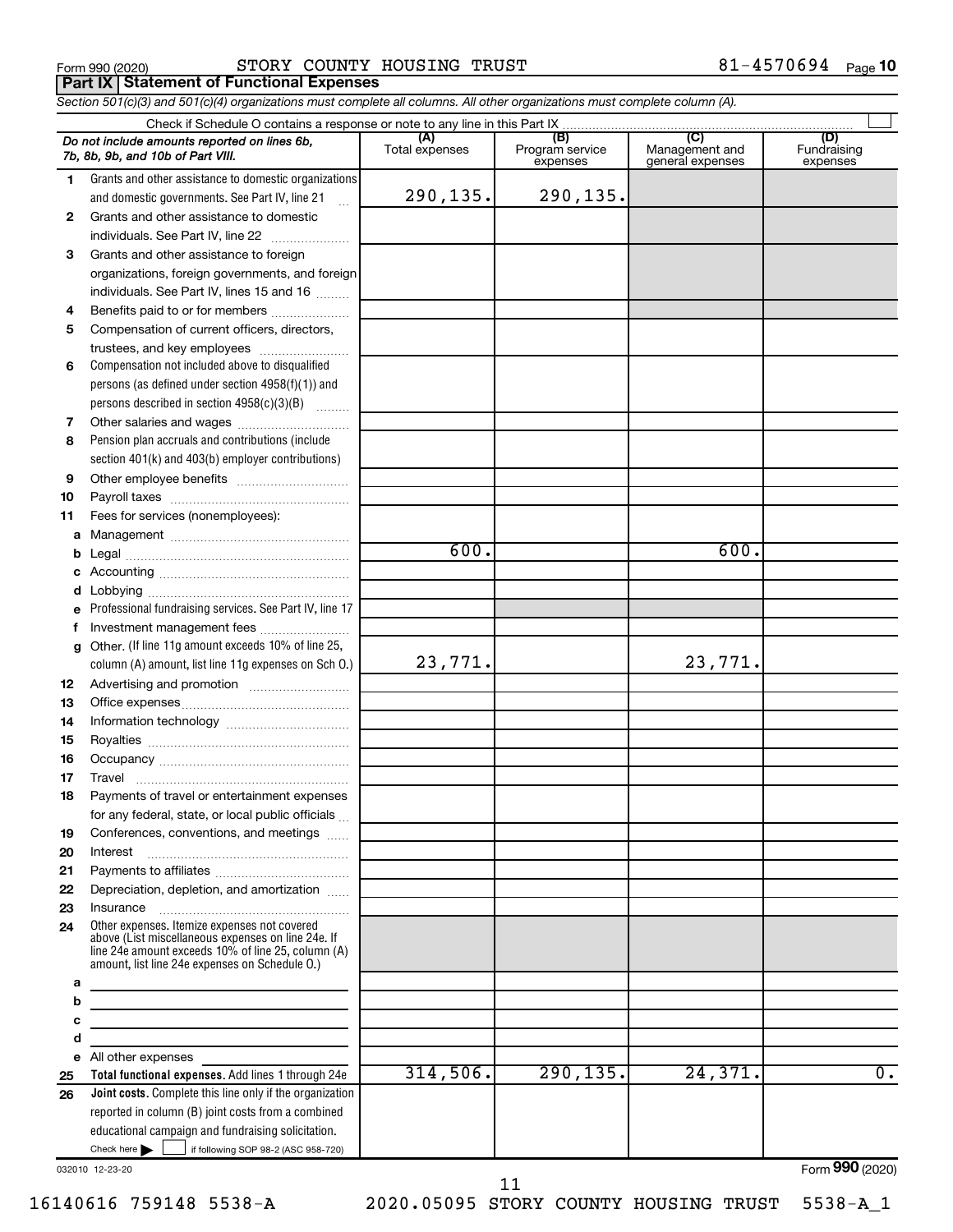| Form 990 (2020) | STORY COUNTY HOUSING<br>TRUST | L-4570694<br>Page 11 |
|-----------------|-------------------------------|----------------------|
|-----------------|-------------------------------|----------------------|

|                             |          |                                                                                                        | (A)<br>Beginning of year |                | (B)<br>End of year   |
|-----------------------------|----------|--------------------------------------------------------------------------------------------------------|--------------------------|----------------|----------------------|
|                             | 1        |                                                                                                        | 26,921.                  | $\mathbf{1}$   | 100, 761.            |
|                             | 2        |                                                                                                        |                          | $\mathbf{2}$   |                      |
|                             | З        |                                                                                                        |                          | 3              |                      |
|                             | 4        |                                                                                                        | 48,666.                  | 4              | 1,831.               |
|                             | 5        | Loans and other receivables from any current or former officer, director,                              |                          |                |                      |
|                             |          | trustee, key employee, creator or founder, substantial contributor, or 35%                             |                          |                |                      |
|                             |          |                                                                                                        |                          | 5              |                      |
|                             | 6        | Loans and other receivables from other disqualified persons (as defined                                |                          |                |                      |
|                             |          | under section 4958(f)(1)), and persons described in section 4958(c)(3)(B)                              |                          | 6              |                      |
|                             | 7        |                                                                                                        |                          | $\overline{7}$ |                      |
| Assets                      | 8        |                                                                                                        |                          | 8              |                      |
|                             | 9        | Prepaid expenses and deferred charges                                                                  |                          | 9              |                      |
|                             |          | <b>10a</b> Land, buildings, and equipment: cost or other                                               |                          |                |                      |
|                             |          | basis. Complete Part VI of Schedule D    10a                                                           |                          |                |                      |
|                             |          | 10b<br><b>b</b> Less: accumulated depreciation                                                         |                          | 10c            |                      |
|                             | 11       |                                                                                                        |                          | 11             |                      |
|                             | 12       |                                                                                                        |                          | 12             |                      |
|                             | 13       |                                                                                                        |                          | 13             |                      |
|                             | 14       |                                                                                                        |                          | 14             |                      |
|                             | 15       |                                                                                                        |                          | 15             |                      |
|                             | 16       |                                                                                                        | 75,587.                  | 16             | 102,592.             |
|                             | 17       |                                                                                                        | 6,000.                   | 17             | 14,592.              |
|                             | 18       |                                                                                                        |                          | 18             |                      |
|                             | 19       |                                                                                                        |                          | 19             |                      |
|                             | 20       |                                                                                                        |                          | 20             |                      |
|                             | 21       | Escrow or custodial account liability. Complete Part IV of Schedule D                                  |                          | 21             |                      |
|                             | 22       | Loans and other payables to any current or former officer, director,                                   |                          |                |                      |
| Liabilities                 |          | trustee, key employee, creator or founder, substantial contributor, or 35%                             |                          |                |                      |
|                             |          |                                                                                                        |                          | 22             |                      |
|                             | 23       | Secured mortgages and notes payable to unrelated third parties                                         |                          | 23             |                      |
|                             | 24       |                                                                                                        |                          | 24             |                      |
|                             | 25       | Other liabilities (including federal income tax, payables to related third                             |                          |                |                      |
|                             |          | parties, and other liabilities not included on lines 17-24). Complete Part X                           |                          |                |                      |
|                             |          | of Schedule D                                                                                          | 6,000.]                  | 25             |                      |
|                             | 26       | Total liabilities. Add lines 17 through 25                                                             |                          | 26             | 14,592.              |
|                             |          | Organizations that follow FASB ASC 958, check here $\blacktriangleright \lfloor \underline{X} \rfloor$ |                          |                |                      |
|                             |          | and complete lines 27, 28, 32, and 33.                                                                 | 69,587.                  |                | 88,000.              |
|                             | 27       |                                                                                                        |                          | 27             |                      |
|                             | 28       |                                                                                                        |                          | 28             |                      |
|                             |          | Organizations that do not follow FASB ASC 958, check here $\blacktriangleright$                        |                          |                |                      |
|                             |          | and complete lines 29 through 33.                                                                      |                          | 29             |                      |
|                             | 29<br>30 | Paid-in or capital surplus, or land, building, or equipment fund                                       |                          | 30             |                      |
|                             | 31       | Retained earnings, endowment, accumulated income, or other funds                                       |                          | 31             |                      |
| Net Assets or Fund Balances | 32       |                                                                                                        | 69,587.                  | 32             | 88,000.              |
|                             | 33       | Total liabilities and net assets/fund balances                                                         | 75,587.                  | 33             | 102,592.             |
|                             |          |                                                                                                        |                          |                | $000 \text{ (2000)}$ |

Form (2020) **990**

### **Part X Balance Sheet**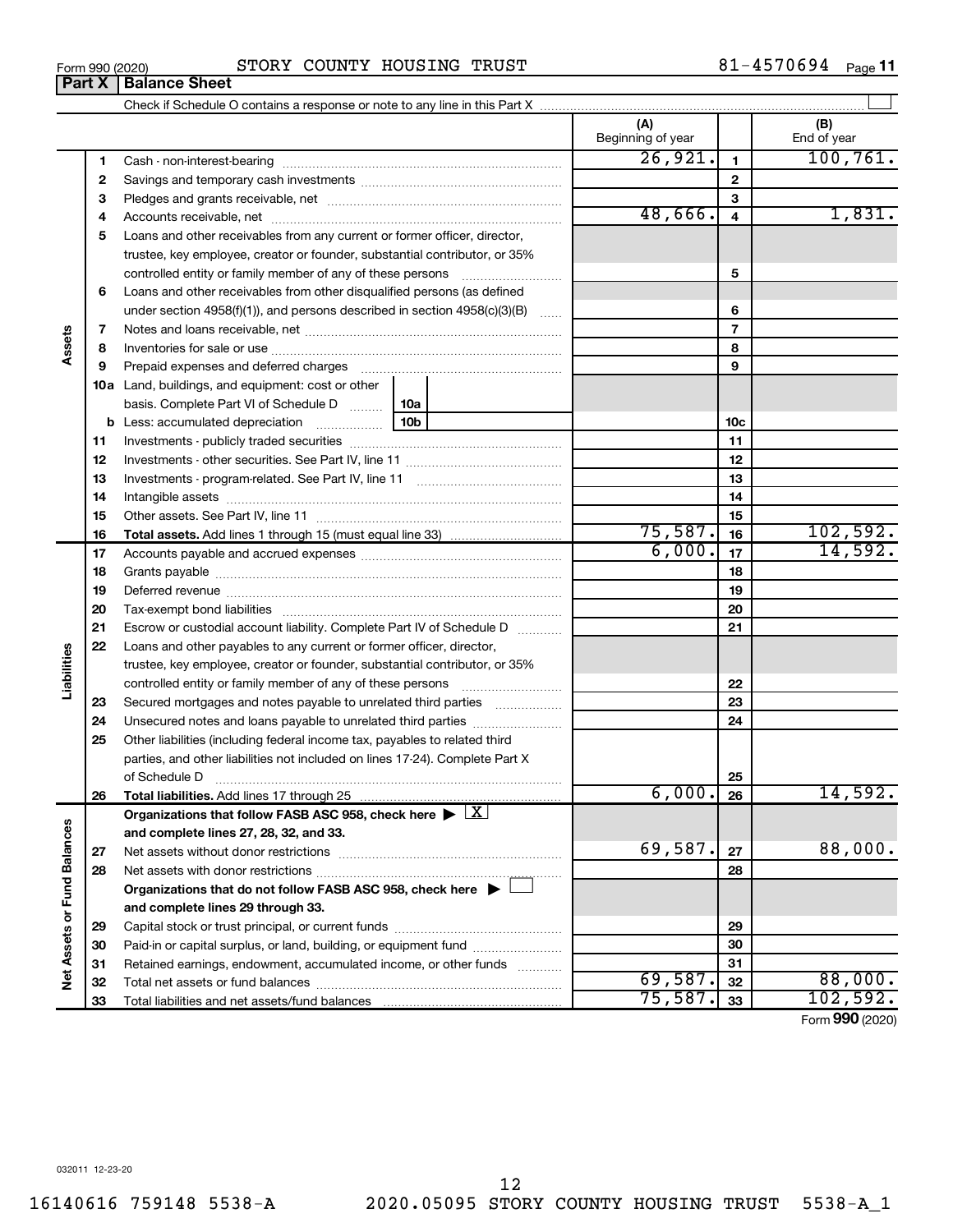|    | STORY COUNTY HOUSING TRUST<br>Form 990 (2020)                                                                                                                                                                                  | 81-4570694     |                |              | Page 12          |
|----|--------------------------------------------------------------------------------------------------------------------------------------------------------------------------------------------------------------------------------|----------------|----------------|--------------|------------------|
|    | Part XI<br><b>Reconciliation of Net Assets</b>                                                                                                                                                                                 |                |                |              |                  |
|    |                                                                                                                                                                                                                                |                |                |              |                  |
|    |                                                                                                                                                                                                                                |                |                |              |                  |
| 1  |                                                                                                                                                                                                                                | 1.             |                |              | 332,919.         |
| 2  |                                                                                                                                                                                                                                | $\mathbf{2}$   |                |              | 314,506.         |
| 3  | Revenue less expenses. Subtract line 2 from line 1                                                                                                                                                                             | 3              |                |              | 18,413.          |
| 4  |                                                                                                                                                                                                                                | 4              |                |              | 69,587.          |
| 5  |                                                                                                                                                                                                                                | 5              |                |              |                  |
| 6  |                                                                                                                                                                                                                                | 6              |                |              |                  |
| 7  |                                                                                                                                                                                                                                | $\overline{7}$ |                |              |                  |
| 8  | Prior period adjustments material contents and content of the content of the content of the content of the content of the content of the content of the content of the content of the content of the content of the content of | 8              |                |              |                  |
| 9  | Other changes in net assets or fund balances (explain on Schedule O)                                                                                                                                                           | 9              |                |              | $\overline{0}$ . |
| 10 | Net assets or fund balances at end of year. Combine lines 3 through 9 (must equal Part X, line 32,                                                                                                                             |                |                |              |                  |
|    |                                                                                                                                                                                                                                | 10             |                |              | 88,000.          |
|    | Part XII Financial Statements and Reporting                                                                                                                                                                                    |                |                |              |                  |
|    |                                                                                                                                                                                                                                |                |                |              | X                |
|    |                                                                                                                                                                                                                                |                |                | Yes          | <b>No</b>        |
| 1  | Accounting method used to prepare the Form 990: $X \subset X$ Cash<br>Accrual<br>Other                                                                                                                                         |                |                |              |                  |
|    | If the organization changed its method of accounting from a prior year or checked "Other," explain in Schedule O.                                                                                                              |                |                |              |                  |
|    |                                                                                                                                                                                                                                |                | 2a             |              | x                |
|    | If "Yes," check a box below to indicate whether the financial statements for the year were compiled or reviewed on a                                                                                                           |                |                |              |                  |
|    | separate basis, consolidated basis, or both:                                                                                                                                                                                   |                |                |              |                  |
|    | Both consolidated and separate basis<br>Separate basis<br>Consolidated basis                                                                                                                                                   |                |                |              |                  |
|    |                                                                                                                                                                                                                                |                | 2 <sub>b</sub> | x            |                  |
|    | If "Yes," check a box below to indicate whether the financial statements for the year were audited on a separate basis,                                                                                                        |                |                |              |                  |
|    | consolidated basis, or both:                                                                                                                                                                                                   |                |                |              |                  |
|    | $ \mathbf{X} $ Separate basis<br>Consolidated basis<br>Both consolidated and separate basis                                                                                                                                    |                |                |              |                  |
|    | c If "Yes" to line 2a or 2b, does the organization have a committee that assumes responsibility for oversight of the audit,                                                                                                    |                |                |              |                  |
|    | review, or compilation of its financial statements and selection of an independent accountant?                                                                                                                                 |                | 2c             | X            |                  |
|    | If the organization changed either its oversight process or selection process during the tax year, explain on Schedule O.                                                                                                      |                |                |              |                  |
|    | 3a As a result of a federal award, was the organization required to undergo an audit or audits as set forth in the Single Audit                                                                                                |                |                |              |                  |
|    |                                                                                                                                                                                                                                |                | За             |              | x                |
|    | <b>b</b> If "Yes," did the organization undergo the required audit or audits? If the organization did not undergo the required audit                                                                                           |                |                |              |                  |
|    |                                                                                                                                                                                                                                |                | Зb             | $000 \text{$ |                  |

Form (2020) **990**

032012 12-23-20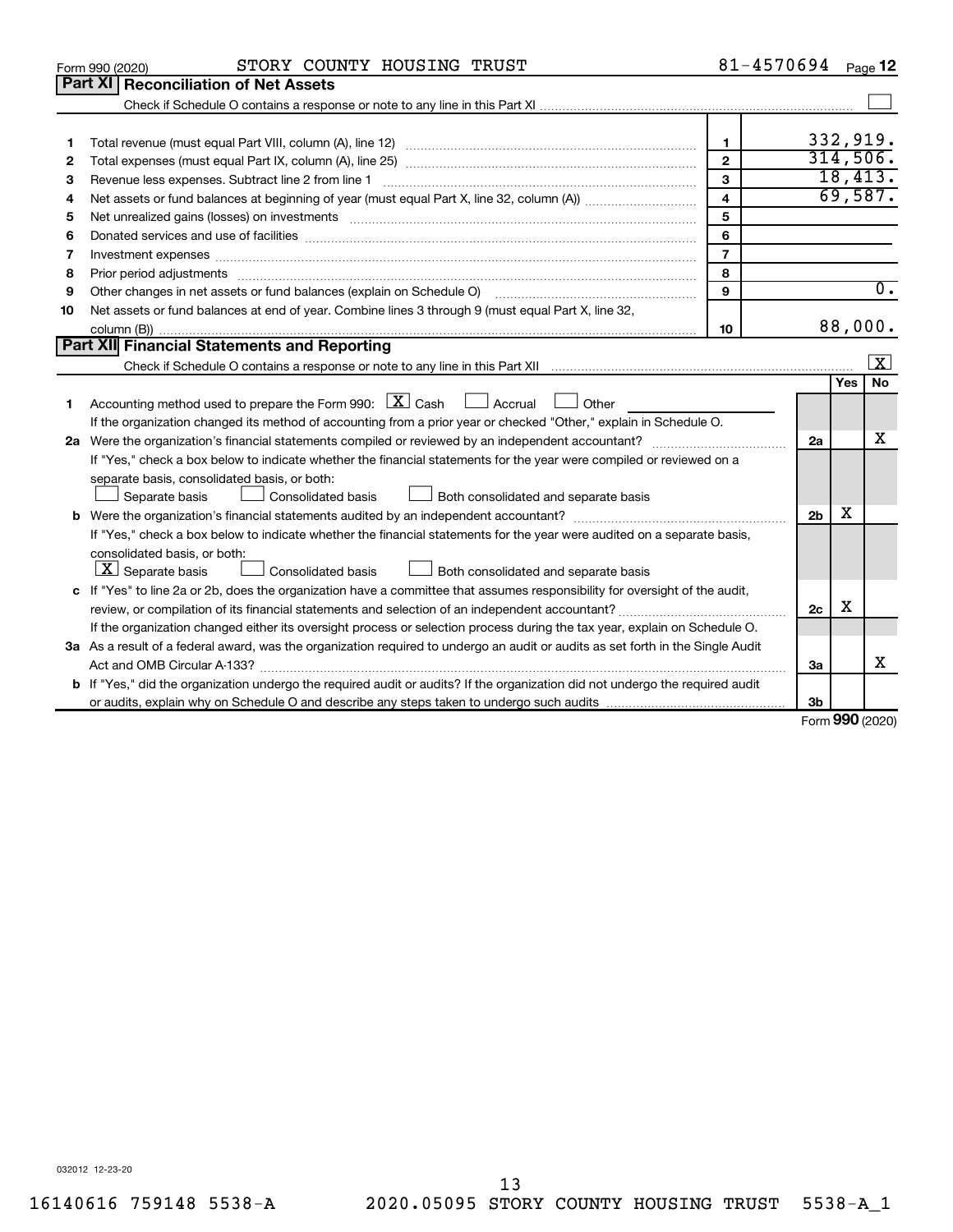**SCHEDULE A**

## Form 990 or 990-EZ) **Public Charity Status and Public Support**<br>
Complete if the organization is a section 501(c)(3) organization or a section<br> **2020**

**4947(a)(1) nonexempt charitable trust.**

|    | <b>Open to Public</b><br>Inspection |
|----|-------------------------------------|
| ٦I | entification nu                     |

 $\Box$ 

OMB No. 1545-0047

| Department of the Treasury<br>Attach to Form 990 or Form 990-EZ.<br>Internal Revenue Service<br>Go to www.irs.gov/Form990 for instructions and the latest information. |                     |                          |                                               |                                                                        |                                                                                                                                              | <b>Open to Public</b><br>Inspection |                                 |                                                      |  |                                                    |  |
|------------------------------------------------------------------------------------------------------------------------------------------------------------------------|---------------------|--------------------------|-----------------------------------------------|------------------------------------------------------------------------|----------------------------------------------------------------------------------------------------------------------------------------------|-------------------------------------|---------------------------------|------------------------------------------------------|--|----------------------------------------------------|--|
|                                                                                                                                                                        |                     | Name of the organization |                                               |                                                                        |                                                                                                                                              |                                     |                                 |                                                      |  | <b>Employer identification number</b>              |  |
|                                                                                                                                                                        |                     |                          |                                               |                                                                        | STORY COUNTY HOUSING TRUST                                                                                                                   |                                     |                                 |                                                      |  | 81-4570694                                         |  |
| Part I                                                                                                                                                                 |                     |                          |                                               |                                                                        | Reason for Public Charity Status. (All organizations must complete this part.) See instructions.                                             |                                     |                                 |                                                      |  |                                                    |  |
|                                                                                                                                                                        |                     |                          |                                               |                                                                        | The organization is not a private foundation because it is: (For lines 1 through 12, check only one box.)                                    |                                     |                                 |                                                      |  |                                                    |  |
| 1                                                                                                                                                                      |                     |                          |                                               |                                                                        | A church, convention of churches, or association of churches described in section 170(b)(1)(A)(i).                                           |                                     |                                 |                                                      |  |                                                    |  |
| 2                                                                                                                                                                      |                     |                          |                                               |                                                                        | A school described in section 170(b)(1)(A)(ii). (Attach Schedule E (Form 990 or 990-EZ).)                                                    |                                     |                                 |                                                      |  |                                                    |  |
| 3                                                                                                                                                                      |                     |                          |                                               |                                                                        | A hospital or a cooperative hospital service organization described in section 170(b)(1)(A)(iii).                                            |                                     |                                 |                                                      |  |                                                    |  |
| 4                                                                                                                                                                      |                     |                          |                                               |                                                                        | A medical research organization operated in conjunction with a hospital described in section 170(b)(1)(A)(iii). Enter the hospital's name,   |                                     |                                 |                                                      |  |                                                    |  |
|                                                                                                                                                                        |                     | city, and state:         |                                               |                                                                        |                                                                                                                                              |                                     |                                 |                                                      |  |                                                    |  |
| 5                                                                                                                                                                      |                     |                          |                                               |                                                                        | An organization operated for the benefit of a college or university owned or operated by a governmental unit described in                    |                                     |                                 |                                                      |  |                                                    |  |
|                                                                                                                                                                        |                     |                          |                                               | section 170(b)(1)(A)(iv). (Complete Part II.)                          |                                                                                                                                              |                                     |                                 |                                                      |  |                                                    |  |
| 6                                                                                                                                                                      |                     |                          |                                               |                                                                        | A federal, state, or local government or governmental unit described in section 170(b)(1)(A)(v).                                             |                                     |                                 |                                                      |  |                                                    |  |
| 7                                                                                                                                                                      | $\lfloor x \rfloor$ |                          |                                               |                                                                        | An organization that normally receives a substantial part of its support from a governmental unit or from the general public described in    |                                     |                                 |                                                      |  |                                                    |  |
|                                                                                                                                                                        |                     |                          | section 170(b)(1)(A)(vi). (Complete Part II.) |                                                                        |                                                                                                                                              |                                     |                                 |                                                      |  |                                                    |  |
| 8                                                                                                                                                                      |                     |                          |                                               |                                                                        | A community trust described in section 170(b)(1)(A)(vi). (Complete Part II.)                                                                 |                                     |                                 |                                                      |  |                                                    |  |
| 9                                                                                                                                                                      |                     |                          |                                               |                                                                        | An agricultural research organization described in section 170(b)(1)(A)(ix) operated in conjunction with a land-grant college                |                                     |                                 |                                                      |  |                                                    |  |
|                                                                                                                                                                        |                     |                          |                                               |                                                                        | or university or a non-land-grant college of agriculture (see instructions). Enter the name, city, and state of the college or               |                                     |                                 |                                                      |  |                                                    |  |
|                                                                                                                                                                        |                     | university:              |                                               |                                                                        |                                                                                                                                              |                                     |                                 |                                                      |  |                                                    |  |
| 10                                                                                                                                                                     |                     |                          |                                               |                                                                        | An organization that normally receives (1) more than 33 1/3% of its support from contributions, membership fees, and gross receipts from     |                                     |                                 |                                                      |  |                                                    |  |
|                                                                                                                                                                        |                     |                          |                                               |                                                                        | activities related to its exempt functions, subject to certain exceptions; and (2) no more than 33 1/3% of its support from gross investment |                                     |                                 |                                                      |  |                                                    |  |
|                                                                                                                                                                        |                     |                          |                                               |                                                                        | income and unrelated business taxable income (less section 511 tax) from businesses acquired by the organization after June 30, 1975.        |                                     |                                 |                                                      |  |                                                    |  |
|                                                                                                                                                                        |                     |                          |                                               | See section 509(a)(2). (Complete Part III.)                            |                                                                                                                                              |                                     |                                 |                                                      |  |                                                    |  |
| 11                                                                                                                                                                     |                     |                          |                                               |                                                                        | An organization organized and operated exclusively to test for public safety. See section 509(a)(4).                                         |                                     |                                 |                                                      |  |                                                    |  |
| 12                                                                                                                                                                     |                     |                          |                                               |                                                                        | An organization organized and operated exclusively for the benefit of, to perform the functions of, or to carry out the purposes of one or   |                                     |                                 |                                                      |  |                                                    |  |
|                                                                                                                                                                        |                     |                          |                                               |                                                                        | more publicly supported organizations described in section 509(a)(1) or section 509(a)(2). See section 509(a)(3). Check the box in           |                                     |                                 |                                                      |  |                                                    |  |
|                                                                                                                                                                        |                     |                          |                                               |                                                                        | lines 12a through 12d that describes the type of supporting organization and complete lines 12e, 12f, and 12g.                               |                                     |                                 |                                                      |  |                                                    |  |
| а                                                                                                                                                                      |                     |                          |                                               |                                                                        | Type I. A supporting organization operated, supervised, or controlled by its supported organization(s), typically by giving                  |                                     |                                 |                                                      |  |                                                    |  |
|                                                                                                                                                                        |                     |                          |                                               |                                                                        | the supported organization(s) the power to regularly appoint or elect a majority of the directors or trustees of the supporting              |                                     |                                 |                                                      |  |                                                    |  |
|                                                                                                                                                                        |                     |                          |                                               | organization. You must complete Part IV, Sections A and B.             |                                                                                                                                              |                                     |                                 |                                                      |  |                                                    |  |
| b                                                                                                                                                                      |                     |                          |                                               |                                                                        | Type II. A supporting organization supervised or controlled in connection with its supported organization(s), by having                      |                                     |                                 |                                                      |  |                                                    |  |
|                                                                                                                                                                        |                     |                          |                                               |                                                                        | control or management of the supporting organization vested in the same persons that control or manage the supported                         |                                     |                                 |                                                      |  |                                                    |  |
|                                                                                                                                                                        |                     |                          |                                               |                                                                        | organization(s). You must complete Part IV, Sections A and C.                                                                                |                                     |                                 |                                                      |  |                                                    |  |
| с                                                                                                                                                                      |                     |                          |                                               |                                                                        | Type III functionally integrated. A supporting organization operated in connection with, and functionally integrated with,                   |                                     |                                 |                                                      |  |                                                    |  |
|                                                                                                                                                                        |                     |                          |                                               |                                                                        | its supported organization(s) (see instructions). You must complete Part IV, Sections A, D, and E.                                           |                                     |                                 |                                                      |  |                                                    |  |
| d                                                                                                                                                                      |                     |                          |                                               |                                                                        | Type III non-functionally integrated. A supporting organization operated in connection with its supported organization(s)                    |                                     |                                 |                                                      |  |                                                    |  |
|                                                                                                                                                                        |                     |                          |                                               |                                                                        | that is not functionally integrated. The organization generally must satisfy a distribution requirement and an attentiveness                 |                                     |                                 |                                                      |  |                                                    |  |
|                                                                                                                                                                        |                     |                          |                                               |                                                                        | requirement (see instructions). You must complete Part IV, Sections A and D, and Part V.                                                     |                                     |                                 |                                                      |  |                                                    |  |
| е                                                                                                                                                                      |                     |                          |                                               |                                                                        | Check this box if the organization received a written determination from the IRS that it is a Type I, Type II, Type III                      |                                     |                                 |                                                      |  |                                                    |  |
|                                                                                                                                                                        |                     |                          |                                               |                                                                        | functionally integrated, or Type III non-functionally integrated supporting organization.                                                    |                                     |                                 |                                                      |  |                                                    |  |
|                                                                                                                                                                        |                     |                          | f Enter the number of supported organizations |                                                                        |                                                                                                                                              |                                     |                                 |                                                      |  |                                                    |  |
| g                                                                                                                                                                      |                     | (i) Name of supported    |                                               | Provide the following information about the supported organization(s). |                                                                                                                                              |                                     | (iv) Is the organization listed |                                                      |  |                                                    |  |
|                                                                                                                                                                        |                     | organization             |                                               | (ii) EIN                                                               | (iii) Type of organization<br>(described on lines 1-10                                                                                       |                                     | in your governing document?     | (v) Amount of monetary<br>support (see instructions) |  | (vi) Amount of other<br>support (see instructions) |  |
|                                                                                                                                                                        |                     |                          |                                               |                                                                        | above (see instructions))                                                                                                                    | Yes                                 | No                              |                                                      |  |                                                    |  |
|                                                                                                                                                                        |                     |                          |                                               |                                                                        |                                                                                                                                              |                                     |                                 |                                                      |  |                                                    |  |
|                                                                                                                                                                        |                     |                          |                                               |                                                                        |                                                                                                                                              |                                     |                                 |                                                      |  |                                                    |  |
|                                                                                                                                                                        |                     |                          |                                               |                                                                        |                                                                                                                                              |                                     |                                 |                                                      |  |                                                    |  |
|                                                                                                                                                                        |                     |                          |                                               |                                                                        |                                                                                                                                              |                                     |                                 |                                                      |  |                                                    |  |
|                                                                                                                                                                        |                     |                          |                                               |                                                                        |                                                                                                                                              |                                     |                                 |                                                      |  |                                                    |  |
|                                                                                                                                                                        |                     |                          |                                               |                                                                        |                                                                                                                                              |                                     |                                 |                                                      |  |                                                    |  |
|                                                                                                                                                                        |                     |                          |                                               |                                                                        |                                                                                                                                              |                                     |                                 |                                                      |  |                                                    |  |
|                                                                                                                                                                        |                     |                          |                                               |                                                                        |                                                                                                                                              |                                     |                                 |                                                      |  |                                                    |  |
|                                                                                                                                                                        |                     |                          |                                               |                                                                        |                                                                                                                                              |                                     |                                 |                                                      |  |                                                    |  |
|                                                                                                                                                                        |                     |                          |                                               |                                                                        |                                                                                                                                              |                                     |                                 |                                                      |  |                                                    |  |
| Total                                                                                                                                                                  |                     |                          |                                               |                                                                        |                                                                                                                                              |                                     |                                 |                                                      |  |                                                    |  |

LHA For Paperwork Reduction Act Notice, see the Instructions for Form 990 or 990-EZ. 032021 01-25-21 Schedule A (Form 990 or 990-EZ) 2020 14

16140616 759148 5538-A 2020.05095 STORY COUNTY HOUSING TRUST 5538-A\_1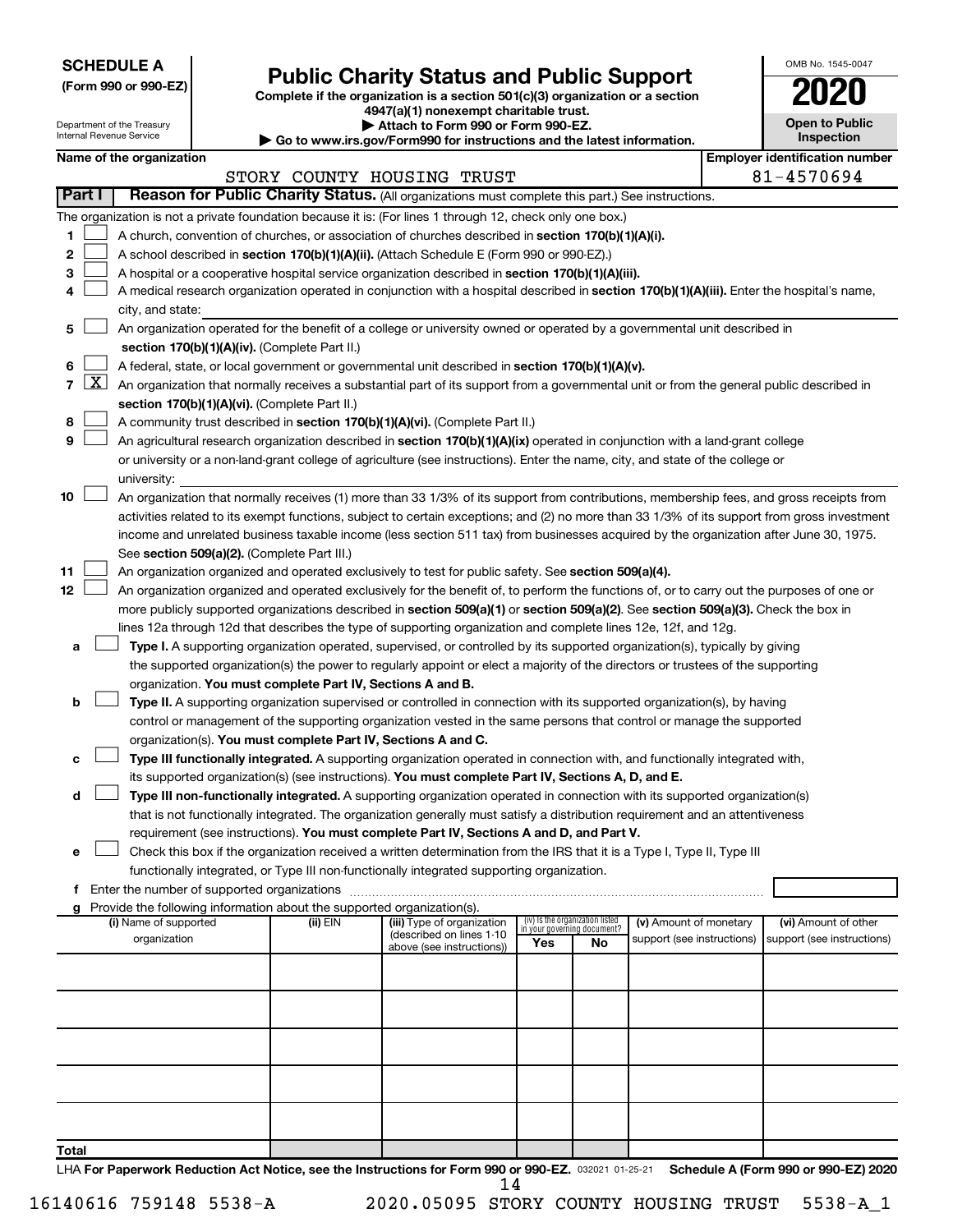#### Schedule A (Form 990 or 990-EZ) 2020 Page STORY COUNTY HOUSING TRUST 81-4570694

81-4570694 Page 2

(Complete only if you checked the box on line 5, 7, or 8 of Part I or if the organization failed to qualify under Part III. If the organization fails to qualify under the tests listed below, please complete Part III.) **Part II Support Schedule for Organizations Described in Sections 170(b)(1)(A)(iv) and 170(b)(1)(A)(vi)**

|   | <b>Section A. Public Support</b>                                                                                                                                                                                              |          |           |            |            |                                  |                                          |  |  |  |  |
|---|-------------------------------------------------------------------------------------------------------------------------------------------------------------------------------------------------------------------------------|----------|-----------|------------|------------|----------------------------------|------------------------------------------|--|--|--|--|
|   | Calendar year (or fiscal year beginning in)                                                                                                                                                                                   | (a) 2016 | (b) 2017  | $(c)$ 2018 | $(d)$ 2019 | (e) 2020                         | (f) Total                                |  |  |  |  |
|   | 1 Gifts, grants, contributions, and                                                                                                                                                                                           |          |           |            |            |                                  |                                          |  |  |  |  |
|   | membership fees received. (Do not                                                                                                                                                                                             |          |           |            |            |                                  |                                          |  |  |  |  |
|   | include any "unusual grants.")                                                                                                                                                                                                |          | 111,863.  | 131,626.   |            | $115, 356$ , 332, 919.           | 691,764.                                 |  |  |  |  |
|   | 2 Tax revenues levied for the organ-                                                                                                                                                                                          |          |           |            |            |                                  |                                          |  |  |  |  |
|   | ization's benefit and either paid to                                                                                                                                                                                          |          |           |            |            |                                  |                                          |  |  |  |  |
|   | or expended on its behalf                                                                                                                                                                                                     |          |           |            |            |                                  |                                          |  |  |  |  |
|   | 3 The value of services or facilities                                                                                                                                                                                         |          |           |            |            |                                  |                                          |  |  |  |  |
|   | furnished by a governmental unit to                                                                                                                                                                                           |          |           |            |            |                                  |                                          |  |  |  |  |
|   | the organization without charge                                                                                                                                                                                               |          |           |            |            |                                  |                                          |  |  |  |  |
|   | <b>Total.</b> Add lines 1 through 3                                                                                                                                                                                           |          | 111, 863. |            |            | $131, 626$ , 115, 356. 332, 919. | 691,764.                                 |  |  |  |  |
|   | 5 The portion of total contributions                                                                                                                                                                                          |          |           |            |            |                                  |                                          |  |  |  |  |
|   | by each person (other than a                                                                                                                                                                                                  |          |           |            |            |                                  |                                          |  |  |  |  |
|   | governmental unit or publicly                                                                                                                                                                                                 |          |           |            |            |                                  |                                          |  |  |  |  |
|   | supported organization) included                                                                                                                                                                                              |          |           |            |            |                                  |                                          |  |  |  |  |
|   | on line 1 that exceeds 2% of the                                                                                                                                                                                              |          |           |            |            |                                  |                                          |  |  |  |  |
|   | amount shown on line 11,                                                                                                                                                                                                      |          |           |            |            |                                  |                                          |  |  |  |  |
|   | column (f)                                                                                                                                                                                                                    |          |           |            |            |                                  |                                          |  |  |  |  |
|   | 6 Public support. Subtract line 5 from line 4.                                                                                                                                                                                |          |           |            |            |                                  | 691,764.                                 |  |  |  |  |
|   | <b>Section B. Total Support</b>                                                                                                                                                                                               |          |           |            |            |                                  |                                          |  |  |  |  |
|   | Calendar year (or fiscal year beginning in)                                                                                                                                                                                   | (a) 2016 | (b) 2017  | $(c)$ 2018 | $(d)$ 2019 | (e) $2020$<br>332, 919.          | (f) Total                                |  |  |  |  |
|   | 7 Amounts from line 4                                                                                                                                                                                                         |          | 111,863.  | 131,626.   | 115, 356.  |                                  | 691,764.                                 |  |  |  |  |
|   | 8 Gross income from interest,                                                                                                                                                                                                 |          |           |            |            |                                  |                                          |  |  |  |  |
|   | dividends, payments received on                                                                                                                                                                                               |          |           |            |            |                                  |                                          |  |  |  |  |
|   | securities loans, rents, royalties,                                                                                                                                                                                           |          |           |            |            |                                  |                                          |  |  |  |  |
|   | and income from similar sources                                                                                                                                                                                               |          |           |            |            |                                  |                                          |  |  |  |  |
| 9 | Net income from unrelated business                                                                                                                                                                                            |          |           |            |            |                                  |                                          |  |  |  |  |
|   | activities, whether or not the                                                                                                                                                                                                |          |           |            |            |                                  |                                          |  |  |  |  |
|   | business is regularly carried on                                                                                                                                                                                              |          |           |            |            |                                  |                                          |  |  |  |  |
|   | 10 Other income. Do not include gain                                                                                                                                                                                          |          |           |            |            |                                  |                                          |  |  |  |  |
|   | or loss from the sale of capital                                                                                                                                                                                              |          |           |            |            |                                  |                                          |  |  |  |  |
|   | assets (Explain in Part VI.)                                                                                                                                                                                                  |          |           |            |            |                                  |                                          |  |  |  |  |
|   | <b>11 Total support.</b> Add lines 7 through 10                                                                                                                                                                               |          |           |            |            |                                  | 691,764.                                 |  |  |  |  |
|   | <b>12</b> Gross receipts from related activities, etc. (see instructions)                                                                                                                                                     |          |           |            |            | 12                               |                                          |  |  |  |  |
|   | 13 First 5 years. If the Form 990 is for the organization's first, second, third, fourth, or fifth tax year as a section 501(c)(3)                                                                                            |          |           |            |            |                                  |                                          |  |  |  |  |
|   | organization, check this box and stop here match and the content of the content of the content of the content of the content of the content of the content of the content of the content of the content of the content of the |          |           |            |            |                                  |                                          |  |  |  |  |
|   | <b>Section C. Computation of Public Support Percentage</b>                                                                                                                                                                    |          |           |            |            |                                  |                                          |  |  |  |  |
|   |                                                                                                                                                                                                                               |          |           |            |            | 14                               | 100.00<br>$\%$                           |  |  |  |  |
|   |                                                                                                                                                                                                                               |          |           |            |            | 15                               | 100.00<br>$\%$                           |  |  |  |  |
|   | 16a 33 1/3% support test - 2020. If the organization did not check the box on line 13, and line 14 is 33 1/3% or more, check this box and                                                                                     |          |           |            |            |                                  |                                          |  |  |  |  |
|   |                                                                                                                                                                                                                               |          |           |            |            |                                  | $\blacktriangleright$ $\boxed{\text{X}}$ |  |  |  |  |
|   | b 33 1/3% support test - 2019. If the organization did not check a box on line 13 or 16a, and line 15 is 33 1/3% or more, check this box                                                                                      |          |           |            |            |                                  |                                          |  |  |  |  |
|   |                                                                                                                                                                                                                               |          |           |            |            |                                  |                                          |  |  |  |  |
|   | 17a 10% -facts-and-circumstances test - 2020. If the organization did not check a box on line 13, 16a, or 16b, and line 14 is 10% or more,                                                                                    |          |           |            |            |                                  |                                          |  |  |  |  |
|   | and if the organization meets the facts-and-circumstances test, check this box and stop here. Explain in Part VI how the organization                                                                                         |          |           |            |            |                                  |                                          |  |  |  |  |
|   | meets the facts-and-circumstances test. The organization qualifies as a publicly supported organization                                                                                                                       |          |           |            |            |                                  |                                          |  |  |  |  |
|   | b 10% -facts-and-circumstances test - 2019. If the organization did not check a box on line 13, 16a, 16b, or 17a, and line 15 is 10% or                                                                                       |          |           |            |            |                                  |                                          |  |  |  |  |
|   | more, and if the organization meets the facts-and-circumstances test, check this box and stop here. Explain in Part VI how the                                                                                                |          |           |            |            |                                  |                                          |  |  |  |  |
|   | organization meets the facts-and-circumstances test. The organization qualifies as a publicly supported organization                                                                                                          |          |           |            |            |                                  |                                          |  |  |  |  |
|   | 18 Private foundation. If the organization did not check a box on line 13, 16a, 16b, 17a, or 17b, check this box and see instructions                                                                                         |          |           |            |            |                                  |                                          |  |  |  |  |

**Schedule A (Form 990 or 990-EZ) 2020**

032022 01-25-21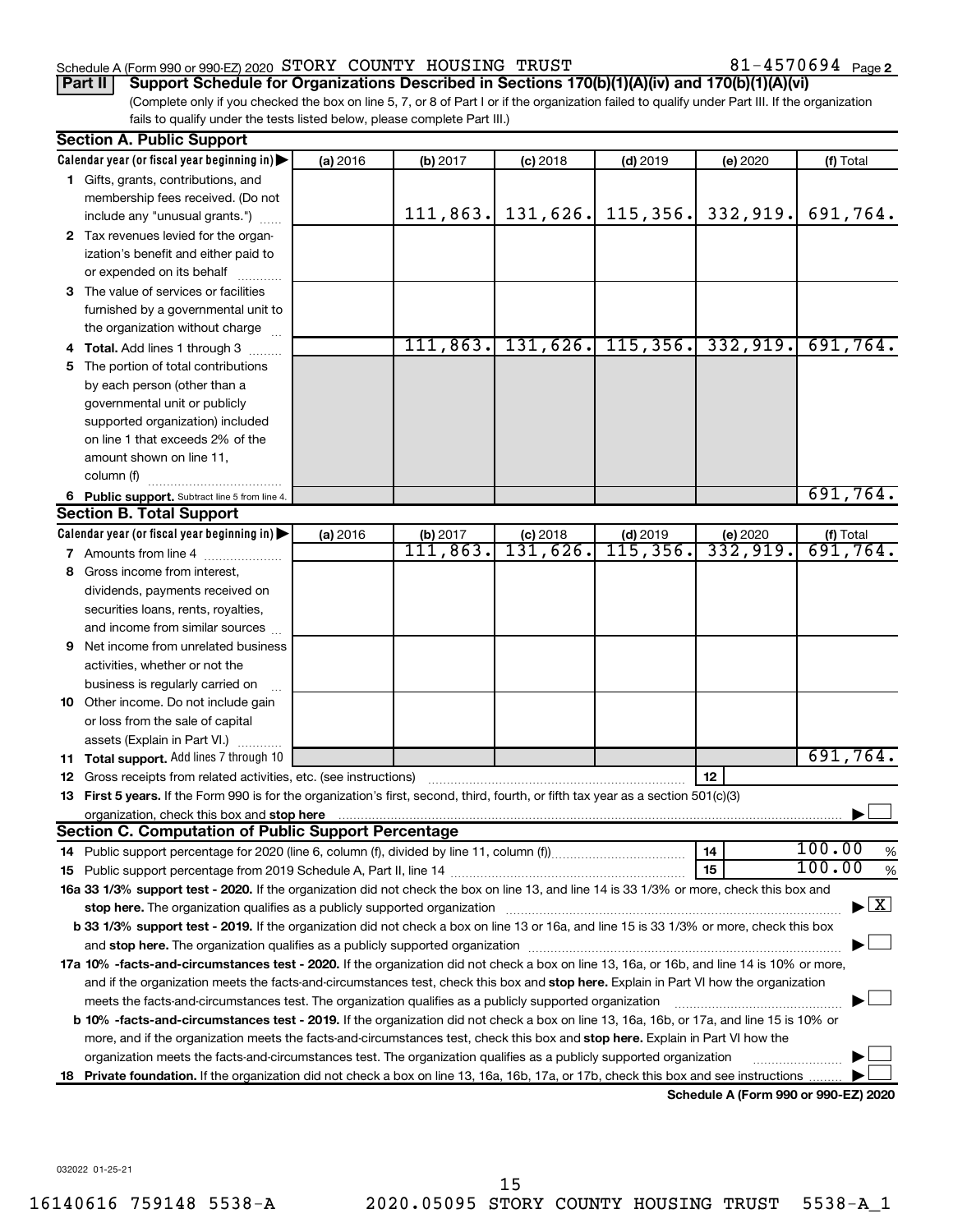#### Schedule A (Form 990 or 990-EZ) 2020 Page STORY COUNTY HOUSING TRUST 81-4570694 **Part III Support Schedule for Organizations Described in Section 509(a)(2)**

(Complete only if you checked the box on line 10 of Part I or if the organization failed to qualify under Part II. If the organization fails to qualify under the tests listed below, please complete Part II.)

| <b>Section A. Public Support</b>                                                                                                                                                                |          |          |            |            |          |                                      |
|-------------------------------------------------------------------------------------------------------------------------------------------------------------------------------------------------|----------|----------|------------|------------|----------|--------------------------------------|
| Calendar year (or fiscal year beginning in)                                                                                                                                                     | (a) 2016 | (b) 2017 | $(c)$ 2018 | $(d)$ 2019 | (e) 2020 | (f) Total                            |
| 1 Gifts, grants, contributions, and                                                                                                                                                             |          |          |            |            |          |                                      |
| membership fees received. (Do not                                                                                                                                                               |          |          |            |            |          |                                      |
| include any "unusual grants.")                                                                                                                                                                  |          |          |            |            |          |                                      |
| <b>2</b> Gross receipts from admissions,<br>merchandise sold or services per-<br>formed, or facilities furnished in<br>any activity that is related to the<br>organization's tax-exempt purpose |          |          |            |            |          |                                      |
| 3 Gross receipts from activities that                                                                                                                                                           |          |          |            |            |          |                                      |
| are not an unrelated trade or bus-                                                                                                                                                              |          |          |            |            |          |                                      |
|                                                                                                                                                                                                 |          |          |            |            |          |                                      |
| iness under section 513                                                                                                                                                                         |          |          |            |            |          |                                      |
| 4 Tax revenues levied for the organ-                                                                                                                                                            |          |          |            |            |          |                                      |
| ization's benefit and either paid to                                                                                                                                                            |          |          |            |            |          |                                      |
| or expended on its behalf                                                                                                                                                                       |          |          |            |            |          |                                      |
| 5 The value of services or facilities                                                                                                                                                           |          |          |            |            |          |                                      |
| furnished by a governmental unit to                                                                                                                                                             |          |          |            |            |          |                                      |
| the organization without charge                                                                                                                                                                 |          |          |            |            |          |                                      |
| 6 Total. Add lines 1 through 5                                                                                                                                                                  |          |          |            |            |          |                                      |
| 7a Amounts included on lines 1, 2, and                                                                                                                                                          |          |          |            |            |          |                                      |
| 3 received from disqualified persons                                                                                                                                                            |          |          |            |            |          |                                      |
| <b>b</b> Amounts included on lines 2 and 3 received<br>from other than disqualified persons that<br>exceed the greater of \$5,000 or 1% of the<br>amount on line 13 for the year                |          |          |            |            |          |                                      |
| c Add lines 7a and 7b                                                                                                                                                                           |          |          |            |            |          |                                      |
| 8 Public support. (Subtract line 7c from line 6.)                                                                                                                                               |          |          |            |            |          |                                      |
| <b>Section B. Total Support</b>                                                                                                                                                                 |          |          |            |            |          |                                      |
| Calendar year (or fiscal year beginning in)                                                                                                                                                     | (a) 2016 | (b) 2017 | $(c)$ 2018 | $(d)$ 2019 | (e) 2020 | (f) Total                            |
| 9 Amounts from line 6                                                                                                                                                                           |          |          |            |            |          |                                      |
| <b>10a</b> Gross income from interest,<br>dividends, payments received on<br>securities loans, rents, royalties,<br>and income from similar sources                                             |          |          |            |            |          |                                      |
| <b>b</b> Unrelated business taxable income                                                                                                                                                      |          |          |            |            |          |                                      |
| (less section 511 taxes) from businesses<br>acquired after June 30, 1975                                                                                                                        |          |          |            |            |          |                                      |
| c Add lines 10a and 10b                                                                                                                                                                         |          |          |            |            |          |                                      |
| <b>11</b> Net income from unrelated business<br>activities not included in line 10b.<br>whether or not the business is<br>regularly carried on                                                  |          |          |            |            |          |                                      |
| 12 Other income. Do not include gain<br>or loss from the sale of capital<br>assets (Explain in Part VI.)                                                                                        |          |          |            |            |          |                                      |
| <b>13</b> Total support. (Add lines 9, 10c, 11, and 12.)                                                                                                                                        |          |          |            |            |          |                                      |
| 14 First 5 years. If the Form 990 is for the organization's first, second, third, fourth, or fifth tax year as a section 501(c)(3) organization,                                                |          |          |            |            |          |                                      |
| check this box and stop here <b>contained and the contained and starting and stop here</b> check this box and stop here                                                                         |          |          |            |            |          |                                      |
| Section C. Computation of Public Support Percentage                                                                                                                                             |          |          |            |            |          |                                      |
| 15 Public support percentage for 2020 (line 8, column (f), divided by line 13, column (f) <i></i>                                                                                               |          |          |            |            | 15       | ℅                                    |
|                                                                                                                                                                                                 |          |          |            |            | 16       | %                                    |
| Section D. Computation of Investment Income Percentage                                                                                                                                          |          |          |            |            |          |                                      |
|                                                                                                                                                                                                 |          |          |            |            | 17       | %                                    |
| 18 Investment income percentage from 2019 Schedule A, Part III, line 17                                                                                                                         |          |          |            |            | 18       | %                                    |
| 19a 33 1/3% support tests - 2020. If the organization did not check the box on line 14, and line 15 is more than 33 1/3%, and line 17 is not                                                    |          |          |            |            |          |                                      |
| more than 33 1/3%, check this box and stop here. The organization qualifies as a publicly supported organization                                                                                |          |          |            |            |          |                                      |
|                                                                                                                                                                                                 |          |          |            |            |          |                                      |
| b 33 1/3% support tests - 2019. If the organization did not check a box on line 14 or line 19a, and line 16 is more than 33 1/3%, and                                                           |          |          |            |            |          |                                      |
| line 18 is not more than 33 1/3%, check this box and stop here. The organization qualifies as a publicly supported organization                                                                 |          |          |            |            |          |                                      |
|                                                                                                                                                                                                 |          |          |            |            |          |                                      |
| 032023 01-25-21                                                                                                                                                                                 |          |          | 16         |            |          | Schedule A (Form 990 or 990-EZ) 2020 |

16140616 759148 5538-A 2020.05095 STORY COUNTY HOUSING TRUST 5538-A\_1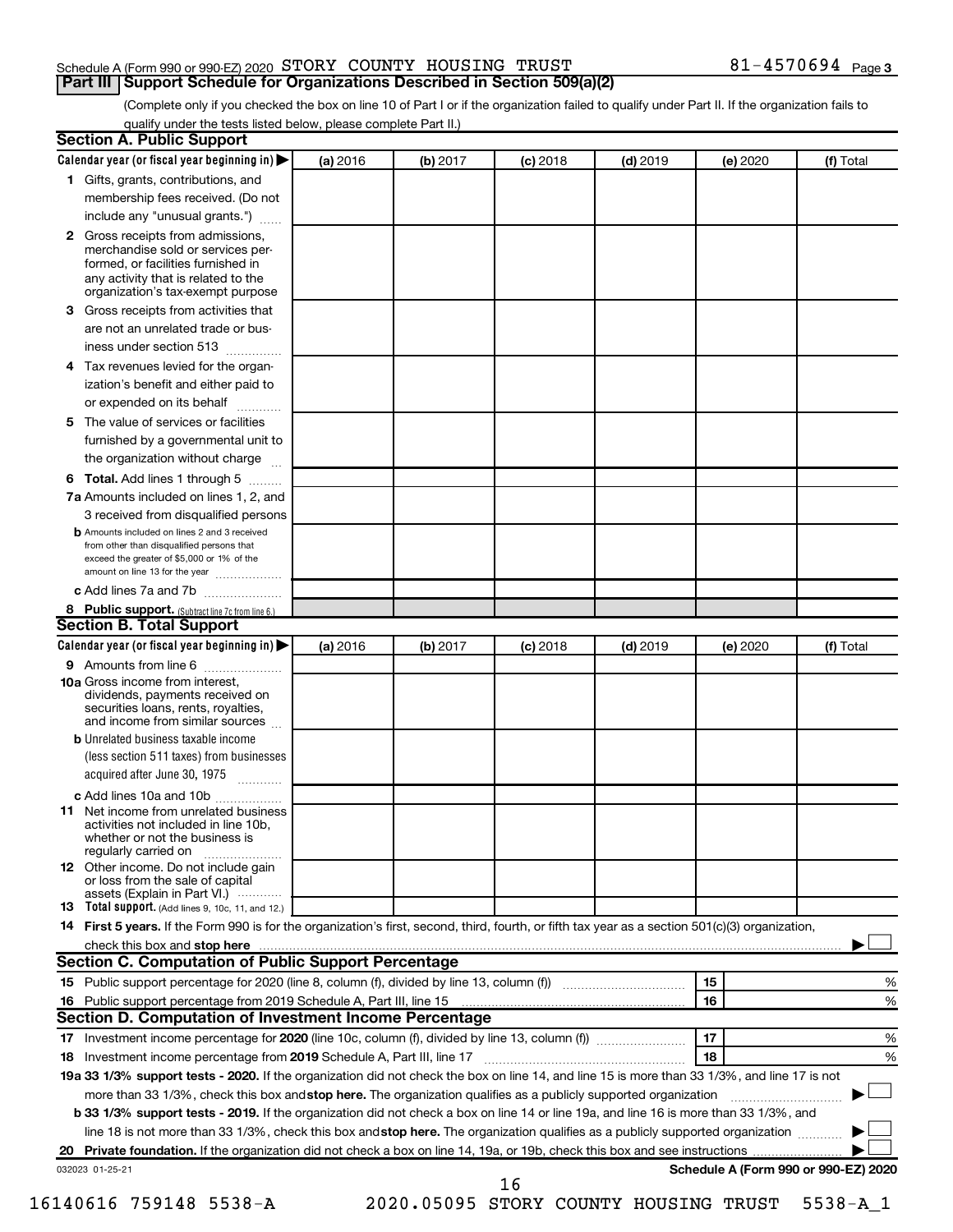#### Schedule A (Form 990 or 990-EZ) 2020 Page STORY COUNTY HOUSING TRUST 81-4570694

#### 81-4570694 Page 4

**1**

**2**

**3a**

**3b**

**3c**

**4a**

**4b**

**4c**

**5a**

**5b 5c**

**6**

**7**

**8**

**9a**

**9b**

**9c**

**10a**

**10b**

**Yes No**

### **Part IV Supporting Organizations**

(Complete only if you checked a box in line 12 on Part I. If you checked box 12a, Part I, complete Sections A and B. If you checked box 12b, Part I, complete Sections A and C. If you checked box 12c, Part I, complete Sections A, D, and E. If you checked box 12d, Part I, complete Sections A and D, and complete Part V.)

#### **Section A. All Supporting Organizations**

- **1** Are all of the organization's supported organizations listed by name in the organization's governing documents? If "No," describe in Part VI how the supported organizations are designated. If designated by *class or purpose, describe the designation. If historic and continuing relationship, explain.*
- **2** Did the organization have any supported organization that does not have an IRS determination of status under section 509(a)(1) or (2)? If "Yes," explain in Part **VI** how the organization determined that the supported *organization was described in section 509(a)(1) or (2).*
- **3a** Did the organization have a supported organization described in section 501(c)(4), (5), or (6)? If "Yes," answer *lines 3b and 3c below.*
- **b** Did the organization confirm that each supported organization qualified under section 501(c)(4), (5), or (6) and satisfied the public support tests under section 509(a)(2)? If "Yes," describe in Part VI when and how the *organization made the determination.*
- **c** Did the organization ensure that all support to such organizations was used exclusively for section 170(c)(2)(B) purposes? If "Yes," explain in Part VI what controls the organization put in place to ensure such use.
- **4 a** *If* Was any supported organization not organized in the United States ("foreign supported organization")? *"Yes," and if you checked box 12a or 12b in Part I, answer lines 4b and 4c below.*
- **b** Did the organization have ultimate control and discretion in deciding whether to make grants to the foreign supported organization? If "Yes," describe in Part VI how the organization had such control and discretion *despite being controlled or supervised by or in connection with its supported organizations.*
- **c** Did the organization support any foreign supported organization that does not have an IRS determination under sections 501(c)(3) and 509(a)(1) or (2)? If "Yes," explain in Part VI what controls the organization used *to ensure that all support to the foreign supported organization was used exclusively for section 170(c)(2)(B) purposes.*
- **5a** Did the organization add, substitute, or remove any supported organizations during the tax year? If "Yes," answer lines 5b and 5c below (if applicable). Also, provide detail in **Part VI,** including (i) the names and EIN *numbers of the supported organizations added, substituted, or removed; (ii) the reasons for each such action; (iii) the authority under the organization's organizing document authorizing such action; and (iv) how the action was accomplished (such as by amendment to the organizing document).*
- **b** Type I or Type II only. Was any added or substituted supported organization part of a class already designated in the organization's organizing document?
- **c Substitutions only.**  Was the substitution the result of an event beyond the organization's control?
- **6** Did the organization provide support (whether in the form of grants or the provision of services or facilities) to **Part VI.** support or benefit one or more of the filing organization's supported organizations? If "Yes," provide detail in anyone other than (i) its supported organizations, (ii) individuals that are part of the charitable class benefited by one or more of its supported organizations, or (iii) other supporting organizations that also
- **7** Did the organization provide a grant, loan, compensation, or other similar payment to a substantial contributor regard to a substantial contributor? If "Yes," complete Part I of Schedule L (Form 990 or 990-EZ). (as defined in section 4958(c)(3)(C)), a family member of a substantial contributor, or a 35% controlled entity with
- **8** Did the organization make a loan to a disqualified person (as defined in section 4958) not described in line 7? *If "Yes," complete Part I of Schedule L (Form 990 or 990-EZ).*
- **9 a** Was the organization controlled directly or indirectly at any time during the tax year by one or more in section 509(a)(1) or (2))? If "Yes," provide detail in **Part VI.** disqualified persons, as defined in section 4946 (other than foundation managers and organizations described
- **b** Did one or more disqualified persons (as defined in line 9a) hold a controlling interest in any entity in which the supporting organization had an interest? If "Yes," provide detail in Part VI.
- **c** Did a disqualified person (as defined in line 9a) have an ownership interest in, or derive any personal benefit from, assets in which the supporting organization also had an interest? If "Yes," provide detail in Part VI.
- **10 a** Was the organization subject to the excess business holdings rules of section 4943 because of section supporting organizations)? If "Yes," answer line 10b below. 4943(f) (regarding certain Type II supporting organizations, and all Type III non-functionally integrated
	- **b** Did the organization have any excess business holdings in the tax year? (Use Schedule C, Form 4720, to *determine whether the organization had excess business holdings.)*

032024 01-25-21

**Schedule A (Form 990 or 990-EZ) 2020**

17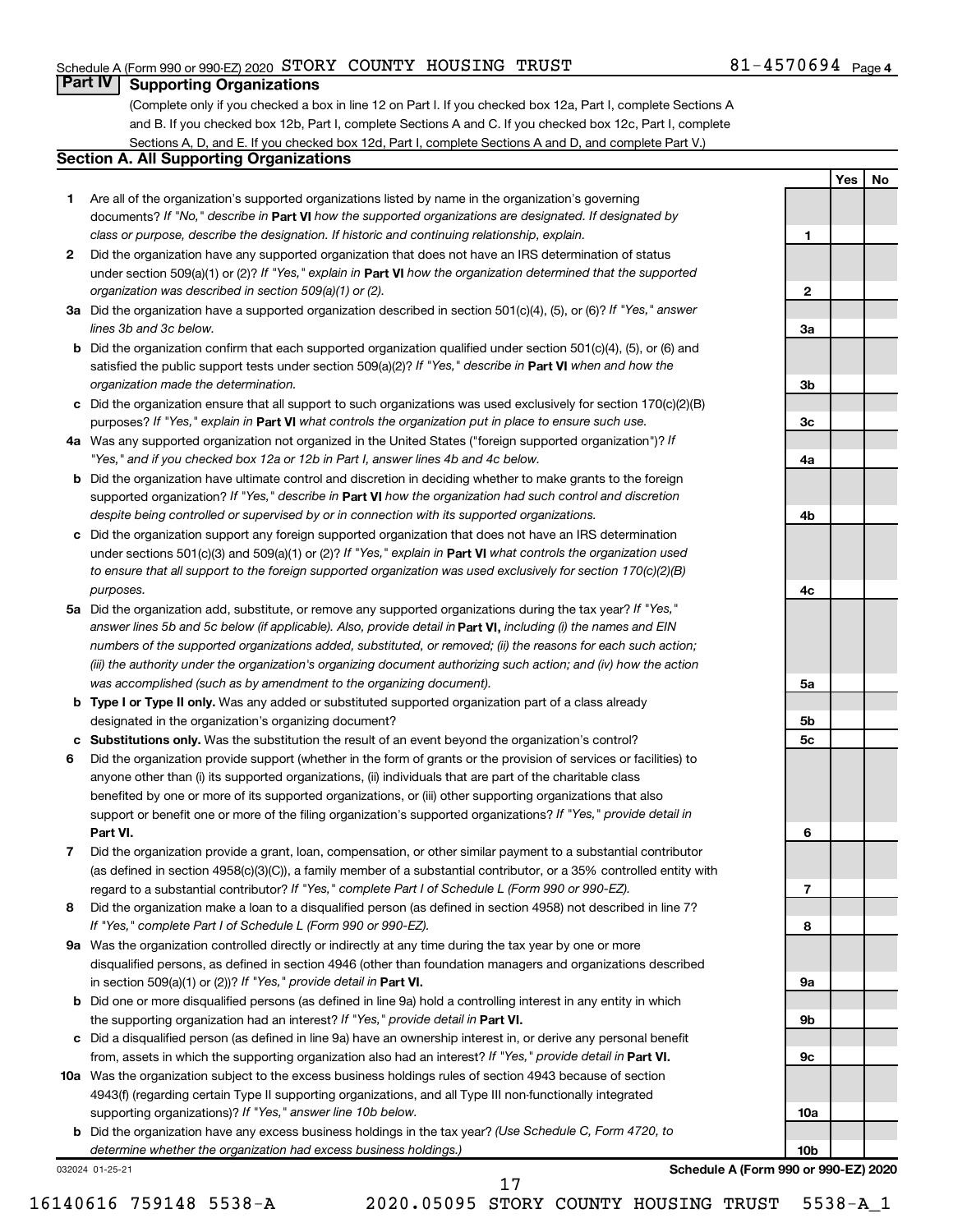#### Schedule A (Form 990 or 990-EZ) 2020 Page STORY COUNTY HOUSING TRUST 81-4570694 **Part IV | Supporting Organizations** (*continued*)

|    |                                                                                                                                                                                                                                                            |                 | Yes | No |
|----|------------------------------------------------------------------------------------------------------------------------------------------------------------------------------------------------------------------------------------------------------------|-----------------|-----|----|
| 11 | Has the organization accepted a gift or contribution from any of the following persons?                                                                                                                                                                    |                 |     |    |
|    | a A person who directly or indirectly controls, either alone or together with persons described in lines 11b and                                                                                                                                           |                 |     |    |
|    | 11c below, the governing body of a supported organization?                                                                                                                                                                                                 | 11a             |     |    |
|    | <b>b</b> A family member of a person described in line 11a above?                                                                                                                                                                                          | 11 <sub>b</sub> |     |    |
|    | c A 35% controlled entity of a person described in line 11a or 11b above? If "Yes" to line 11a, 11b, or 11c, provide                                                                                                                                       |                 |     |    |
|    | detail in Part VI.                                                                                                                                                                                                                                         | 11c             |     |    |
|    | <b>Section B. Type I Supporting Organizations</b>                                                                                                                                                                                                          |                 |     |    |
|    |                                                                                                                                                                                                                                                            |                 | Yes | No |
| 1. | Did the governing body, members of the governing body, officers acting in their official capacity, or membership of one or                                                                                                                                 |                 |     |    |
|    | more supported organizations have the power to regularly appoint or elect at least a majority of the organization's officers,                                                                                                                              |                 |     |    |
|    | directors, or trustees at all times during the tax year? If "No," describe in Part VI how the supported organization(s)                                                                                                                                    |                 |     |    |
|    | effectively operated, supervised, or controlled the organization's activities. If the organization had more than one supported<br>organization, describe how the powers to appoint and/or remove officers, directors, or trustees were allocated among the |                 |     |    |
|    | supported organizations and what conditions or restrictions, if any, applied to such powers during the tax year.                                                                                                                                           | 1               |     |    |
| 2  | Did the organization operate for the benefit of any supported organization other than the supported                                                                                                                                                        |                 |     |    |
|    | organization(s) that operated, supervised, or controlled the supporting organization? If "Yes," explain in                                                                                                                                                 |                 |     |    |
|    | Part VI how providing such benefit carried out the purposes of the supported organization(s) that operated,                                                                                                                                                |                 |     |    |
|    | supervised, or controlled the supporting organization.                                                                                                                                                                                                     | $\mathbf{2}$    |     |    |
|    | <b>Section C. Type II Supporting Organizations</b>                                                                                                                                                                                                         |                 |     |    |
|    |                                                                                                                                                                                                                                                            |                 | Yes | No |
| 1. | Were a majority of the organization's directors or trustees during the tax year also a majority of the directors                                                                                                                                           |                 |     |    |
|    | or trustees of each of the organization's supported organization(s)? If "No," describe in Part VI how control                                                                                                                                              |                 |     |    |
|    | or management of the supporting organization was vested in the same persons that controlled or managed                                                                                                                                                     |                 |     |    |
|    | the supported organization(s).                                                                                                                                                                                                                             | 1               |     |    |
|    | <b>Section D. All Type III Supporting Organizations</b>                                                                                                                                                                                                    |                 |     |    |
|    |                                                                                                                                                                                                                                                            |                 | Yes | No |
| 1. | Did the organization provide to each of its supported organizations, by the last day of the fifth month of the                                                                                                                                             |                 |     |    |
|    | organization's tax year, (i) a written notice describing the type and amount of support provided during the prior tax                                                                                                                                      |                 |     |    |
|    | year, (ii) a copy of the Form 990 that was most recently filed as of the date of notification, and (iii) copies of the                                                                                                                                     |                 |     |    |
|    | organization's governing documents in effect on the date of notification, to the extent not previously provided?                                                                                                                                           | 1               |     |    |
| 2  | Were any of the organization's officers, directors, or trustees either (i) appointed or elected by the supported                                                                                                                                           |                 |     |    |
|    | organization(s) or (ii) serving on the governing body of a supported organization? If "No," explain in Part VI how                                                                                                                                         |                 |     |    |
|    | the organization maintained a close and continuous working relationship with the supported organization(s).                                                                                                                                                | 2               |     |    |
| 3  | By reason of the relationship described in line 2, above, did the organization's supported organizations have a                                                                                                                                            |                 |     |    |
|    | significant voice in the organization's investment policies and in directing the use of the organization's                                                                                                                                                 |                 |     |    |
|    | income or assets at all times during the tax year? If "Yes," describe in Part VI the role the organization's                                                                                                                                               |                 |     |    |
|    | supported organizations played in this regard.                                                                                                                                                                                                             | 3               |     |    |
|    | Section E. Type III Functionally Integrated Supporting Organizations                                                                                                                                                                                       |                 |     |    |
| 1  | Check the box next to the method that the organization used to satisfy the Integral Part Test during the yealsee instructions).                                                                                                                            |                 |     |    |
| a  | The organization satisfied the Activities Test. Complete line 2 below.                                                                                                                                                                                     |                 |     |    |
| b  | The organization is the parent of each of its supported organizations. Complete line 3 below.                                                                                                                                                              |                 |     |    |
| с  | The organization supported a governmental entity. Describe in Part VI how you supported a governmental entity (see instructions).                                                                                                                          |                 |     |    |
| 2  | Activities Test. Answer lines 2a and 2b below.                                                                                                                                                                                                             |                 | Yes | No |
| а  | Did substantially all of the organization's activities during the tax year directly further the exempt purposes of                                                                                                                                         |                 |     |    |
|    | the supported organization(s) to which the organization was responsive? If "Yes," then in Part VI identify                                                                                                                                                 |                 |     |    |
|    | those supported organizations and explain how these activities directly furthered their exempt purposes,                                                                                                                                                   |                 |     |    |
|    | how the organization was responsive to those supported organizations, and how the organization determined                                                                                                                                                  |                 |     |    |
|    | that these activities constituted substantially all of its activities.                                                                                                                                                                                     | 2a              |     |    |
| b  | Did the activities described in line 2a, above, constitute activities that, but for the organization's involvement,                                                                                                                                        |                 |     |    |
|    | one or more of the organization's supported organization(s) would have been engaged in? If "Yes," explain in                                                                                                                                               |                 |     |    |
|    | Part VI the reasons for the organization's position that its supported organization(s) would have engaged in                                                                                                                                               |                 |     |    |
|    | these activities but for the organization's involvement.                                                                                                                                                                                                   | 2b              |     |    |
| 3  | Parent of Supported Organizations. Answer lines 3a and 3b below.                                                                                                                                                                                           |                 |     |    |
| а  | Did the organization have the power to regularly appoint or elect a majority of the officers, directors, or                                                                                                                                                |                 |     |    |
|    | trustees of each of the supported organizations? If "Yes" or "No" provide details in Part VI.                                                                                                                                                              | За              |     |    |
|    | <b>b</b> Did the organization exercise a substantial degree of direction over the policies, programs, and activities of each                                                                                                                               |                 |     |    |
|    | of its supported organizations? If "Yes," describe in Part VI the role played by the organization in this regard.                                                                                                                                          | 3b              |     |    |
|    | Schedule A (Form 990 or 990-EZ) 2020<br>032025 01-25-21                                                                                                                                                                                                    |                 |     |    |
|    | 18                                                                                                                                                                                                                                                         |                 |     |    |

16140616 759148 5538-A 2020.05095 STORY COUNTY HOUSING TRUST 5538-A\_1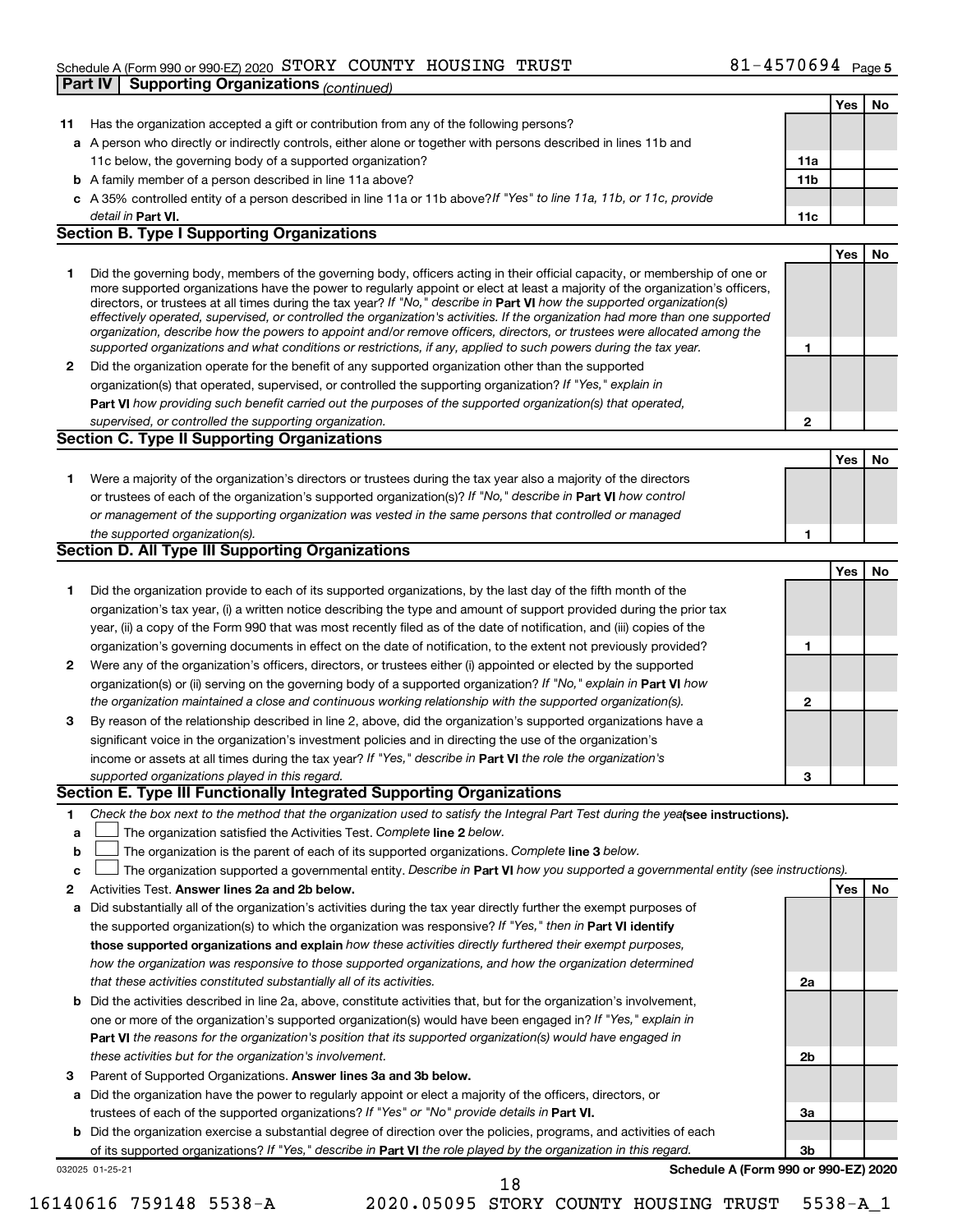#### Schedule A (Form 990 or 990-EZ) 2020 Page STORY COUNTY HOUSING TRUST 81-4570694 **Part V Type III Non-Functionally Integrated 509(a)(3) Supporting Organizations**

1 **Letter See instructions.** Check here if the organization satisfied the Integral Part Test as a qualifying trust on Nov. 20, 1970 (*explain in* Part **VI**). See instructions. All other Type III non-functionally integrated supporting organizations must complete Sections A through E.

|                | Section A - Adjusted Net Income                                                                                                   | (A) Prior Year | (B) Current Year<br>(optional) |                                |
|----------------|-----------------------------------------------------------------------------------------------------------------------------------|----------------|--------------------------------|--------------------------------|
| 1              | Net short-term capital gain                                                                                                       | 1              |                                |                                |
| $\mathbf{2}$   | Recoveries of prior-year distributions                                                                                            | $\mathbf{2}$   |                                |                                |
| З              | Other gross income (see instructions)                                                                                             | 3              |                                |                                |
| 4              | Add lines 1 through 3.                                                                                                            | 4              |                                |                                |
| 5              | Depreciation and depletion                                                                                                        | 5              |                                |                                |
| 6              | Portion of operating expenses paid or incurred for production or                                                                  |                |                                |                                |
|                | collection of gross income or for management, conservation, or                                                                    |                |                                |                                |
|                | maintenance of property held for production of income (see instructions)                                                          | 6              |                                |                                |
| 7              | Other expenses (see instructions)                                                                                                 | $\overline{7}$ |                                |                                |
| 8              | Adjusted Net Income (subtract lines 5, 6, and 7 from line 4)                                                                      | 8              |                                |                                |
|                | <b>Section B - Minimum Asset Amount</b>                                                                                           |                | (A) Prior Year                 | (B) Current Year<br>(optional) |
| 1.             | Aggregate fair market value of all non-exempt-use assets (see                                                                     |                |                                |                                |
|                | instructions for short tax year or assets held for part of year):                                                                 |                |                                |                                |
|                | <b>a</b> Average monthly value of securities                                                                                      | 1a             |                                |                                |
|                | <b>b</b> Average monthly cash balances                                                                                            | 1 <sub>b</sub> |                                |                                |
|                | c Fair market value of other non-exempt-use assets                                                                                | 1c             |                                |                                |
|                | d Total (add lines 1a, 1b, and 1c)                                                                                                | 1d             |                                |                                |
|                | e Discount claimed for blockage or other factors                                                                                  |                |                                |                                |
|                | (explain in detail in Part VI):                                                                                                   |                |                                |                                |
| 2              | Acquisition indebtedness applicable to non-exempt-use assets                                                                      | $\mathbf{2}$   |                                |                                |
| 3              | Subtract line 2 from line 1d.                                                                                                     | 3              |                                |                                |
| 4              | Cash deemed held for exempt use. Enter 0.015 of line 3 (for greater amount,                                                       |                |                                |                                |
|                | see instructions)                                                                                                                 | 4              |                                |                                |
| 5              | Net value of non-exempt-use assets (subtract line 4 from line 3)                                                                  | 5              |                                |                                |
| 6              | Multiply line 5 by 0.035.                                                                                                         | 6              |                                |                                |
| 7              | Recoveries of prior-year distributions                                                                                            | $\overline{7}$ |                                |                                |
| 8              | <b>Minimum Asset Amount</b> (add line 7 to line 6)                                                                                | 8              |                                |                                |
|                | <b>Section C - Distributable Amount</b>                                                                                           |                |                                | <b>Current Year</b>            |
| 1              | Adjusted net income for prior year (from Section A, line 8, column A)                                                             | 1              |                                |                                |
| 2              | Enter 0.85 of line 1.                                                                                                             | $\mathbf{2}$   |                                |                                |
| 3              | Minimum asset amount for prior year (from Section B, line 8, column A)                                                            | 3              |                                |                                |
| 4              | Enter greater of line 2 or line 3.                                                                                                | 4              |                                |                                |
| 5              | Income tax imposed in prior year                                                                                                  | 5              |                                |                                |
| 6              | <b>Distributable Amount.</b> Subtract line 5 from line 4, unless subject to                                                       |                |                                |                                |
|                | emergency temporary reduction (see instructions).                                                                                 | 6              |                                |                                |
| $\overline{7}$ | Check here if the current year is the organization's first as a non-functionally integrated Type III supporting organization (see |                |                                |                                |

instructions).

**Schedule A (Form 990 or 990-EZ) 2020**

032026 01-25-21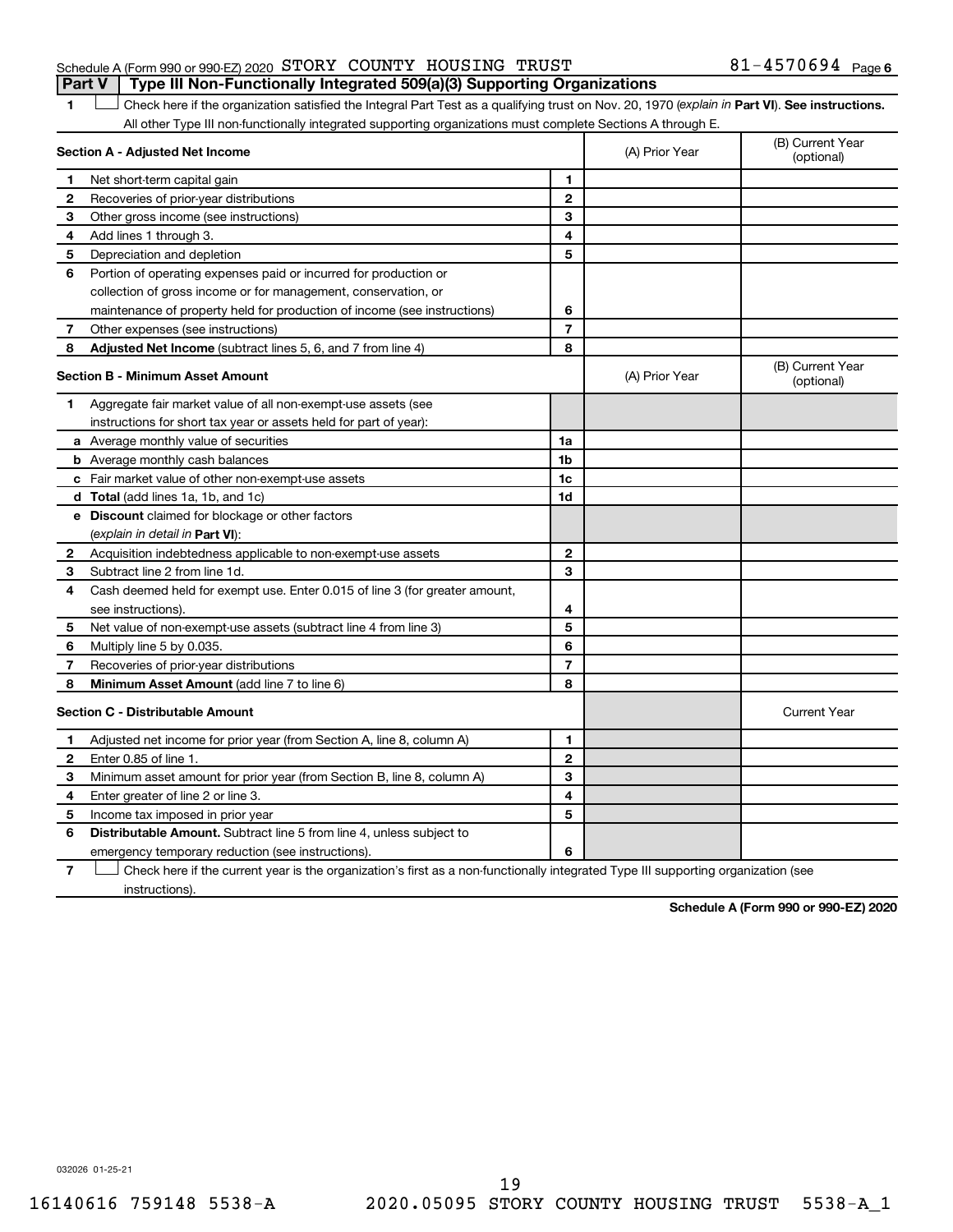#### Schedule A (Form 990 or 990-EZ) 2020 Page STORY COUNTY HOUSING TRUST 81-4570694

| <b>Part V</b> | Type III Non-Functionally Integrated 509(a)(3) Supporting Organizations (continued)        |                                    |                                               |    |                                                  |
|---------------|--------------------------------------------------------------------------------------------|------------------------------------|-----------------------------------------------|----|--------------------------------------------------|
|               | <b>Section D - Distributions</b>                                                           |                                    |                                               |    | <b>Current Year</b>                              |
| 1             | Amounts paid to supported organizations to accomplish exempt purposes                      |                                    |                                               | 1  |                                                  |
| 2             | Amounts paid to perform activity that directly furthers exempt purposes of supported       |                                    |                                               |    |                                                  |
|               | organizations, in excess of income from activity                                           |                                    | 2                                             |    |                                                  |
| 3             | Administrative expenses paid to accomplish exempt purposes of supported organizations      |                                    |                                               | 3  |                                                  |
| 4             | Amounts paid to acquire exempt-use assets                                                  |                                    |                                               | 4  |                                                  |
| 5             | Qualified set-aside amounts (prior IRS approval required - provide details in Part VI)     |                                    |                                               | 5  |                                                  |
| 6             | Other distributions ( <i>describe in Part VI</i> ). See instructions.                      |                                    |                                               | 6  |                                                  |
| 7             | Total annual distributions. Add lines 1 through 6.                                         |                                    |                                               | 7  |                                                  |
| 8             | Distributions to attentive supported organizations to which the organization is responsive |                                    |                                               |    |                                                  |
|               | (provide details in Part VI). See instructions.                                            |                                    |                                               | 8  |                                                  |
| 9             | Distributable amount for 2020 from Section C, line 6                                       |                                    |                                               | 9  |                                                  |
| 10            | Line 8 amount divided by line 9 amount                                                     |                                    |                                               | 10 |                                                  |
|               | <b>Section E - Distribution Allocations (see instructions)</b>                             | (i)<br><b>Excess Distributions</b> | (ii)<br><b>Underdistributions</b><br>Pre-2020 |    | (iii)<br><b>Distributable</b><br>Amount for 2020 |
| 1             | Distributable amount for 2020 from Section C, line 6                                       |                                    |                                               |    |                                                  |
| 2             | Underdistributions, if any, for years prior to 2020 (reason-                               |                                    |                                               |    |                                                  |
|               | able cause required - explain in Part VI). See instructions.                               |                                    |                                               |    |                                                  |
| 3             | Excess distributions carryover, if any, to 2020                                            |                                    |                                               |    |                                                  |
|               | a From 2015                                                                                |                                    |                                               |    |                                                  |
|               | <b>b</b> From 2016                                                                         |                                    |                                               |    |                                                  |
|               | c From 2017                                                                                |                                    |                                               |    |                                                  |
|               | d From 2018                                                                                |                                    |                                               |    |                                                  |
|               | e From 2019                                                                                |                                    |                                               |    |                                                  |
|               | f Total of lines 3a through 3e                                                             |                                    |                                               |    |                                                  |
|               | g Applied to underdistributions of prior years                                             |                                    |                                               |    |                                                  |
|               | <b>h</b> Applied to 2020 distributable amount                                              |                                    |                                               |    |                                                  |
| Ť.            | Carryover from 2015 not applied (see instructions)                                         |                                    |                                               |    |                                                  |
|               | Remainder. Subtract lines 3g, 3h, and 3i from line 3f.                                     |                                    |                                               |    |                                                  |
| 4             | Distributions for 2020 from Section D,                                                     |                                    |                                               |    |                                                  |
|               | line $7:$                                                                                  |                                    |                                               |    |                                                  |
|               | a Applied to underdistributions of prior years                                             |                                    |                                               |    |                                                  |
|               | <b>b</b> Applied to 2020 distributable amount                                              |                                    |                                               |    |                                                  |
|               | c Remainder. Subtract lines 4a and 4b from line 4.                                         |                                    |                                               |    |                                                  |
| 5             | Remaining underdistributions for years prior to 2020, if                                   |                                    |                                               |    |                                                  |
|               | any. Subtract lines 3g and 4a from line 2. For result greater                              |                                    |                                               |    |                                                  |
|               | than zero, explain in Part VI. See instructions.                                           |                                    |                                               |    |                                                  |
| 6             | Remaining underdistributions for 2020. Subtract lines 3h                                   |                                    |                                               |    |                                                  |
|               | and 4b from line 1. For result greater than zero, explain in                               |                                    |                                               |    |                                                  |
|               | <b>Part VI.</b> See instructions.                                                          |                                    |                                               |    |                                                  |
| 7             | Excess distributions carryover to 2021. Add lines 3j                                       |                                    |                                               |    |                                                  |
|               | and 4c.                                                                                    |                                    |                                               |    |                                                  |
| 8             | Breakdown of line 7:                                                                       |                                    |                                               |    |                                                  |
|               | a Excess from 2016                                                                         |                                    |                                               |    |                                                  |
|               | <b>b</b> Excess from 2017                                                                  |                                    |                                               |    |                                                  |
|               | c Excess from 2018                                                                         |                                    |                                               |    |                                                  |
|               | d Excess from 2019                                                                         |                                    |                                               |    |                                                  |
|               | e Excess from 2020                                                                         |                                    |                                               |    |                                                  |

**Schedule A (Form 990 or 990-EZ) 2020**

032027 01-25-21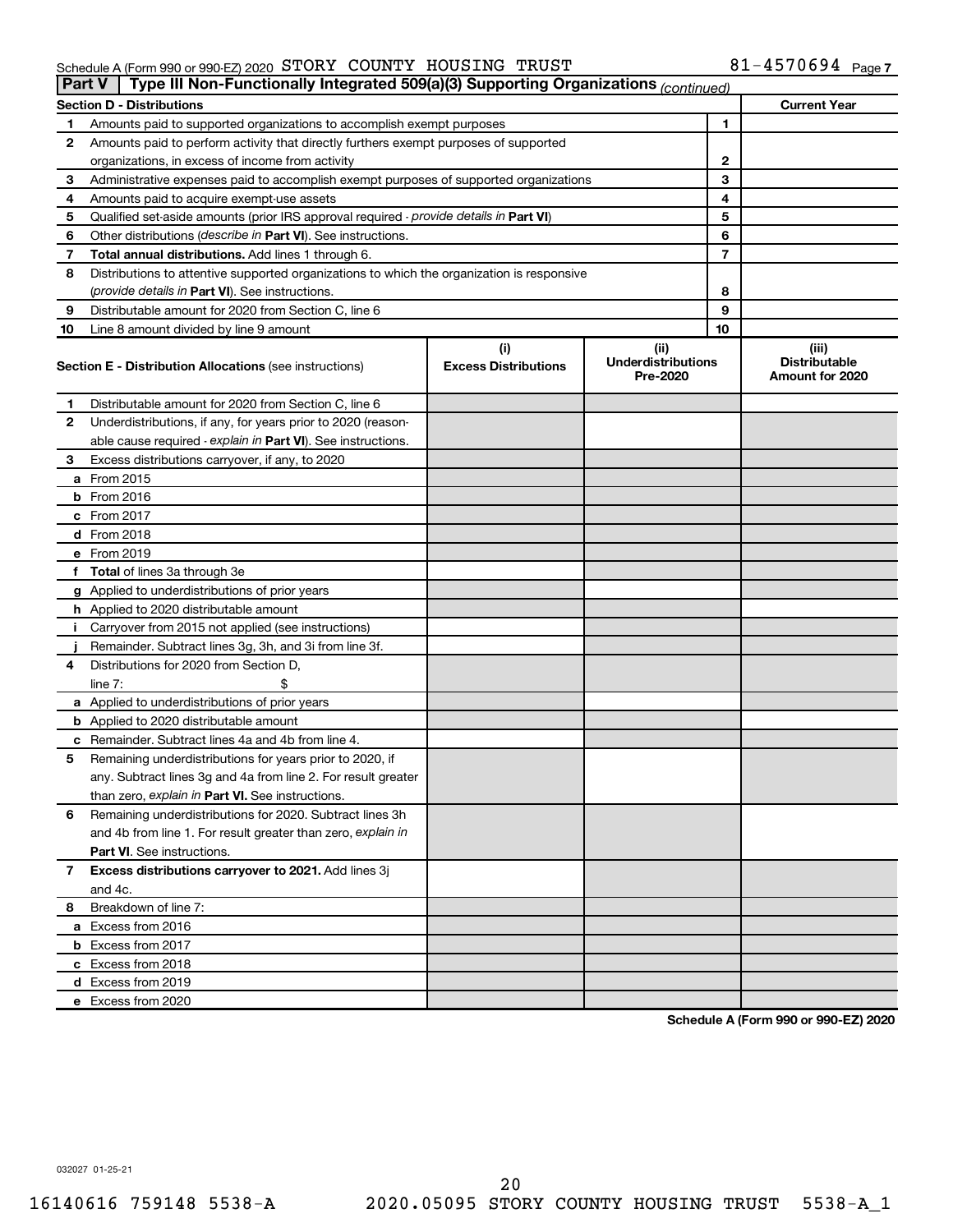| Part VI         |                                                                                                                                                                                                                                                                                                                                                                                                                                                                                                                          |  |  |                                      |
|-----------------|--------------------------------------------------------------------------------------------------------------------------------------------------------------------------------------------------------------------------------------------------------------------------------------------------------------------------------------------------------------------------------------------------------------------------------------------------------------------------------------------------------------------------|--|--|--------------------------------------|
|                 | Supplemental Information. Provide the explanations required by Part II, line 10; Part II, line 17a or 17b; Part III, line 12;<br>Part IV, Section A, lines 1, 2, 3b, 3c, 4b, 4c, 5a, 6, 9a, 9b, 9c, 11a, 11b, and 11c; Part IV, Section B, lines 1 and 2; Part IV, Section C, line 1; Part IV, Section D, lines 2 and 3; Part IV, Section E, lines 1c, 2a, 2b,<br>Section D, lines 5, 6, and 8; and Part V, Section E, lines 2, 5, and 6. Also complete this part for any additional information.<br>(See instructions.) |  |  |                                      |
|                 |                                                                                                                                                                                                                                                                                                                                                                                                                                                                                                                          |  |  |                                      |
|                 |                                                                                                                                                                                                                                                                                                                                                                                                                                                                                                                          |  |  |                                      |
|                 |                                                                                                                                                                                                                                                                                                                                                                                                                                                                                                                          |  |  |                                      |
|                 |                                                                                                                                                                                                                                                                                                                                                                                                                                                                                                                          |  |  |                                      |
|                 |                                                                                                                                                                                                                                                                                                                                                                                                                                                                                                                          |  |  |                                      |
|                 |                                                                                                                                                                                                                                                                                                                                                                                                                                                                                                                          |  |  |                                      |
|                 |                                                                                                                                                                                                                                                                                                                                                                                                                                                                                                                          |  |  |                                      |
|                 |                                                                                                                                                                                                                                                                                                                                                                                                                                                                                                                          |  |  |                                      |
|                 |                                                                                                                                                                                                                                                                                                                                                                                                                                                                                                                          |  |  |                                      |
|                 |                                                                                                                                                                                                                                                                                                                                                                                                                                                                                                                          |  |  |                                      |
|                 |                                                                                                                                                                                                                                                                                                                                                                                                                                                                                                                          |  |  |                                      |
|                 |                                                                                                                                                                                                                                                                                                                                                                                                                                                                                                                          |  |  |                                      |
|                 |                                                                                                                                                                                                                                                                                                                                                                                                                                                                                                                          |  |  |                                      |
|                 |                                                                                                                                                                                                                                                                                                                                                                                                                                                                                                                          |  |  |                                      |
|                 |                                                                                                                                                                                                                                                                                                                                                                                                                                                                                                                          |  |  |                                      |
|                 |                                                                                                                                                                                                                                                                                                                                                                                                                                                                                                                          |  |  |                                      |
|                 |                                                                                                                                                                                                                                                                                                                                                                                                                                                                                                                          |  |  |                                      |
|                 |                                                                                                                                                                                                                                                                                                                                                                                                                                                                                                                          |  |  |                                      |
|                 |                                                                                                                                                                                                                                                                                                                                                                                                                                                                                                                          |  |  |                                      |
|                 |                                                                                                                                                                                                                                                                                                                                                                                                                                                                                                                          |  |  |                                      |
|                 |                                                                                                                                                                                                                                                                                                                                                                                                                                                                                                                          |  |  |                                      |
|                 |                                                                                                                                                                                                                                                                                                                                                                                                                                                                                                                          |  |  |                                      |
|                 |                                                                                                                                                                                                                                                                                                                                                                                                                                                                                                                          |  |  |                                      |
|                 |                                                                                                                                                                                                                                                                                                                                                                                                                                                                                                                          |  |  |                                      |
|                 |                                                                                                                                                                                                                                                                                                                                                                                                                                                                                                                          |  |  |                                      |
|                 |                                                                                                                                                                                                                                                                                                                                                                                                                                                                                                                          |  |  |                                      |
|                 |                                                                                                                                                                                                                                                                                                                                                                                                                                                                                                                          |  |  |                                      |
|                 |                                                                                                                                                                                                                                                                                                                                                                                                                                                                                                                          |  |  |                                      |
| 032028 01-25-21 |                                                                                                                                                                                                                                                                                                                                                                                                                                                                                                                          |  |  | Schedule A (Form 990 or 990-EZ) 2020 |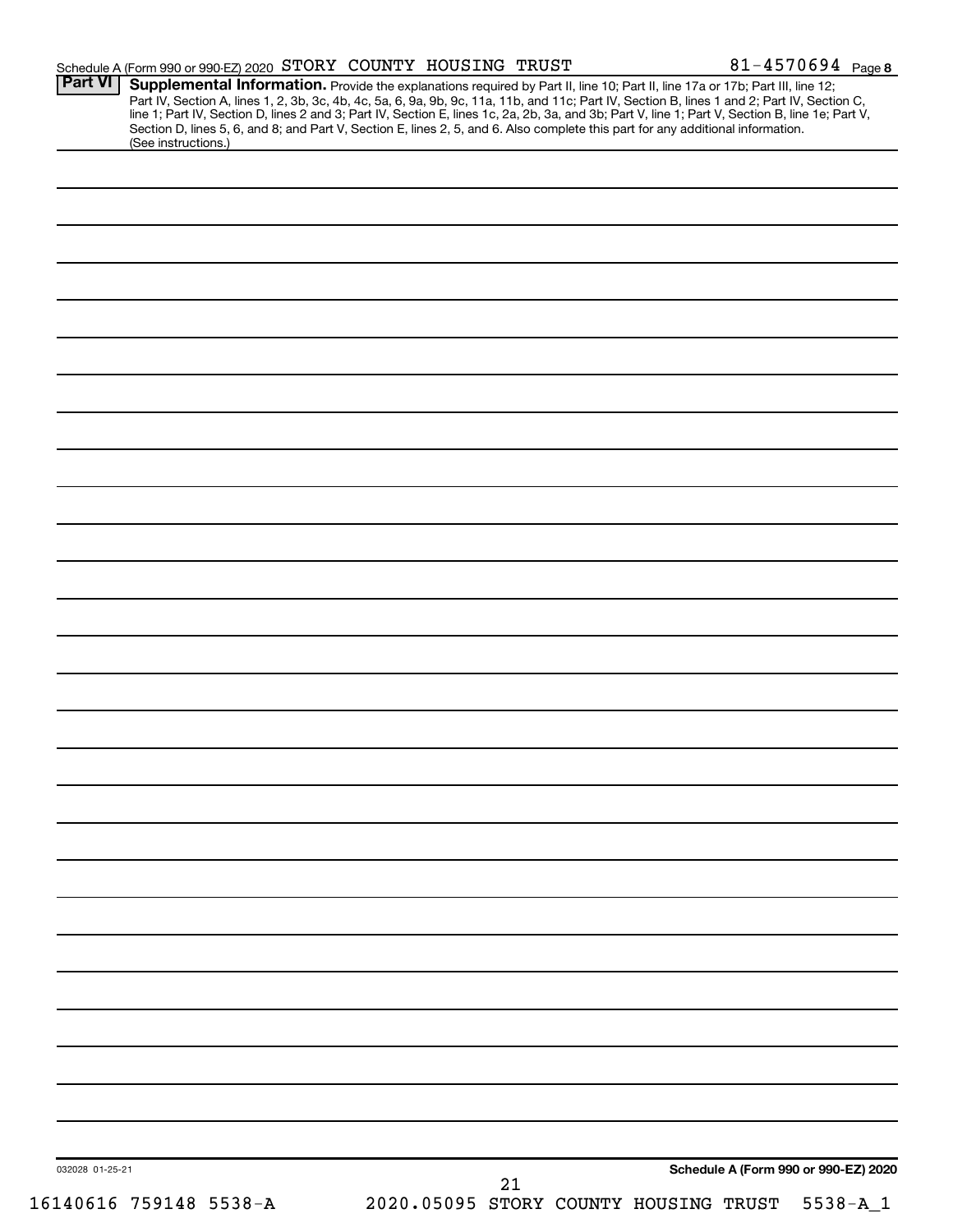| <b>SCHEDULE D</b> |  |
|-------------------|--|
|-------------------|--|

# **SCHEDULE D Supplemental Financial Statements**<br> **Form 990 2020**<br> **Part IV** line 6.7.8.9.10, 11a, 11b, 11d, 11d, 11d, 11d, 11d, 12a, 0r, 12b

**(Form 990) | Complete if the organization answered "Yes" on Form 990, Part IV, line 6, 7, 8, 9, 10, 11a, 11b, 11c, 11d, 11e, 11f, 12a, or 12b.**

**| Attach to Form 990. |Go to www.irs.gov/Form990 for instructions and the latest information.**



Department of the Treasury Internal Revenue Service **Name of the organization Employer identification number**

|         | STORY COUNTY HOUSING TRUST                                                                                                                                                                                                    | 81-4570694                                         |
|---------|-------------------------------------------------------------------------------------------------------------------------------------------------------------------------------------------------------------------------------|----------------------------------------------------|
| Part I  | Organizations Maintaining Donor Advised Funds or Other Similar Funds or Accounts. Complete if the                                                                                                                             |                                                    |
|         | organization answered "Yes" on Form 990, Part IV, line 6.                                                                                                                                                                     |                                                    |
|         | (a) Donor advised funds                                                                                                                                                                                                       | (b) Funds and other accounts                       |
| 1       |                                                                                                                                                                                                                               |                                                    |
| 2       | Aggregate value of contributions to (during year)                                                                                                                                                                             |                                                    |
| з       | Aggregate value of grants from (during year)                                                                                                                                                                                  |                                                    |
| 4       |                                                                                                                                                                                                                               |                                                    |
| 5       | Did the organization inform all donors and donor advisors in writing that the assets held in donor advised funds                                                                                                              |                                                    |
|         |                                                                                                                                                                                                                               | Yes<br>No                                          |
| 6       | Did the organization inform all grantees, donors, and donor advisors in writing that grant funds can be used only                                                                                                             |                                                    |
|         | for charitable purposes and not for the benefit of the donor or donor advisor, or for any other purpose conferring                                                                                                            |                                                    |
|         |                                                                                                                                                                                                                               | Yes<br>No                                          |
| Part II | Conservation Easements. Complete if the organization answered "Yes" on Form 990, Part IV, line 7.                                                                                                                             |                                                    |
| 1       | Purpose(s) of conservation easements held by the organization (check all that apply).                                                                                                                                         |                                                    |
|         |                                                                                                                                                                                                                               |                                                    |
|         | Preservation of land for public use (for example, recreation or education)<br>Protection of natural habitat                                                                                                                   | Preservation of a historically important land area |
|         |                                                                                                                                                                                                                               | Preservation of a certified historic structure     |
|         | Preservation of open space                                                                                                                                                                                                    |                                                    |
| 2       | Complete lines 2a through 2d if the organization held a qualified conservation contribution in the form of a conservation easement on the last                                                                                |                                                    |
|         | day of the tax year.                                                                                                                                                                                                          | Held at the End of the Tax Year                    |
|         |                                                                                                                                                                                                                               | 2a                                                 |
| b       | Total acreage restricted by conservation easements                                                                                                                                                                            | 2b                                                 |
| c       |                                                                                                                                                                                                                               | 2c                                                 |
|         | d Number of conservation easements included in (c) acquired after 7/25/06, and not on a historic structure                                                                                                                    |                                                    |
|         | listed in the National Register [111] Marshall Register [11] Marshall Register [11] Marshall Register [11] Marshall Register [11] Marshall Register [11] Marshall Register [11] Marshall Register [11] Marshall Register [11] | 2d                                                 |
| 3       | Number of conservation easements modified, transferred, released, extinguished, or terminated by the organization during the tax                                                                                              |                                                    |
|         | $year \triangleright$                                                                                                                                                                                                         |                                                    |
| 4       | Number of states where property subject to conservation easement is located >                                                                                                                                                 |                                                    |
| 5       | Does the organization have a written policy regarding the periodic monitoring, inspection, handling of                                                                                                                        |                                                    |
|         | violations, and enforcement of the conservation easements it holds?                                                                                                                                                           | Yes<br>No                                          |
| 6       | Staff and volunteer hours devoted to monitoring, inspecting, handling of violations, and enforcing conservation easements during the year                                                                                     |                                                    |
|         |                                                                                                                                                                                                                               |                                                    |
| 7       | Amount of expenses incurred in monitoring, inspecting, handling of violations, and enforcing conservation easements during the year                                                                                           |                                                    |
|         | $\blacktriangleright$ \$                                                                                                                                                                                                      |                                                    |
| 8       | Does each conservation easement reported on line 2(d) above satisfy the requirements of section 170(h)(4)(B)(i)                                                                                                               |                                                    |
|         |                                                                                                                                                                                                                               | Yes<br>No                                          |
| 9       | In Part XIII, describe how the organization reports conservation easements in its revenue and expense statement and                                                                                                           |                                                    |
|         | balance sheet, and include, if applicable, the text of the footnote to the organization's financial statements that describes the                                                                                             |                                                    |
|         | organization's accounting for conservation easements.                                                                                                                                                                         |                                                    |
|         | Organizations Maintaining Collections of Art, Historical Treasures, or Other Similar Assets.<br>Part III                                                                                                                      |                                                    |
|         | Complete if the organization answered "Yes" on Form 990, Part IV, line 8.                                                                                                                                                     |                                                    |
|         | 1a If the organization elected, as permitted under FASB ASC 958, not to report in its revenue statement and balance sheet works                                                                                               |                                                    |
|         | of art, historical treasures, or other similar assets held for public exhibition, education, or research in furtherance of public                                                                                             |                                                    |
|         | service, provide in Part XIII the text of the footnote to its financial statements that describes these items.                                                                                                                |                                                    |
|         | b If the organization elected, as permitted under FASB ASC 958, to report in its revenue statement and balance sheet works of                                                                                                 |                                                    |
|         | art, historical treasures, or other similar assets held for public exhibition, education, or research in furtherance of public service,                                                                                       |                                                    |
|         | provide the following amounts relating to these items:                                                                                                                                                                        |                                                    |
|         | (i)                                                                                                                                                                                                                           | -\$                                                |
|         | (ii) Assets included in Form 990, Part X                                                                                                                                                                                      | $\blacktriangleright$ \$                           |
| 2       | If the organization received or held works of art, historical treasures, or other similar assets for financial gain, provide                                                                                                  |                                                    |
|         | the following amounts required to be reported under FASB ASC 958 relating to these items:                                                                                                                                     |                                                    |
|         |                                                                                                                                                                                                                               | \$                                                 |
|         |                                                                                                                                                                                                                               | $\mathfrak{F}$                                     |
|         | LHA For Paperwork Reduction Act Notice, see the Instructions for Form 990.                                                                                                                                                    | Schedule D (Form 990) 2020                         |
|         | 032051 12-01-20                                                                                                                                                                                                               |                                                    |

16140616 759148 5538-A 2020.05095 STORY COUNTY HOUSING TRUST 5538-A\_1

22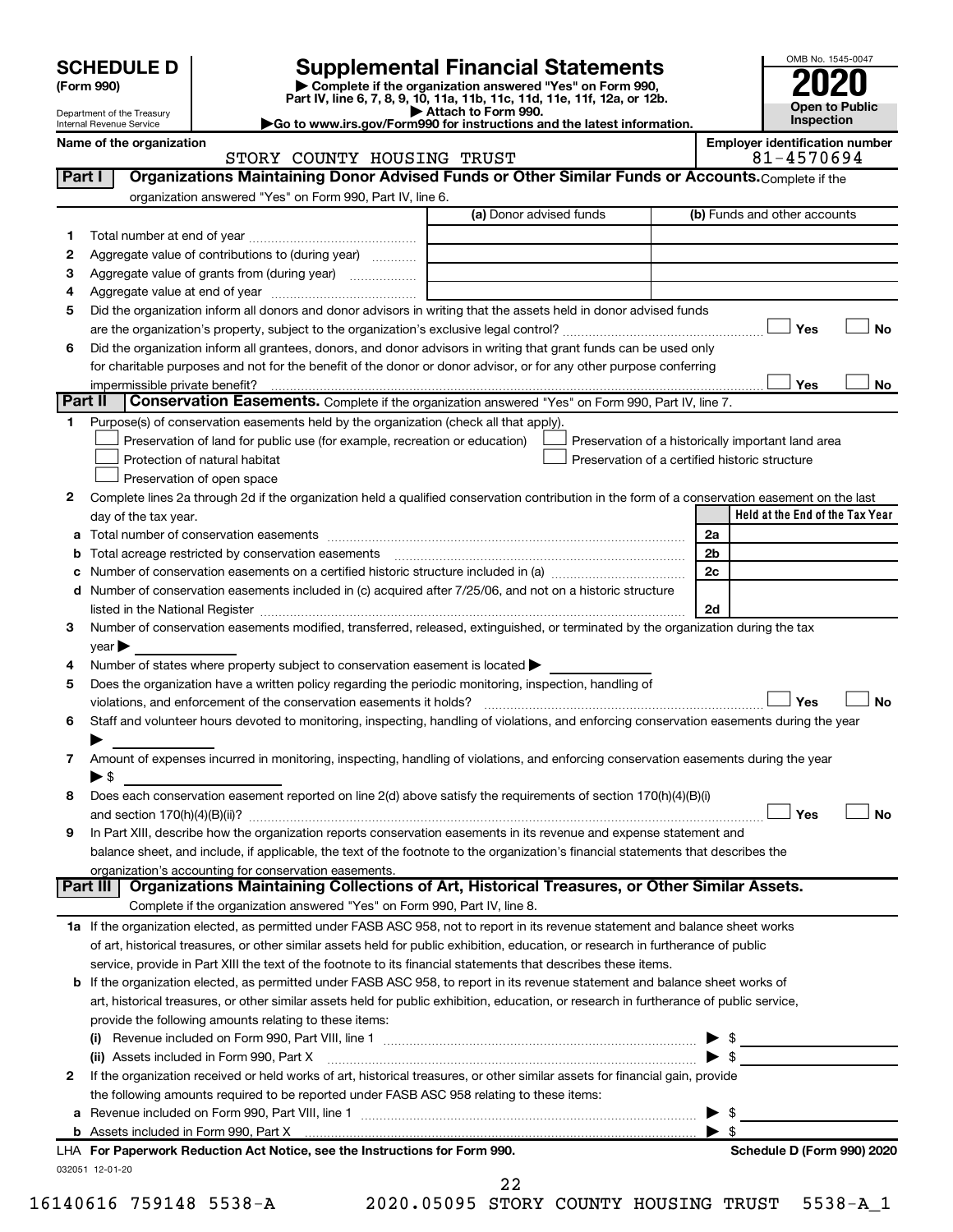|               | Schedule D (Form 990) 2020                                                                                                                                                                                                     | STORY COUNTY HOUSING TRUST              |   |                |                                                                                                                                                                                                                               |                                 | 81-4570694 Page 2          |                |     |    |
|---------------|--------------------------------------------------------------------------------------------------------------------------------------------------------------------------------------------------------------------------------|-----------------------------------------|---|----------------|-------------------------------------------------------------------------------------------------------------------------------------------------------------------------------------------------------------------------------|---------------------------------|----------------------------|----------------|-----|----|
|               | Organizations Maintaining Collections of Art, Historical Treasures, or Other Similar Assets(continued)<br>Part III                                                                                                             |                                         |   |                |                                                                                                                                                                                                                               |                                 |                            |                |     |    |
| 3             | Using the organization's acquisition, accession, and other records, check any of the following that make significant use of its<br>collection items (check all that apply):                                                    |                                         |   |                |                                                                                                                                                                                                                               |                                 |                            |                |     |    |
| a             | Public exhibition                                                                                                                                                                                                              | d                                       |   |                | Loan or exchange program                                                                                                                                                                                                      |                                 |                            |                |     |    |
| b             | Scholarly research                                                                                                                                                                                                             | e                                       |   |                | Other and the contract of the contract of the contract of the contract of the contract of the contract of the contract of the contract of the contract of the contract of the contract of the contract of the contract of the |                                 |                            |                |     |    |
| c             | Preservation for future generations                                                                                                                                                                                            |                                         |   |                |                                                                                                                                                                                                                               |                                 |                            |                |     |    |
| 4             | Provide a description of the organization's collections and explain how they further the organization's exempt purpose in Part XIII.                                                                                           |                                         |   |                |                                                                                                                                                                                                                               |                                 |                            |                |     |    |
| 5             | During the year, did the organization solicit or receive donations of art, historical treasures, or other similar assets                                                                                                       |                                         |   |                |                                                                                                                                                                                                                               |                                 |                            |                |     |    |
|               |                                                                                                                                                                                                                                |                                         |   |                |                                                                                                                                                                                                                               |                                 |                            | Yes            |     | No |
|               | Part IV<br><b>Escrow and Custodial Arrangements.</b> Complete if the organization answered "Yes" on Form 990, Part IV, line 9, or                                                                                              |                                         |   |                |                                                                                                                                                                                                                               |                                 |                            |                |     |    |
|               | reported an amount on Form 990, Part X, line 21.                                                                                                                                                                               |                                         |   |                |                                                                                                                                                                                                                               |                                 |                            |                |     |    |
|               | 1a Is the organization an agent, trustee, custodian or other intermediary for contributions or other assets not included                                                                                                       |                                         |   |                |                                                                                                                                                                                                                               |                                 |                            |                |     |    |
|               |                                                                                                                                                                                                                                |                                         |   |                |                                                                                                                                                                                                                               |                                 |                            | Yes            |     | No |
|               | b If "Yes," explain the arrangement in Part XIII and complete the following table:                                                                                                                                             |                                         |   |                |                                                                                                                                                                                                                               |                                 |                            |                |     |    |
|               |                                                                                                                                                                                                                                |                                         |   |                |                                                                                                                                                                                                                               |                                 |                            | Amount         |     |    |
| с             | Beginning balance material content contracts and content to the content of the content of the content of the content of the content of the content of the content of the content of the content of the content of the content  |                                         |   |                |                                                                                                                                                                                                                               | 1c                              |                            |                |     |    |
|               |                                                                                                                                                                                                                                |                                         |   |                |                                                                                                                                                                                                                               | 1d                              |                            |                |     |    |
| е             | Distributions during the year manufactured and an account of the state of the state of the state of the state of the state of the state of the state of the state of the state of the state of the state of the state of the s |                                         |   |                |                                                                                                                                                                                                                               | 1e                              |                            |                |     |    |
| f.            |                                                                                                                                                                                                                                |                                         |   |                |                                                                                                                                                                                                                               | 1f                              |                            |                |     |    |
|               | 2a Did the organization include an amount on Form 990, Part X, line 21, for escrow or custodial account liability?                                                                                                             |                                         |   |                |                                                                                                                                                                                                                               |                                 |                            | <b>Yes</b>     |     | No |
|               |                                                                                                                                                                                                                                |                                         |   |                |                                                                                                                                                                                                                               |                                 |                            |                |     |    |
| <b>Part V</b> | Endowment Funds. Complete if the organization answered "Yes" on Form 990, Part IV, line 10.                                                                                                                                    |                                         |   |                |                                                                                                                                                                                                                               |                                 |                            |                |     |    |
|               |                                                                                                                                                                                                                                | (a) Current year                        |   | (b) Prior year | (c) Two years back $\vert$ (d) Three years back $\vert$ (e) Four years back                                                                                                                                                   |                                 |                            |                |     |    |
|               | 1a Beginning of year balance                                                                                                                                                                                                   |                                         |   |                |                                                                                                                                                                                                                               |                                 |                            |                |     |    |
| b             |                                                                                                                                                                                                                                |                                         |   |                |                                                                                                                                                                                                                               |                                 |                            |                |     |    |
| с             | Net investment earnings, gains, and losses                                                                                                                                                                                     |                                         |   |                |                                                                                                                                                                                                                               |                                 |                            |                |     |    |
| d             | Grants or scholarships <i></i>                                                                                                                                                                                                 |                                         |   |                |                                                                                                                                                                                                                               |                                 |                            |                |     |    |
|               | e Other expenditures for facilities                                                                                                                                                                                            |                                         |   |                |                                                                                                                                                                                                                               |                                 |                            |                |     |    |
|               | and programs                                                                                                                                                                                                                   |                                         |   |                |                                                                                                                                                                                                                               |                                 |                            |                |     |    |
| t.            |                                                                                                                                                                                                                                |                                         |   |                |                                                                                                                                                                                                                               |                                 |                            |                |     |    |
| g             | End of year balance <i>manually contained</i>                                                                                                                                                                                  |                                         |   |                |                                                                                                                                                                                                                               |                                 |                            |                |     |    |
| 2             | Provide the estimated percentage of the current year end balance (line 1g, column (a)) held as:                                                                                                                                |                                         |   |                |                                                                                                                                                                                                                               |                                 |                            |                |     |    |
| а             | Board designated or quasi-endowment                                                                                                                                                                                            |                                         | % |                |                                                                                                                                                                                                                               |                                 |                            |                |     |    |
| b             | Permanent endowment                                                                                                                                                                                                            | %                                       |   |                |                                                                                                                                                                                                                               |                                 |                            |                |     |    |
|               | Term endowment $\blacktriangleright$                                                                                                                                                                                           | %                                       |   |                |                                                                                                                                                                                                                               |                                 |                            |                |     |    |
| С             |                                                                                                                                                                                                                                |                                         |   |                |                                                                                                                                                                                                                               |                                 |                            |                |     |    |
|               | The percentages on lines 2a, 2b, and 2c should equal 100%.                                                                                                                                                                     |                                         |   |                |                                                                                                                                                                                                                               |                                 |                            |                |     |    |
|               | 3a Are there endowment funds not in the possession of the organization that are held and administered for the organization                                                                                                     |                                         |   |                |                                                                                                                                                                                                                               |                                 |                            |                |     |    |
|               | by:                                                                                                                                                                                                                            |                                         |   |                |                                                                                                                                                                                                                               |                                 |                            |                | Yes | No |
|               | (i)                                                                                                                                                                                                                            |                                         |   |                |                                                                                                                                                                                                                               |                                 |                            | 3a(i)          |     |    |
|               |                                                                                                                                                                                                                                |                                         |   |                |                                                                                                                                                                                                                               |                                 |                            | 3a(ii)         |     |    |
| b             |                                                                                                                                                                                                                                |                                         |   |                |                                                                                                                                                                                                                               |                                 |                            | 3b             |     |    |
| 4             | Describe in Part XIII the intended uses of the organization's endowment funds.                                                                                                                                                 |                                         |   |                |                                                                                                                                                                                                                               |                                 |                            |                |     |    |
|               | Part VI   Land, Buildings, and Equipment.                                                                                                                                                                                      |                                         |   |                |                                                                                                                                                                                                                               |                                 |                            |                |     |    |
|               | Complete if the organization answered "Yes" on Form 990, Part IV, line 11a. See Form 990, Part X, line 10.                                                                                                                     |                                         |   |                |                                                                                                                                                                                                                               |                                 |                            |                |     |    |
|               | Description of property                                                                                                                                                                                                        | (a) Cost or other<br>basis (investment) |   |                | (b) Cost or other<br>basis (other)                                                                                                                                                                                            | (c) Accumulated<br>depreciation |                            | (d) Book value |     |    |
|               |                                                                                                                                                                                                                                |                                         |   |                |                                                                                                                                                                                                                               |                                 |                            |                |     |    |
| b             |                                                                                                                                                                                                                                |                                         |   |                |                                                                                                                                                                                                                               |                                 |                            |                |     |    |
| с             |                                                                                                                                                                                                                                |                                         |   |                |                                                                                                                                                                                                                               |                                 |                            |                |     |    |
| d             |                                                                                                                                                                                                                                |                                         |   |                |                                                                                                                                                                                                                               |                                 |                            |                |     |    |
|               |                                                                                                                                                                                                                                |                                         |   |                |                                                                                                                                                                                                                               |                                 |                            |                |     |    |
|               | Total. Add lines 1a through 1e. (Column (d) must equal Form 990, Part X, column (B), line 10c.)                                                                                                                                |                                         |   |                |                                                                                                                                                                                                                               |                                 |                            |                |     | 0. |
|               |                                                                                                                                                                                                                                |                                         |   |                |                                                                                                                                                                                                                               |                                 | Schedule D (Form 990) 2020 |                |     |    |

032052 12-01-20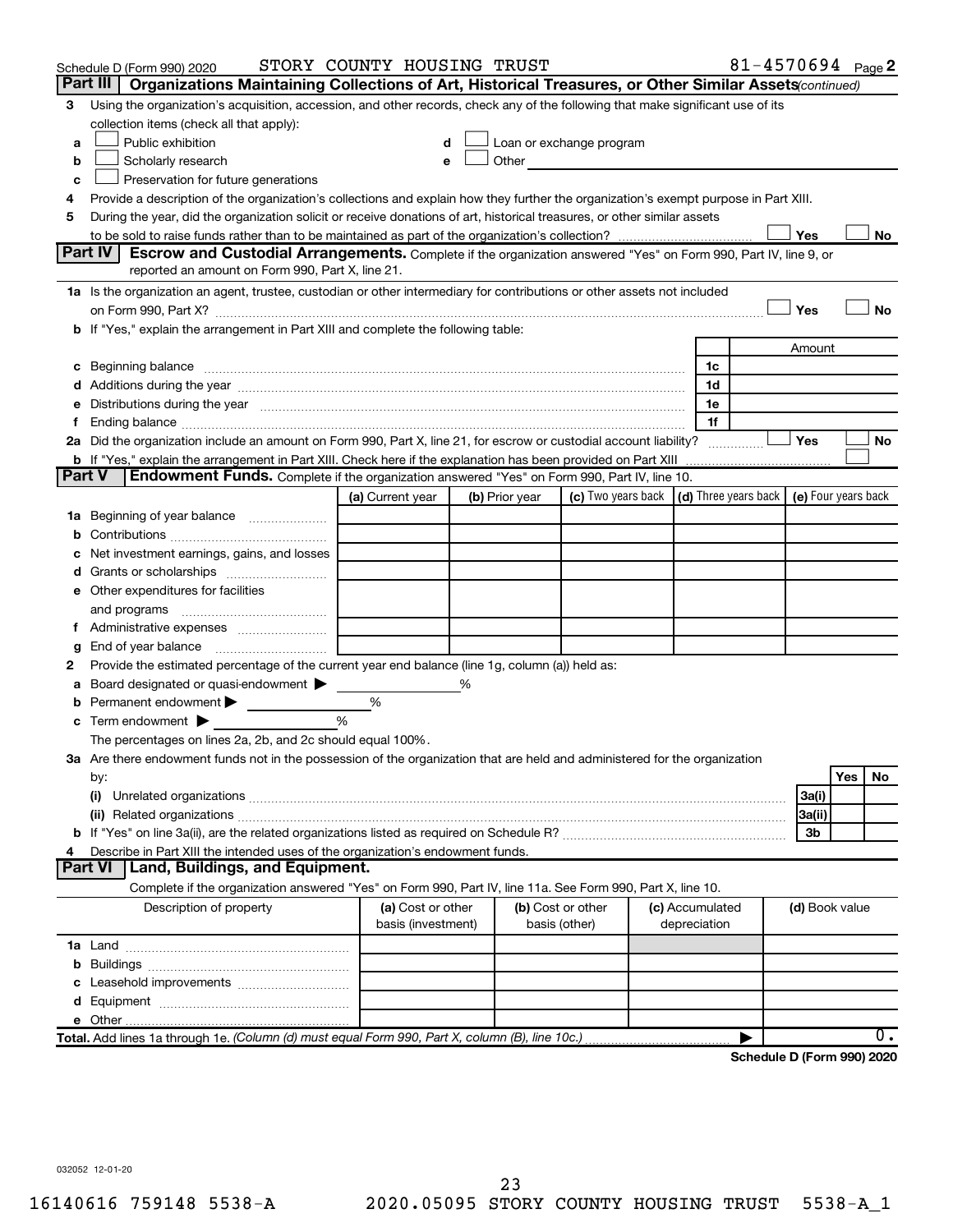| Complete if the organization answered "Yes" on Form 990, Part IV, line 11b. See Form 990, Part X, line 12.                                           |                 |                                                           |                |
|------------------------------------------------------------------------------------------------------------------------------------------------------|-----------------|-----------------------------------------------------------|----------------|
| (a) Description of security or category (including name of security)                                                                                 | (b) Book value  | (c) Method of valuation: Cost or end-of-year market value |                |
|                                                                                                                                                      |                 |                                                           |                |
|                                                                                                                                                      |                 |                                                           |                |
| (3) Other                                                                                                                                            |                 |                                                           |                |
| (A)                                                                                                                                                  |                 |                                                           |                |
| (B)                                                                                                                                                  |                 |                                                           |                |
| (C)                                                                                                                                                  |                 |                                                           |                |
| (D)                                                                                                                                                  |                 |                                                           |                |
| (E)                                                                                                                                                  |                 |                                                           |                |
| (F)                                                                                                                                                  |                 |                                                           |                |
| (G)                                                                                                                                                  |                 |                                                           |                |
| (H)                                                                                                                                                  |                 |                                                           |                |
| Total. (Col. (b) must equal Form 990, Part X, col. (B) line 12.)                                                                                     |                 |                                                           |                |
| Part VIII Investments - Program Related.                                                                                                             |                 |                                                           |                |
| Complete if the organization answered "Yes" on Form 990, Part IV, line 11c. See Form 990, Part X, line 13.                                           |                 |                                                           |                |
| (a) Description of investment                                                                                                                        | (b) Book value  | (c) Method of valuation: Cost or end-of-year market value |                |
|                                                                                                                                                      |                 |                                                           |                |
| (1)                                                                                                                                                  |                 |                                                           |                |
| (2)                                                                                                                                                  |                 |                                                           |                |
| (3)                                                                                                                                                  |                 |                                                           |                |
| (4)                                                                                                                                                  |                 |                                                           |                |
| (5)                                                                                                                                                  |                 |                                                           |                |
| (6)                                                                                                                                                  |                 |                                                           |                |
| (7)                                                                                                                                                  |                 |                                                           |                |
| (8)                                                                                                                                                  |                 |                                                           |                |
| (9)                                                                                                                                                  |                 |                                                           |                |
| Total. (Col. (b) must equal Form 990, Part X, col. (B) line 13.) $\blacktriangleright$                                                               |                 |                                                           |                |
| Part IX<br><b>Other Assets.</b>                                                                                                                      |                 |                                                           |                |
| Complete if the organization answered "Yes" on Form 990, Part IV, line 11d. See Form 990, Part X, line 15.                                           |                 |                                                           |                |
|                                                                                                                                                      | (a) Description |                                                           | (b) Book value |
| (1)                                                                                                                                                  |                 |                                                           |                |
| (2)                                                                                                                                                  |                 |                                                           |                |
| (3)                                                                                                                                                  |                 |                                                           |                |
| (4)                                                                                                                                                  |                 |                                                           |                |
| (5)                                                                                                                                                  |                 |                                                           |                |
| (6)                                                                                                                                                  |                 |                                                           |                |
| (7)                                                                                                                                                  |                 |                                                           |                |
| (8)                                                                                                                                                  |                 |                                                           |                |
| (9)                                                                                                                                                  |                 |                                                           |                |
| Total. (Column (b) must equal Form 990, Part X, col. (B) line 15.)                                                                                   |                 |                                                           |                |
| <b>Other Liabilities.</b><br>Part X                                                                                                                  |                 |                                                           |                |
| Complete if the organization answered "Yes" on Form 990, Part IV, line 11e or 11f. See Form 990, Part X, line 25.                                    |                 |                                                           |                |
| (a) Description of liability<br>1.                                                                                                                   |                 |                                                           | (b) Book value |
| Federal income taxes<br>(1)                                                                                                                          |                 |                                                           |                |
| (2)                                                                                                                                                  |                 |                                                           |                |
| (3)                                                                                                                                                  |                 |                                                           |                |
| (4)                                                                                                                                                  |                 |                                                           |                |
|                                                                                                                                                      |                 |                                                           |                |
| (5)                                                                                                                                                  |                 |                                                           |                |
| (6)                                                                                                                                                  |                 |                                                           |                |
| (7)                                                                                                                                                  |                 |                                                           |                |
| (8)                                                                                                                                                  |                 |                                                           |                |
| (9)                                                                                                                                                  |                 |                                                           |                |
|                                                                                                                                                      |                 |                                                           |                |
| 2. Liability for uncertain tax positions. In Part XIII, provide the text of the footnote to the organization's financial statements that reports the |                 |                                                           |                |
| organization's liability for uncertain tax positions under FASB ASC 740. Check here if the text of the footnote has been provided in Part XIII.      |                 |                                                           |                |

032053 12-01-20

**Part VII Investments - Other Securities.**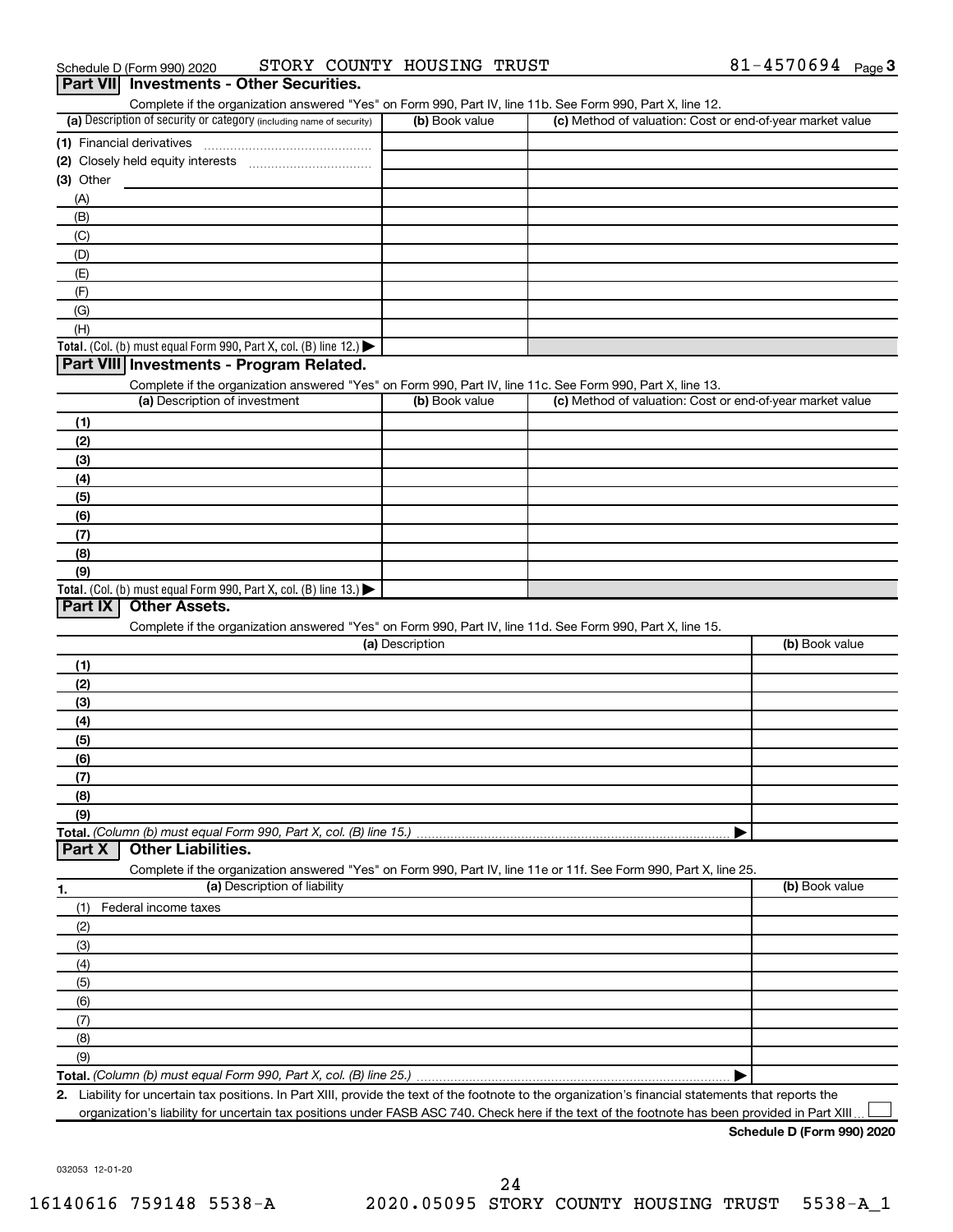|    | STORY COUNTY HOUSING TRUST<br>Schedule D (Form 990) 2020                                                                                                                                                                             |                |              | 81-4570694 Page 4 |
|----|--------------------------------------------------------------------------------------------------------------------------------------------------------------------------------------------------------------------------------------|----------------|--------------|-------------------|
|    | Reconciliation of Revenue per Audited Financial Statements With Revenue per Return.<br><b>Part XI</b>                                                                                                                                |                |              |                   |
|    | Complete if the organization answered "Yes" on Form 990, Part IV, line 12a.                                                                                                                                                          |                |              |                   |
| 1  | Total revenue, gains, and other support per audited financial statements [111][11] matter controller matter controller matter controller matter matter matter matter matter matter matter matter matter matter matter matter m       |                | $\mathbf{1}$ | 332,919.          |
| 2  | Amounts included on line 1 but not on Form 990, Part VIII, line 12:                                                                                                                                                                  |                |              |                   |
| a  |                                                                                                                                                                                                                                      | 2a             |              |                   |
|    |                                                                                                                                                                                                                                      | 2 <sub>b</sub> |              |                   |
| с  |                                                                                                                                                                                                                                      | 2 <sub>c</sub> |              |                   |
| d  |                                                                                                                                                                                                                                      | 2d             |              |                   |
| е  | Add lines 2a through 2d                                                                                                                                                                                                              |                | 2е           | 0.                |
| 3  |                                                                                                                                                                                                                                      |                | 3            | 332,919.          |
| 4  | Amounts included on Form 990. Part VIII. line 12, but not on line 1:                                                                                                                                                                 |                |              |                   |
| a  |                                                                                                                                                                                                                                      |                |              |                   |
|    |                                                                                                                                                                                                                                      | 4 <sub>b</sub> |              |                   |
|    | c Add lines 4a and 4b                                                                                                                                                                                                                |                | 4c           |                   |
| 5  |                                                                                                                                                                                                                                      |                | 5            | 332,919.          |
|    | Part XII   Reconciliation of Expenses per Audited Financial Statements With Expenses per Return.                                                                                                                                     |                |              |                   |
|    | Complete if the organization answered "Yes" on Form 990, Part IV, line 12a.                                                                                                                                                          |                |              |                   |
| 1  |                                                                                                                                                                                                                                      |                | 1.           | 314,506.          |
| 2  | Amounts included on line 1 but not on Form 990, Part IX, line 25:                                                                                                                                                                    |                |              |                   |
| a  |                                                                                                                                                                                                                                      | 2a             |              |                   |
| b  |                                                                                                                                                                                                                                      | 2 <sub>b</sub> |              |                   |
|    | Other losses                                                                                                                                                                                                                         | 2 <sub>c</sub> |              |                   |
| d  |                                                                                                                                                                                                                                      | 2d             |              |                   |
| е  | Add lines 2a through 2d <b>contained a contained a contained a contained a contained a contained a contained a contained a contact a contact a contact a contact a contact a contact a contact a contact a contact a contact a c</b> |                | 2e           | υ.                |
| з  | Subtract line 2e from line 1 <b>manufacture in the contract of the 2e</b> from line 1                                                                                                                                                |                | 3            | 314,506.          |
| 4  | Amounts included on Form 990, Part IX, line 25, but not on line 1:                                                                                                                                                                   |                |              |                   |
| a  | Investment expenses not included on Form 990, Part VIII, line 7b [100] [100] [100] [100] [100] [100] [100] [10                                                                                                                       | 4a             |              |                   |
| b  |                                                                                                                                                                                                                                      | 4 <sub>b</sub> |              |                   |
| C. | Add lines 4a and 4b                                                                                                                                                                                                                  |                | 4c           | ο.                |
| 5  | Total expenses. Add lines 3 and 4c. (This must equal Form 990, Part I, line 18.) <i>manumeron containmana</i> manumeron                                                                                                              |                | 5            | 314,506.          |
|    | Part XIII Supplemental Information.                                                                                                                                                                                                  |                |              |                   |
|    | THE RULE OF LORISON AND LORENT ALL LOL RULE ARM ARMOUR                                                                                                                                                                               |                |              |                   |

Provide the descriptions required for Part II, lines 3, 5, and 9; Part III, lines 1a and 4; Part IV, lines 1b and 2b; Part V, line 4; Part X, line 2; Part XI, lines 2d and 4b; and Part XII, lines 2d and 4b. Also complete this part to provide any additional information.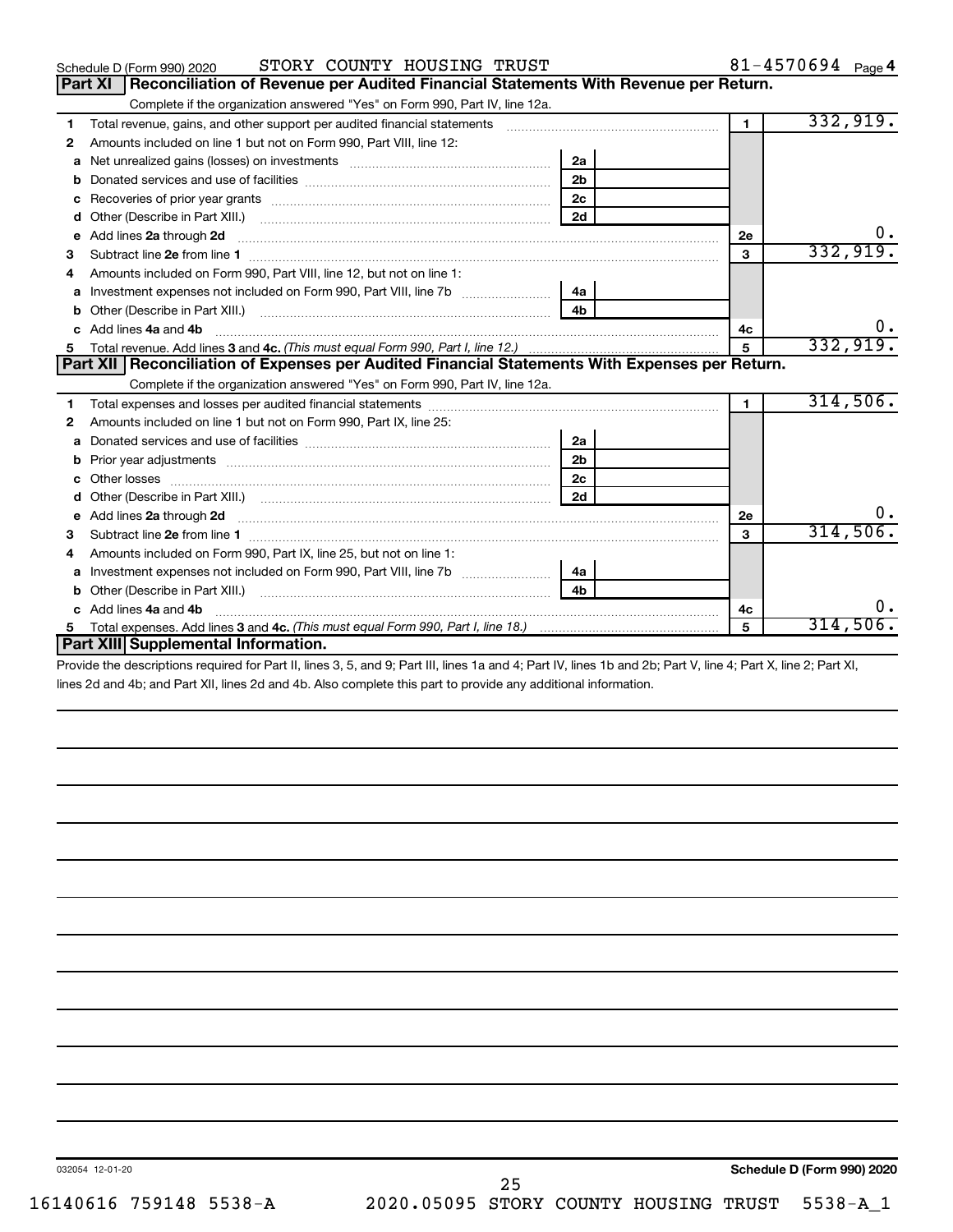| <b>SCHEDULE I</b><br>(Form 990)                                                                                                                                                                                                                                                                                                                                              |                            | <b>Grants and Other Assistance to Organizations,</b><br>Governments, and Individuals in the United States<br>Complete if the organization answered "Yes" on Form 990, Part IV, line 21 or 22. |                                                                              |                                         |                                                                |                                          | OMB No. 1545-0047<br>2020                                                         |
|------------------------------------------------------------------------------------------------------------------------------------------------------------------------------------------------------------------------------------------------------------------------------------------------------------------------------------------------------------------------------|----------------------------|-----------------------------------------------------------------------------------------------------------------------------------------------------------------------------------------------|------------------------------------------------------------------------------|-----------------------------------------|----------------------------------------------------------------|------------------------------------------|-----------------------------------------------------------------------------------|
| Department of the Treasury<br>Internal Revenue Service                                                                                                                                                                                                                                                                                                                       |                            |                                                                                                                                                                                               | Attach to Form 990.<br>Go to www.irs.gov/Form990 for the latest information. |                                         |                                                                |                                          | <b>Open to Public</b><br>Inspection                                               |
| Name of the organization                                                                                                                                                                                                                                                                                                                                                     | STORY COUNTY HOUSING TRUST |                                                                                                                                                                                               |                                                                              |                                         |                                                                |                                          | <b>Employer identification number</b><br>81-4570694                               |
| Part I<br><b>General Information on Grants and Assistance</b>                                                                                                                                                                                                                                                                                                                |                            |                                                                                                                                                                                               |                                                                              |                                         |                                                                |                                          |                                                                                   |
| Does the organization maintain records to substantiate the amount of the grants or assistance, the grantees' eligibility for the grants or assistance, and the selection<br>$\mathbf 1$<br>criteria used to award the grants or assistance?<br>Describe in Part IV the organization's procedures for monitoring the use of grant funds in the United States.<br>$\mathbf{2}$ |                            |                                                                                                                                                                                               |                                                                              |                                         |                                                                |                                          | $\boxed{\text{X}}$ No<br>Yes                                                      |
| Part II<br>Grants and Other Assistance to Domestic Organizations and Domestic Governments. Complete if the organization answered "Yes" on Form 990, Part IV, line 21, for any                                                                                                                                                                                                |                            |                                                                                                                                                                                               |                                                                              |                                         |                                                                |                                          |                                                                                   |
| recipient that received more than \$5,000. Part II can be duplicated if additional space is needed.                                                                                                                                                                                                                                                                          |                            |                                                                                                                                                                                               |                                                                              |                                         |                                                                |                                          |                                                                                   |
| 1 (a) Name and address of organization<br>or government                                                                                                                                                                                                                                                                                                                      | $(b)$ EIN                  | (c) IRC section<br>(if applicable)                                                                                                                                                            | (d) Amount of<br>cash grant                                                  | (e) Amount of<br>non-cash<br>assistance | (f) Method of<br>valuation (book,<br>FMV, appraisal,<br>other) | (g) Description of<br>noncash assistance | (h) Purpose of grant<br>or assistance                                             |
| CITY OF COLLINS<br>212 MAIN STREET, PO BOX 15<br>COLLINS, IA 50055                                                                                                                                                                                                                                                                                                           | 42-6004409                 |                                                                                                                                                                                               | 59,030                                                                       | 0                                       |                                                                |                                          | TO SUPPORT THE OPERATIONS<br>OF STORY COUNTY COMMUNITY<br>HOUSING AGENCIES        |
| CITY OF GILBERT<br>105 SE 2ND ST, PO BOX 29<br>GILBERT, IA 50105                                                                                                                                                                                                                                                                                                             | 42-6035573                 |                                                                                                                                                                                               | 5,500                                                                        | 0                                       |                                                                |                                          | TO SUPPORT THE OPERATIONS<br>OF STORY COUNTY COMMUNITY<br>HOUSING AGENCIES        |
| FRIENDSHIP ARK, INC.<br>130 S SHELDON AVR, SUITE 203<br>AMES, IA 50014                                                                                                                                                                                                                                                                                                       | 42-1489488                 | 501(C)(3)                                                                                                                                                                                     | 37,654                                                                       | $\mathbf 0$ .                           |                                                                |                                          | TO SUPPORT THE OPERATIONS<br>OF STORY COUNTY COMMUNITY<br>HOUSING AGENCIES        |
| YOUTH & SHELTER SERVICES<br>703 BURNETT ST<br>AMES, IA 50014                                                                                                                                                                                                                                                                                                                 | 42-1051609                 | 501(C)(3)                                                                                                                                                                                     | 26,999                                                                       | $\mathbf{0}$ .                          |                                                                |                                          | TO SUPPORT THE OPERATIONS<br>OF STORY COUNTY COMMUNITY<br><b>HOUSING AGENCIES</b> |
| ASSAULT CARE CENTER EXTENDING<br>SHELTER AND SUPPORT - PO BOX 1429<br>$-$ AMES, IA 50014                                                                                                                                                                                                                                                                                     | 42-1052316                 | 501(C)(3)                                                                                                                                                                                     | 46,221                                                                       | 0.                                      |                                                                |                                          | TO SUPPORT THE OPERATIONS<br>OF STORY COUNTY COMMUNITY<br>HOUSING AGENCIES        |
| MAINSTREAM LIVING<br>2012 E 13TH ST<br>AMES, IA 50010                                                                                                                                                                                                                                                                                                                        | 42-1042459                 | 501(C)(3)                                                                                                                                                                                     | 37,654,                                                                      | 0.                                      |                                                                |                                          | TO SUPPORT THE OPERATIONS<br>OF STORY COUNTY COMMUNITY<br>HOUSING AGENCIES        |
| Enter total number of section 501(c)(3) and government organizations listed in the line 1 table<br>$\mathbf{2}$                                                                                                                                                                                                                                                              |                            |                                                                                                                                                                                               |                                                                              |                                         |                                                                |                                          | 8.                                                                                |
| Enter total number of other organizations listed in the line 1 table<br>3                                                                                                                                                                                                                                                                                                    |                            |                                                                                                                                                                                               |                                                                              |                                         |                                                                |                                          |                                                                                   |

**For Paperwork Reduction Act Notice, see the Instructions for Form 990. Schedule I (Form 990) 2020** LHA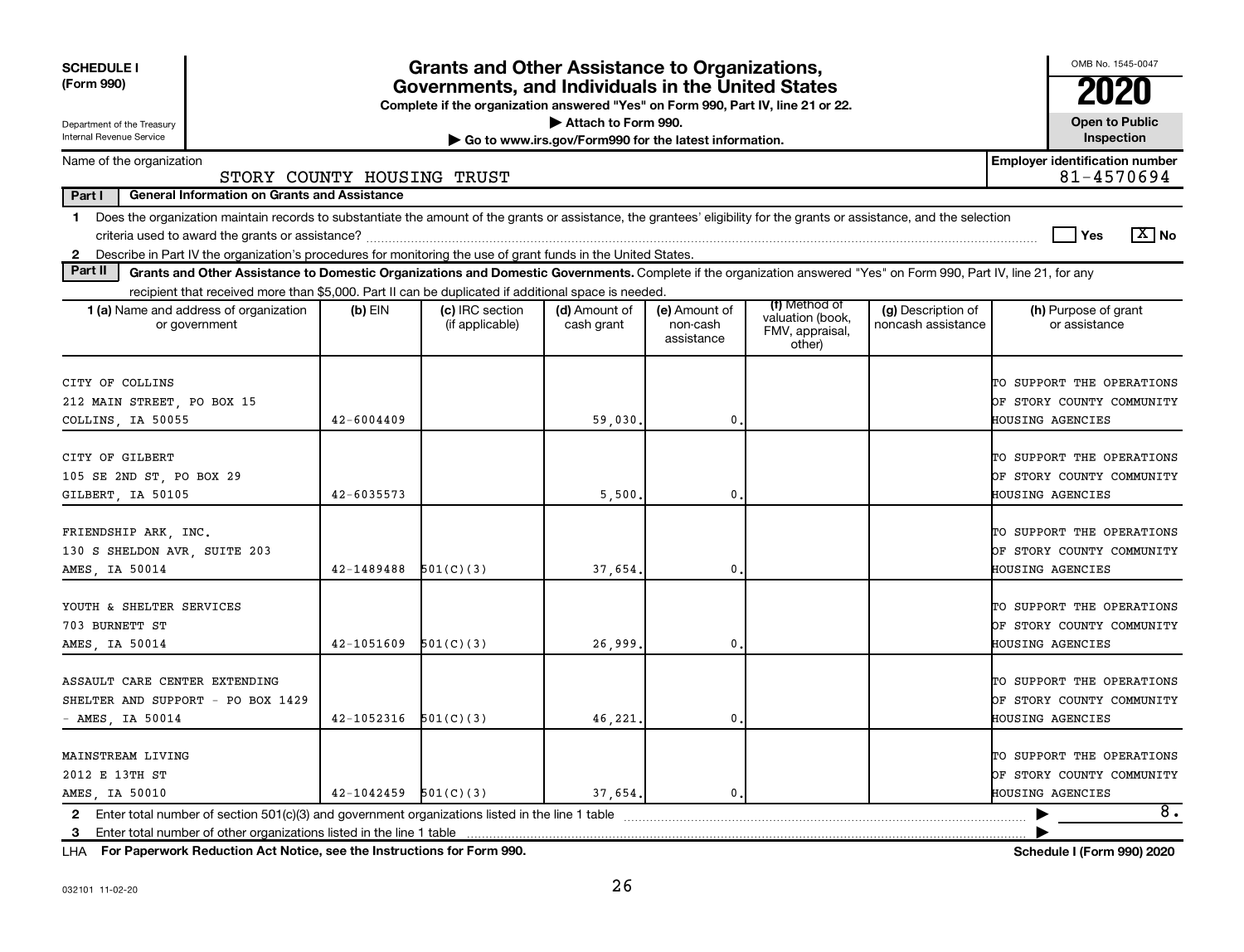#### Schedule I (Form 990) STORY COUNTY HOUSING TRUST 81-4570694 <sub>Page 1</sub>

|  |  |  |  | 31-4570694 | Page |
|--|--|--|--|------------|------|
|--|--|--|--|------------|------|

| (a) Name and address of<br>organization or government                           | $(b)$ EIN      | (c) IRC section<br>if applicable | (d) Amount of<br>cash grant | (e) Amount of<br>non-cash<br>assistance | (f) Method of<br>valuation<br>(book, FMV,<br>appraisal, other) | (g) Description of<br>non-cash assistance | (h) Purpose of grant<br>or assistance                                      |
|---------------------------------------------------------------------------------|----------------|----------------------------------|-----------------------------|-----------------------------------------|----------------------------------------------------------------|-------------------------------------------|----------------------------------------------------------------------------|
| THE SALVATION ARMY<br>703 EAST LINCOLN WAY, PO BOX 1681<br>AMES, IA 50010       | $36 - 2167910$ | 501(C)(3)                        | 35, 123.                    | $\mathbf 0$ .                           |                                                                |                                           | TO SUPPORT THE OPERATIONS<br>OF STORY COUNTY COMMUNITY<br>HOUSING AGENCIES |
| T.U.M. HANDS - SERVING OTHERS<br>102 LYNWOOD DR, PO BOX 185<br>HUXLEY, IA 50124 | $42 - 1060192$ | 501(C)(3)                        | 26,613.                     | $\mathbf 0$ .                           |                                                                |                                           | TO SUPPORT THE OPERATIONS<br>OF STORY COUNTY COMMUNITY<br>HOUSING AGENCIES |
|                                                                                 |                |                                  |                             |                                         |                                                                |                                           |                                                                            |
|                                                                                 |                |                                  |                             |                                         |                                                                |                                           |                                                                            |
|                                                                                 |                |                                  |                             |                                         |                                                                |                                           |                                                                            |
|                                                                                 |                |                                  |                             |                                         |                                                                |                                           |                                                                            |
|                                                                                 |                |                                  |                             |                                         |                                                                |                                           |                                                                            |
|                                                                                 |                |                                  |                             |                                         |                                                                |                                           |                                                                            |
|                                                                                 |                |                                  |                             |                                         |                                                                |                                           |                                                                            |
|                                                                                 |                |                                  |                             |                                         |                                                                |                                           |                                                                            |

**Schedule I (Form 990)**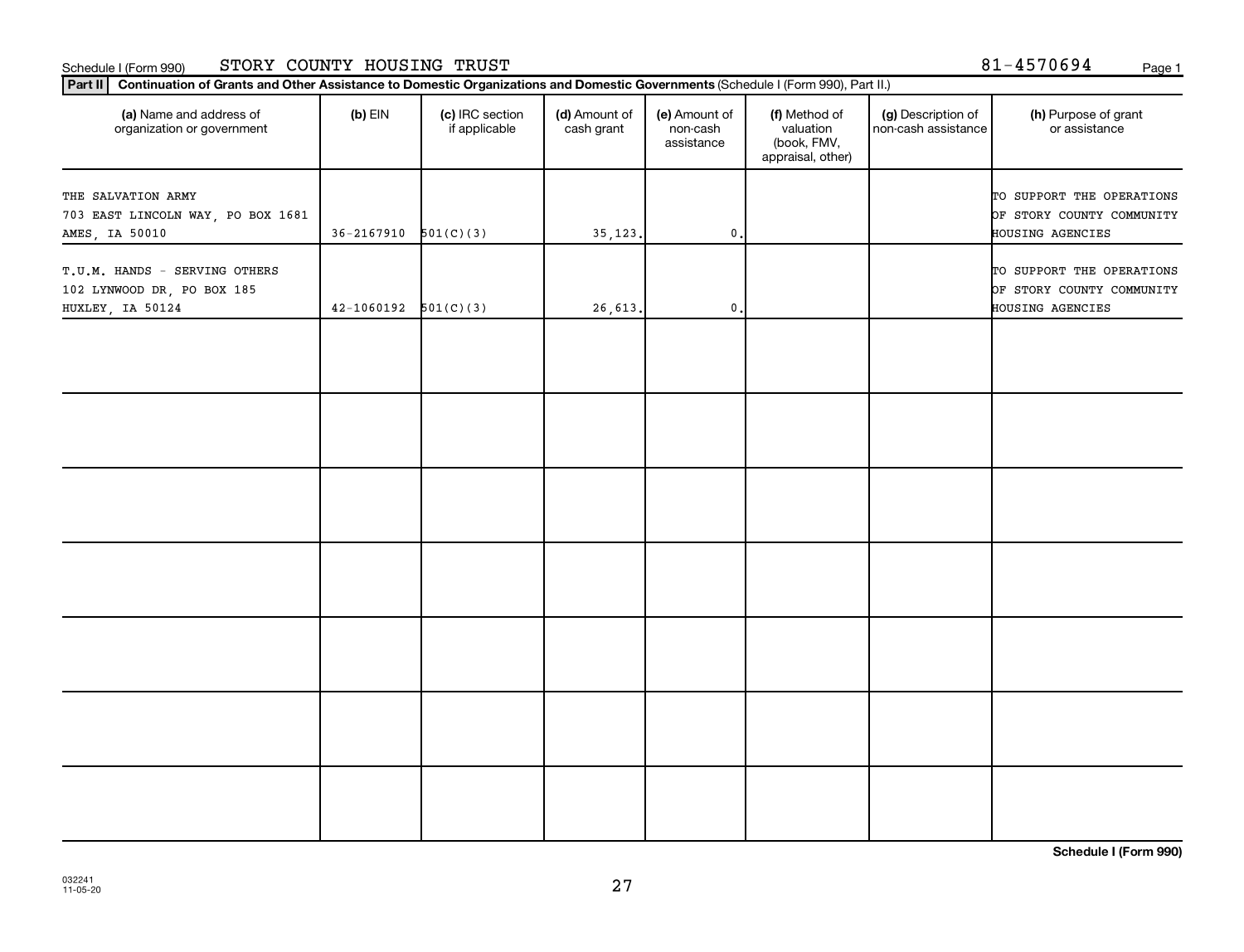Schedule I (Form 990) 2020 STORY COUNTY HOUSING TRUST Names and the state of the state of the Page Page Ra

**2**

Part III | Grants and Other Assistance to Domestic Individuals. Complete if the organization answered "Yes" on Form 990, Part IV, line 22. Part III can be duplicated if additional space is needed.

| (a) Type of grant or assistance | (b) Number of<br>recipients | (c) Amount of<br>cash grant | (d) Amount of non-<br>cash assistance | (e) Method of valuation<br>(book, FMV, appraisal, other) | (f) Description of noncash assistance |
|---------------------------------|-----------------------------|-----------------------------|---------------------------------------|----------------------------------------------------------|---------------------------------------|
|                                 |                             |                             |                                       |                                                          |                                       |
|                                 |                             |                             |                                       |                                                          |                                       |
|                                 |                             |                             |                                       |                                                          |                                       |
|                                 |                             |                             |                                       |                                                          |                                       |
|                                 |                             |                             |                                       |                                                          |                                       |
|                                 |                             |                             |                                       |                                                          |                                       |
|                                 |                             |                             |                                       |                                                          |                                       |
|                                 |                             |                             |                                       |                                                          |                                       |
|                                 |                             |                             |                                       |                                                          |                                       |
|                                 |                             |                             |                                       |                                                          |                                       |

Part IV | Supplemental Information. Provide the information required in Part I, line 2; Part III, column (b); and any other additional information.